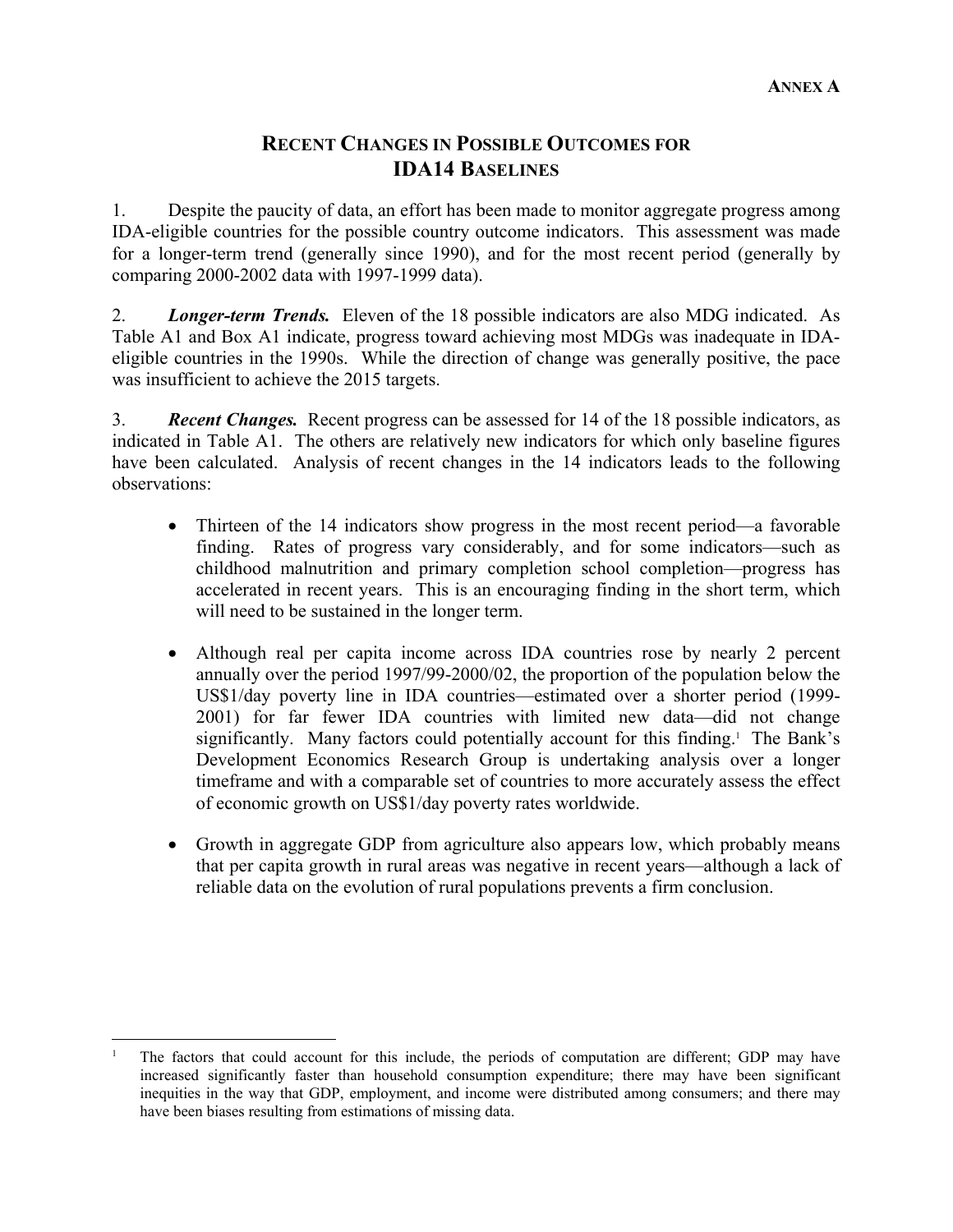



Estimated values for 11 of the 18 indicators in the IDA results measurement system provide an overview of changes over time and in relation to the MDGs. With the exception of HIV/AIDS and household use of solid fuels, all other MDG indicators show progress between 1990 and 2000 (see table below).

Of the 11 MDG indicators for which time series data are available, 8 are directly related to quantifiable targets expressed in the Millennium Declaration. It is therefore possible to measure growth between 1990 and 2000 in the IDA countries and compare this historic rate with the overall rate required to reach the MDG targets. This rate can be calculated for the period 1990-2015 (overall required rate) or for the period 2000-2015 (catch-up rate). The table below shows the historic (1990-2000) rate, the overall rate required to achieve MDG targets (1990-2015), and the catch-up growth rates for eight MDG indicators.

For three indicators (prevalence of underweight children, ratio of girls to boys, and access to water), growth rates between 1990 and 2000 would result in MDG targets being met. For the other five indicators (see graphs), progress has been insufficient to reach the MDG targets. The graphs show past performance and two future scenarios: the predicted end point if historic rates of change are maintained (dotted line), and the rate (catch-up rate) from 2000 to 2015 that will achieve the MDGs (dashed line in bold).

#### **Average Annual Rates of Change: Historic versus Required (in percent)**

| 58   | 60   |                   | <b>Indicator</b>                                                                           | <b>Historic</b><br>1990-2000 | <i><b>Overall</b></i><br>required<br>1090-2015 | Catch-up<br>required<br>2000-2015 |
|------|------|-------------------|--------------------------------------------------------------------------------------------|------------------------------|------------------------------------------------|-----------------------------------|
|      |      |                   | Population below \$US 1/day<br>poverty line (PPP)                                          | $-1.3$                       | $-2.8$                                         | $-3.7$                            |
|      |      |                   | Prevalence of underweight<br>children under five years                                     | $-2.8$                       | $-2.8$                                         | (n/a)                             |
|      |      | 60                | Under-5 mortality                                                                          | $-1.6$                       | $-4.4$                                         | $-6.3$                            |
| 30   | 40   |                   | One-year-olds immunized<br>against measles $(\% )$                                         | 0.4                          | 1.8                                            | 2.7                               |
| 1990 | 2000 | 2015              | Births attended by skilled<br>personnel $(\% )$                                            | 2.7                          | 4.3                                            | 5.4                               |
|      |      | 100               | Ratio of girls to boys in<br>primary and secondary<br>education $(\%)$                     | 1.5                          | 1.3                                            | (n/a)                             |
|      |      | 82                | Primary school completion<br>$(\%)$                                                        | 0.9                          | 1.7                                            | 2.1                               |
| 66   | 73   |                   | Population with sustainable<br>access to an improved water<br>source $(\% )$               | 1.7                          | 0.9                                            | (n/a)                             |
|      | 1990 | 2000<br>Personnel | 2015<br><b>Births Attended by Skilled Health</b><br>90<br><b>Primary School Completion</b> |                              | (number per 1,000 live births)                 |                                   |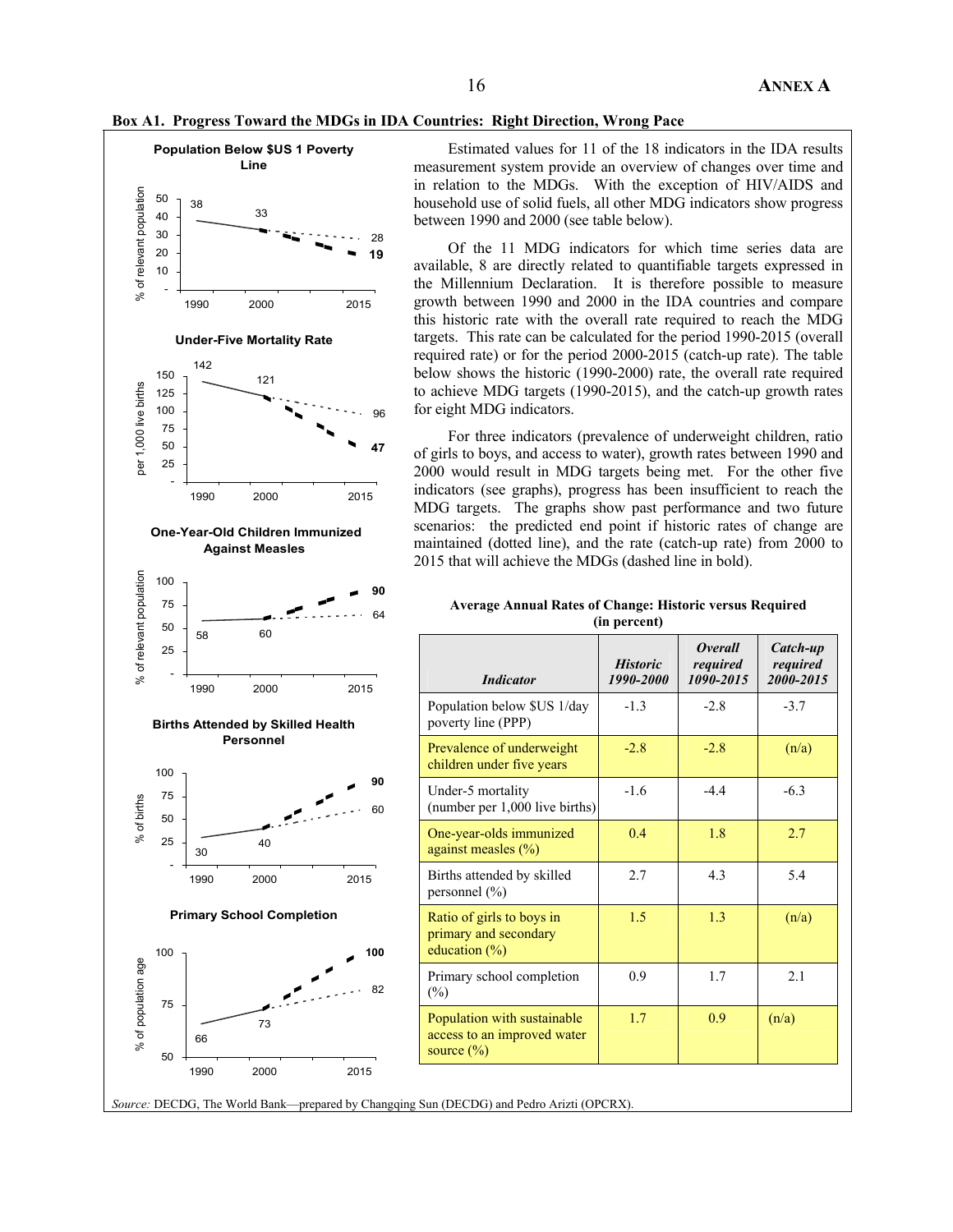|                  |                                                                                       |                                             |                           |                                                    | Year            |                       | Outcomes <sup>c</sup> |                             | <b>Average</b>                    |
|------------------|---------------------------------------------------------------------------------------|---------------------------------------------|---------------------------|----------------------------------------------------|-----------------|-----------------------|-----------------------|-----------------------------|-----------------------------------|
|                  | <i>Indicator</i>                                                                      | Unit                                        | <b>Countries</b><br>(no.) | included <sup>a</sup> Coverage <sup>b</sup><br>(%) | <b>Baseline</b> | <b>Most</b><br>recent |                       | <b>Baseline Most recent</b> | annual<br>growth<br>rate $(\%)^d$ |
| 1.               | Proportion of population below<br>\$1/day poverty line                                | Percent of<br>pop.                          | 48                        | 91                                                 | 1999            | 2001                  | 33                    | 33                          | $-0.3$                            |
| $\overline{2}$ . | Prevalence of underweight<br>children under five years of age                         | Percent of<br>pop. age 0-4                  | 44                        | 83                                                 | 1997/99         | 2000/02               | 41                    | 37                          | $-3.3$                            |
| 3.               | Under-5 child mortality                                                               | Per 1,000 live<br>births                    | 79                        | 100                                                | 1997/99         | 2000/02               | 125                   | 120                         | $-1.4$                            |
| 4.               | Proportion of 1-year-old children<br>immunized against measles                        | Percent of<br>pop. age one                  | 73                        | 100                                                | 1997/99         | 2000/02               | 58                    | 62                          | 2.3                               |
| $\overline{5}$ . | HIV prevalence rate of women<br>aged 15-24 <sup>e</sup>                               | Percent of<br>female pop.<br>age 15-24      | 44                        | 90                                                 | 1999            | 2001                  | 2.3                   | 2.5                         | 4.4                               |
| 6.               | Proportion of births attended by<br>skilled health personnel                          | Percent of<br>births                        | 52                        | 82                                                 | 1997/99         | 2000/02               | 40                    | 44                          | 3.3                               |
| $\frac{1}{7}$    | Ratio of girls to boys in primary<br>and secondary education                          | Percent                                     | 52                        | 79                                                 | 1997/99         | 2000/02               | 83                    | 85                          | 0.9                               |
| 8.               | Primary school completion rate                                                        | Percent of<br>pop. officially<br>graduating | 55                        | 72                                                 | 1997/99         | 2000/02               | 72                    | 76                          | 1.9                               |
|                  | 9. Proportion of population with<br>sustainable access to an improved<br>water source | Percent of<br>pop.                          | 34                        | 86                                                 | 1990            | 2000                  | 67                    | 78                          | 1.7                               |
|                  | 10. Fixed lines and mobile telephone<br>per 1,000 inhabitants                         | Per 1,000<br>people                         | 79                        | 100                                                | 1997/99         | 2000/02               | 21                    | 40                          | 20.7                              |
|                  | 11. Formal cost of business start-up                                                  | Percent of<br>GNI per<br>capita             | 38                        | 88                                                 | Jan 02          | Jan 04                | 91                    | 73                          | $-10.6$                           |
|                  | 12. Time required for business start-<br>up                                           | Days                                        | 39                        | 89                                                 | Jan $02$        | Jan 04                | 85                    | 75                          | $-6.7$                            |
|                  | 13. Public expenditure management                                                     | Number of<br>benchmarks<br>met              | 24                        | 13                                                 | 2001/02         | (n/a)                 | 6                     | $\left( \ldots \right)$     | (.)                               |
|                  | 14. Agricultural value-added                                                          | Constant 1995<br>\$US, billion              | 68                        | 95                                                 | 1997/99         | 2000/02               | 267                   | 275                         | 1.0                               |
|                  | 15. GDP per capita                                                                    | Constant 1995<br>\$US                       | 77                        | 97                                                 | 1997/99         | 2000/02               | 459                   | 487                         | 1.9                               |
|                  | 16. Access of rural population to an<br>all-season road                               | Percent of<br>rural pop.                    | 31                        | 87                                                 | 1995/2003       | (n/a)                 | 63                    | $\left( \ldots \right)$     | (.)                               |
|                  | 17. Household electrification rate                                                    | Percent of<br>households                    | 49                        | 95                                                 | 1995/2003       | (n/a)                 | 55                    | $\left( \ldots \right)$     | (.)                               |
|                  | 18. Proportion of households using<br>solid fuels                                     | Percent of<br>households                    | 28                        | 77                                                 | 1995/2003       | (n/a)                 | 78                    | $\left( \ldots \right)$     | (.)                               |

**Table A1. Changes in Proposed Country Outcome Indicators in Recent Years** 

*Notes:* 

 $\ldots$ ) means insufficient data,  $\left(\frac{n}{a}\right)$  means not applicable.

 80 IDA-eligible countries are considered in the aggregation for all proposed indicators. Timor-Leste is excluded because of its very limited data availability.

Percent of relevant population from total relevant population in the 80 IDA countries.

For Four indicators do not have sufficient information yet to measure progress between IDA periods.

The average annual growth is calculated between the baseline estimated value and the most recent estimated value. It is the most recent rate of growth experienced by the indicator.<br><sup>e</sup> Note that because of the difference in estimation

 Note that, because of the difference in estimation methods between years, changes in prevalence over time are not likely to be reliable.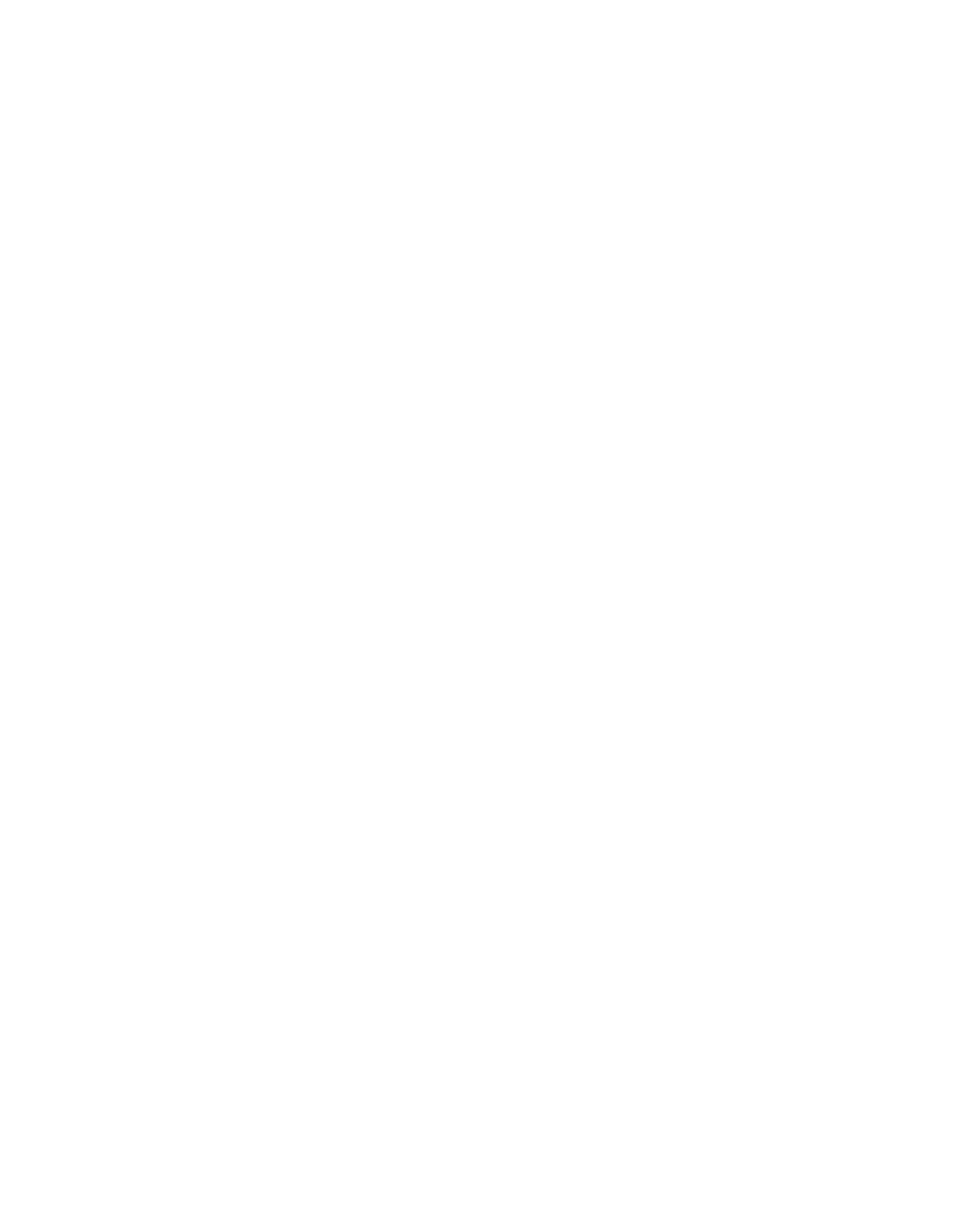# **POSSIBLE COUNTRY OUTCOME INDICATORS FOR IDA14**

#### **Indicator: Proportion of the Population below US\$1/day Poverty Line**

#### **Definition**

Population below US\$1 a day is the percentage of the population living on less than \$1.08 a day at 1993 international prices.

## **Aggregation**

From the total of 80 IDA countries 48, representing 91 percent of total population in the IDA countries, were used to aggregate the figures in the graph. Population in each country was used to weight individual country data.

|                                                  | <b>Proportion of Population</b><br>below US\$1/day poverty line |      |
|--------------------------------------------------|-----------------------------------------------------------------|------|
| % of the population<br>100%<br>80%<br>60%<br>40% | 33%                                                             | 33%  |
| 20%<br>0%                                        | 1999                                                            | 2001 |

#### **The IDA Countries Included**

Albania, Armenia, Azerbaijan, Bangladesh, Bolivia, Burkina Faso, Burundi, Cambodia, Cameroon, Central African Republic, Côte d'Ivoire, Ethiopia, Gambia, Georgia, Ghana, Guyana, Honduras, India, Indonesia, Kenya, Kyrgyz Republic, Lao PDR, Lesotho, Madagascar, Malawi, Mali, Mauritania, Moldova, Mongolia, Mozambique, Nepal, Nicaragua, Niger, Nigeria, Pakistan, Rwanda, Senegal, Sierra Leone, Sri Lanka, St. Lucia, Tajikistan, Tanzania, Uganda, Uzbekistan, Vietnam, Yemen Rep., Zambia, Zimbabwe

## **Relevance to Poverty Reduction and MDGs**

The ultimate goal of most development agencies and institutions is to eradicate extreme poverty and hunger. The first goal in the Millennium Development Declaration is to eradicate extreme poverty and hunger, and the first target is to halve, between 1990 and 2015, the proportion of people whose income is less than US\$1 a day in purchasing power parity (PPP) terms. In effect, this indicator measures progress toward the reduction of extreme poverty, which is also a goal of most PRSPs.

#### **Sensitivity to Policy Change**

As a result of revisions in PPP exchange rates, poverty rates cannot be compared with poverty rates reported previously for individual countries. Data showing as 2.0 signifies a poverty rate of less than 2.0 percent. However, the indicator is good proxy to capture changes in the number of poor people brought about by a government's actions and programs focused on reducing poverty.

#### **Measurability and Reporting**

Estimates of this indicator are based on per capita incomes or expenditures derived from household surveys by the Bank's Economic Research Group. Whenever possible, expenditures are used.

The distribution of per capita expenditure or income is estimated using empirical Lorenz (distribution) curves weighted by household size. In all cases measures of poverty to obtain Lorenz curves are calculated from primary data sources. Poverty in a country is estimated by converting the US\$1 a day poverty line to local currency using the latest PPP exchange rates for consumption taken from World Bank estimates. Local consumer price indices are then used to adjust the international poverty line in local currency to prices prevailing around the time of the household surveys. This international poverty line is used to identify how many people are below US\$1 a day in PPP terms. The PPP-based international poverty line is required only to allow comparisons across countries and to produce estimates of poverty at the aggregate level. Most countries also set their own poverty lines.

The availability of this indicator depends on the availability of household survey data with income or expenditure data, and the availability of PPP exchange rates. Household income and expenditure surveys are typically conducted every three to five years in many developing countries, but in some countries less frequently. The most recent PPP exchange rates were calculated for 1993. Regional and global estimates of poverty based on the US\$1 day poverty line are updated annually by the World Bank and published in World Development Indicators. Estimates are available every 3 years. The Bank is working to compile an improved repository of national household survey data, which will provide data that are better harmonized across countries. Also, a new round of the International Comparison Program project is planned, which is designed to update the PPP exchange rates.

#### **Costs (implication for IDA borrowers and the Bank)**

Estimating the proportion of the population below a standardized poverty line requires a good quality income/expenditure survey, and estimates of PPP. Over 75 percent of IDA countries are participating in the new 2003-06 round of the International Comparison Program, which will substantially improve the quality and coverage of data for the calculation of poverty rates in PPP terms. Countries currently conduct income/expenditure surveys roughly every five years or so. Surveys of this type are driven by domestic policy needs, for analysis to underpin PRSPs, or to form the basis for poverty assessments; more frequent surveys, for example to achieve the ideal three-yearly frequency of the IDA cycle, would require additional resources to carry our surveys of this type, which typically cost between \$300,000 and \$1 million per country.

*This note was prepared by Martin Ravallion, Shaohua Chen, and Johan A. Mistiaen (DECRG) and the DECDG Team.*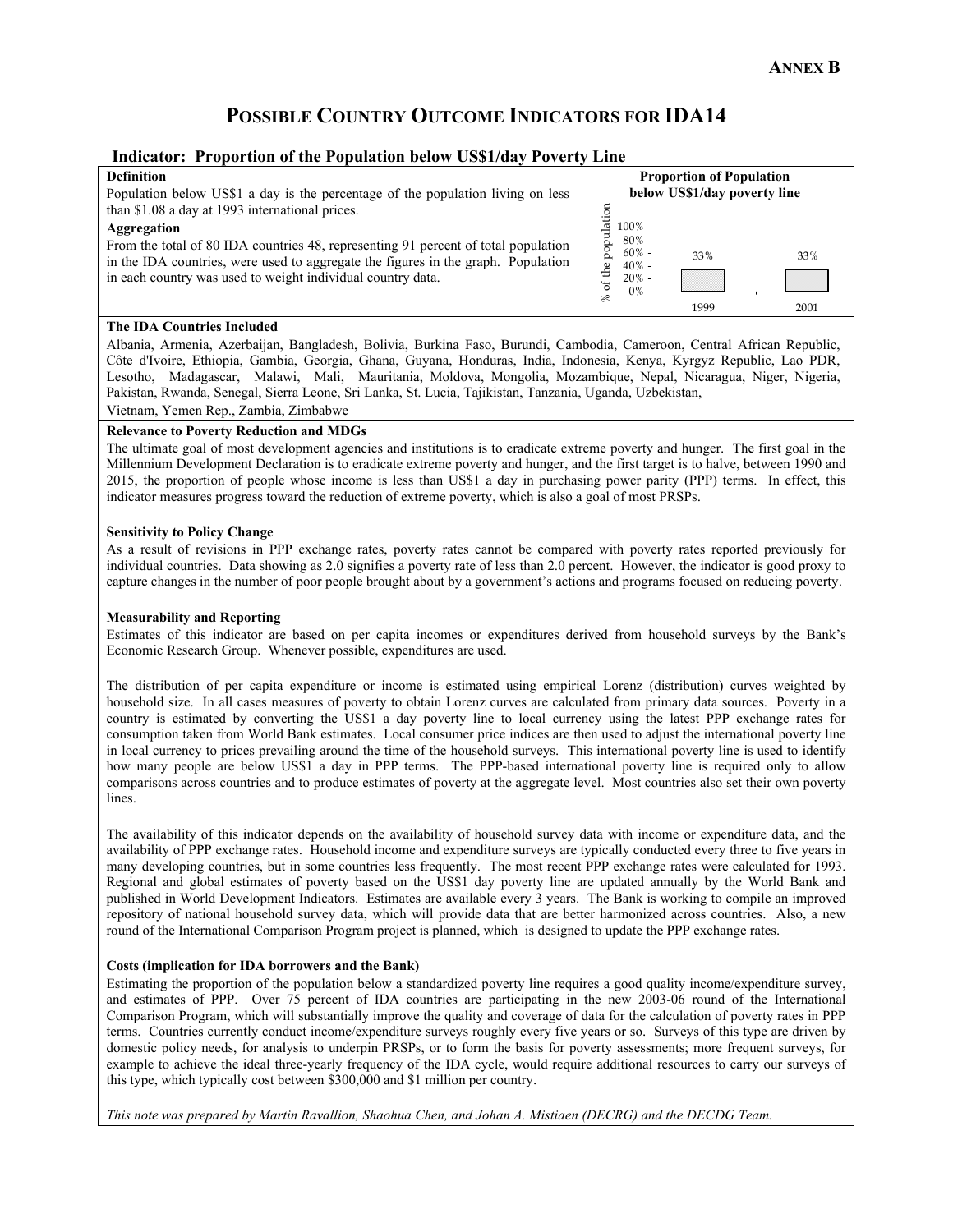## **Indicator: Prevalence of Underweight Children Under-five Years of Age**

## **Definition**

Prevalence of underweight children under-five years of age, also known as prevalence of child malnutrition (weight for age), is the percentage of children under-five whose weight for age is less than minus two standard deviations from the median for the international reference population ages 0 to 59 months. The reference population, adopted by the World Health Organization (WHO) in 1983, is based on children from the United States, who are assumed to be well nourished.

#### **Aggregation**

From the total of 80 IDA countries 44, represent 83 percent of total children under-five years of age in the IDA countries, were used to aggregate the



figures shown in the graph. The data are aggregated from country data, using the number of children under age five as weights.

#### **The IDA Countries Included**

Albania, Angola, Armenia, Azerbaijan, Bangladesh, Benin, Burkina Faso, Cambodia, Chad, Comoros, Congo Dem. Rep., Cote d'Ivoire, Eritrea, Ethiopia, Gambia, Ghana, Guinea, Haiti, Honduras, India, Indonesia, Kyrgyz Republic, Lao PDR, Lesotho, Madagascar, Malawi, Mali, Mauritania, Mongolia, Nepal, Nicaragua, Niger, Nigeria, Rwanda, Senegal, Serbia and Montenegro, Sierra Leone, Sri Lanka, Sudan, Tanzania, Uganda, Vietnam, Zambia, Zimbabwe

#### **Relevance to Poverty Reduction and MDGs**

Child malnutrition is linked to poverty, low levels of education, and poor access to health services. Even moderate malnourishment even moderate, increases children's risk of death, inhibits their cognitive development, and affects health status later in life. The first MDG calls for reducing poverty, but also for halving the proportion of people who suffer from malnutrition. Sufficient and good-quality nutrition is critical for development, health, and survival of current and succeeding generations. Moreover, governments will only be successful in their efforts to accelerate economic development in a sustained way when they ensure optimal child growth.

#### **Sensitivity to Policy Change**

Child malnutrition, as reflected in body weight, is selected as an indicator to measure malnutrition for several reasons. It is monitored more closely than adult malnutrition, can affect health in later life, and may be taken as an indicator of malnutrition in general. This indicator is sensitive to changes and policies leading toward better child nutrition and, thus, malnutrition reduction, in the IDA countries.

#### **Measurability and Reporting**

Data on malnutrition are compiled internationally by UNICEF and WHO. The calculation of this indicator requires data on child weights, which are normally obtained from household surveys that include weight measurements. Surveys of sufficient quality are typically undertaken every 5-10 years, although a greater frequency would be preferable. Some countries have few or no data. There can be difficulties associated with age reporting in some countries, and ages are estimated, in some cases. The weights of national child population are compared with the table of weights from the National Center for Health Statistics/WHO table for each age group. The percentages of children whose weights are below the threshold of *minus two standard deviations from the median* are then aggregated to form the total percentage of the children under-five who are underweight.

#### **Costs (implication for IDA borrowers and the Bank)**

If the current availability of data are considered sufficient for IDA monitoring, then there would be very little additional cost for including malnutrition in IDA RMS. More data would require more household surveys, which may cost from a \$100,000 to \$1 million, depending on their comprehensiveness. Surveys that collect data to calculate information on child malnutrition are normally more costly than standard socioeconomic surveys, because of the need to accurately weigh children during the enumeration process. However, all of the major internationally sponsored surveys collect child malnutrition data (MICS, DHS, LSMS and CWIQ). Given past trends and future plans for these surveys it seems reasonable to assume that most IDA countries will conduct at least one of these surveys in a three-year period, and at least one survey within the IDA14 period, and so the additional cost equates to that of ensuring that data are collected from different household surveys in a comparable manner—and that these data are then fully utilized by the international agencies responsible for compiling and reporting these data, in this case WHO and UNICEF.

*This note was prepared by Ed Bos and Emi Suzuki (HDNHE).*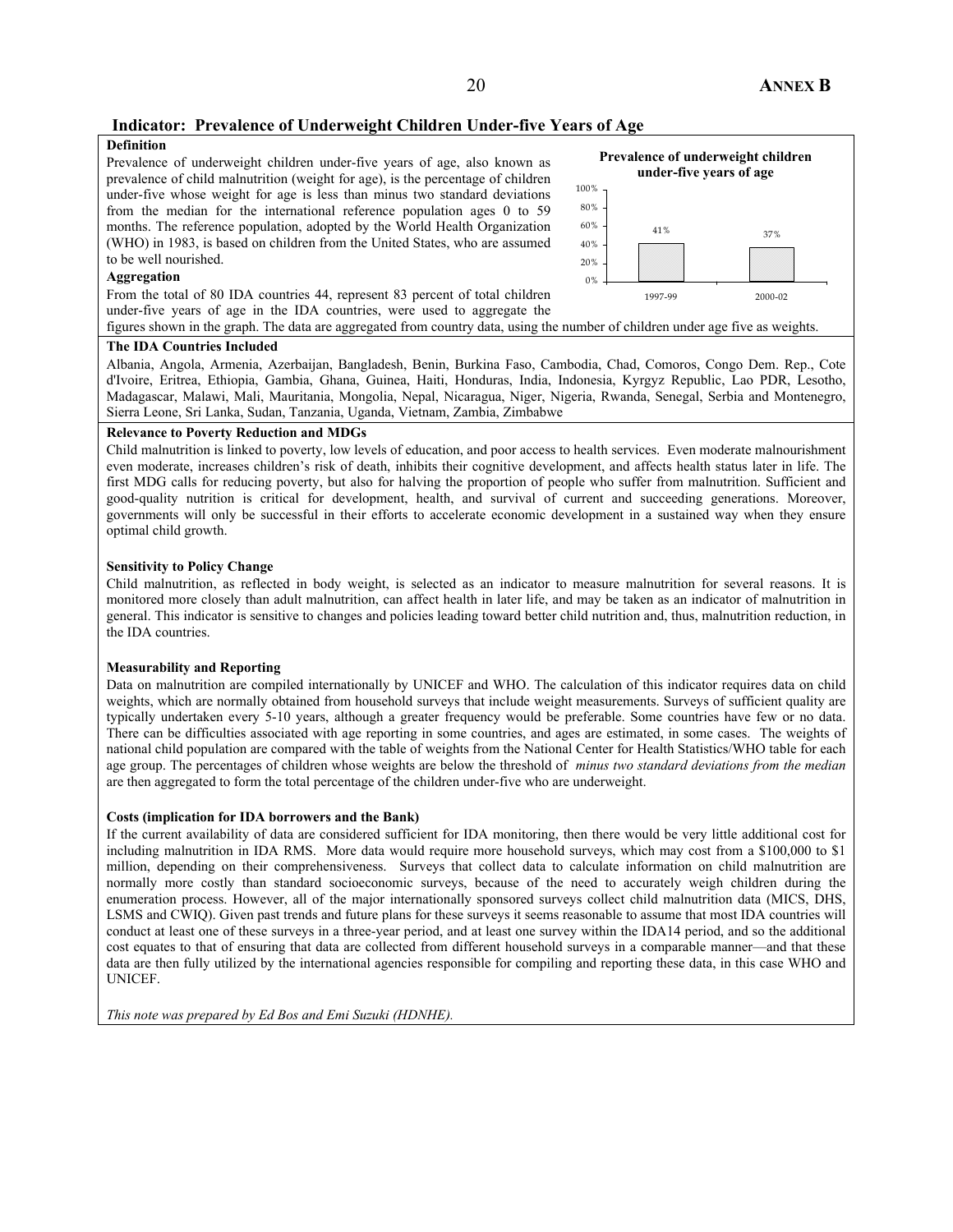## **Indicator: Under-Five Mortality Rate**

## **Definition**

Under-five mortality rate is the probability that a newborn baby will die before reaching age five, if subject to current age-specific mortality rates. The probability is expressed as a rate per 1,000. For example, as the graph shows, for every 1,000 live births in IDA countries in 1997-99, 125 children died before reaching age five, whereas 120 did so in 2000-02.

#### **Aggregation**

From the total of 80 IDA countries 79, representing 100 percent of total estimated births in the IDA countries, were used to aggregate the figures shown in the graph. Estimated births in each country were used to weight individual country data.

#### **Under-five mortality rate**   $\underset{1}{\overset{\circ}{\mathbb{H}}}$   $^{140}$ Mortality per 1,000 live births $\frac{9}{14}$  130 125  $\begin{bmatrix} 1 & 0 \\ 0 & 0 \\ 0 & 1 \end{bmatrix}$ 120  $_{\rm per}$ 110 100 1997-99 2000-02

#### **The IDA Countries Included**

Afghanistan, Albania, Angola, Armenia, Azerbaijan, Bangladesh, Benin, Bhutan, Bolivia, Bosnia and Herzegovina, Burkina Faso, Burundi, Cambodia, Cameroon, Cape Verde, Central African Republic, Chad, Comoros, Congo Dem. Rep., Congo Rep., Cote d'Ivoire, Djibouti, Dominica, Eritrea, Ethiopia, Gambia, Georgia, Ghana, Grenada, Guinea, Guinea-Bissau, Guyana, Haiti, Honduras, India, Indonesia, Kenya, Kiribati, Kyrgyz Republic, Lao PDR, Lesotho, Liberia, Madagascar, Malawi, Maldives, Mali, Mauritania, Moldova, Mongolia, Mozambique, Myanmar, Nepal, Nicaragua, Niger, Nigeria, Pakistan, Papua New Guinea, Rwanda, Samoa, Senegal, Serbia and Montenegro, Sierra Leone, Solomon Islands, Somalia, Sri Lanka, St. Lucia, St. Vincent and the Grenadines, Sudan, Tajikistan, Tanzania, Togo, Tonga, Uganda, Uzbekistan, Vanuatu, Vietnam, Yemen Rep., Zambia, Zimbabwe

### **Relevance to Poverty Reduction and MDGs**

The indicator relates directly to the fourth MDG ("Reduce child mortality") and measures child survival. Survival of a child is closely linked to the provision of primary health-care services; but poverty, malnutrition, a decline in breast-feeding, maternal education, use of improved water, and inadequacy sanitation and health facilities are all associated with high child mortality.

#### **Sensitivity to Policy Change**

The indicator is very powerful, since it reflects not only health care conditions, but also the social, economic, and environmental conditions in which children (and others in society) live. It is sensitive (in the medium term) to changes in policies affecting child mortality.

#### **Measurability and Reporting**

Since data on incidences and prevalence of diseases (morbidity data) are frequently unavailable, mortality rates are often used to identify vulnerable populations. Mortality rates are among the indicators most frequently used to compare levels of socioeconomic development across countries, and data on child mortality are more complete and more timely than data on adult mortality. To calculate this indicator, age-specific mortality rates are calculated from births and deaths data derived from vital registration, census, or household surveys, and an estimate of the number of children at risk. These are then summed for children under five years of age. When using household surveys under-five mortality estimates can be obtained in a direct (using birth histories) and/or indirect way ("Brass" method). The best source of data are a complete vital registration system (one covering at least 90 percent of vital events in the population), but such systems are fairly uncommon in developing countries. Thus, estimates must be obtained from sample surveys or derived by applying indirect estimation techniques to registration, census, or survey data. Vital registration statistics are available generally once a year, but they are usually deficient in developing countries, and household surveys that include questions on births and deaths are performed every few years.

Data from household surveys are also subject to a number of sampling and nonsampling errors, including inadequate sample size (surveys estimating child deaths require large samples, because such incidences are uncommon), recall errors, and interviewer mistakes. Also, indirect estimates rely on estimated actuarial ("life") tables that may be inappropriate for the population concerned. Finally, it should also be noted that when the under-five/infant mortality rates are derived from survey data in a direct way (using birth histories), the latest rate generally represents an average for 0-4 years before the survey. UNICEF, WHO, and the World Bank produce harmonized estimates of this indicator every year that make use of all information available, including vital registration as well as direct and indirect estimates from household surveys and censuses. The estimates from household surveys and censuses are fitted into a weighted regression for the best estimates.

#### **Costs (implication for IDA borrowers and the Bank)**

If the modeled data from the interagency group are acceptable, there is little additional cost involved. Collecting information to calculate child mortality rates tends to be the concern of surveys specifically designed to collect demographic data, such as the MICS and DHS surveys, and population censuses. Some LSMS surveys include a mortality module, but LSMS samples used for these modules are typically too small to allow reliable estimates. Where available, data from vital registration systems may also be used, but these systems are not typically well developed in low-income countries. In countries where they are conducted, the frequency of DHS surveys tends to be every five years; but their coverage of the group of IDA countries is not complete. MICS tend to cover more IDA countries than DHS, but again these surveys have been conducted only every five years—MICS1 in 1995 and MICS2 in 2000, with MICS3 planned for 2005.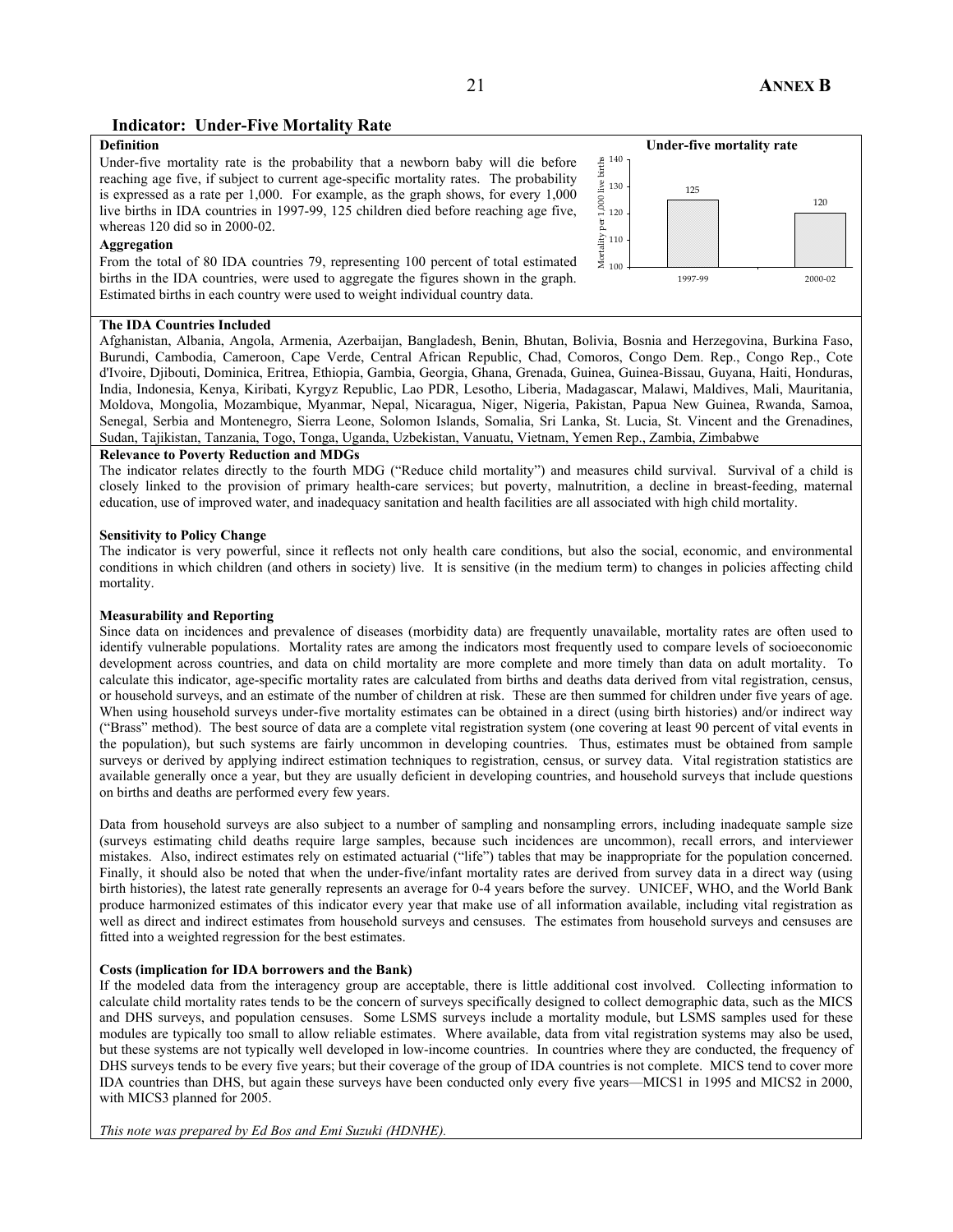## **Indicator: Proportion of One-year-old Children Immunized against Measles**

#### **Definition**

The proportion of one-year-old children immunized against measles is the proportion of children aged one who received one dose of measles vaccine. A child is considered adequately immunized against measles after receiving one dose of vaccine.

#### **Aggregation**

From the total of 80 IDA countries 73, representing 100 percent of children under age one in the IDA countries, were used to aggregate the figures shown in the graph. Children under age of one in each country were used to weight individual country data.



#### **The IDA Countries Included**

Afghanistan, Albania, Angola, Armenia, Azerbaijan, Bangladesh, Benin, Bhutan, Bolivia, Bosnia and Herzegovina, Burkina Faso, Burundi, Cambodia, Cameroon, Cape Verde, Central African Republic, Chad, Comoros, Congo Dem. Rep., Congo Rep., Cote d'Ivoire, Djibouti, Eritrea, Ethiopia, Gambia, Georgia, Ghana, Guinea, Guinea-Bissau, Guyana, Haiti, Honduras, India, Indonesia, Kenya, Kyrgyz Republic, Lao PDR, Lesotho, Madagascar, Malawi, Maldives, Mali, Mauritania, Moldova, Mongolia, Mozambique, Myanmar, Nepal, Nicaragua, Niger, Nigeria, Pakistan, Papua New Guinea, Rwanda, Samoa, Senegal, Serbia and Montenegro, Sierra Leone, Solomon Islands, Somalia, Sri Lanka, St. Lucia, Sudan, Tajikistan, Tanzania, Togo, Uganda, Uzbekistan, Vanuatu, Vietnam, Yemen Rep., Zambia, Zimbabwe

#### **Relevance to Poverty Reduction and MDGs**

More than 10 million children die each year in the developing world, the vast majority from causes preventable through a combination of good care, nutrition, and medical treatment. Mortality rates for children under-five dropped drastically in the past two decades, but the rates remain high in developing countries. This indicator is related to the fourth MDG ("Reduce child mortality") since immunization is an essential component for reducing under-five mortality, and it serves as a proxy to measure the coverage and the quality of the child health care system in the IDA countries.

#### **Sensitivity to Policy Change**

Governments in developing countries usually finance immunization against measles, diphtheria, pertussis (whooping cough), tetanus, and polio as part of the basic public health package. The indicator is sensitive to government's immunizations campaigns, and values fluctuate according to when immunization campaigns are carried out.

#### **Measurability and Reporting**

Estimates of immunization coverage are generally based on two sources of empirical data: administrative data and coverage surveys. For estimates based on administrative data, the immunization coverage is derived by dividing the total number of vaccinations given by the number of children in the target population. For most vaccines the target population is the national annual number of births or number of surviving infants (this may vary depending on countries' policies and the specific vaccine). Immunization coverage surveys are frequently used in connection with administrative data. The indicator is estimated for children aged 12-23 months who receive a dose of measles either any time by the survey or before age 12 months. The two data sources are reports of vaccinations performed by service providers (administrative data), and household surveys containing items on children's vaccination history (coverage surveys). Routine data are compiled by the National Expanded Programme on Immunization program managers. The principal types of surveys used as sources of information on immunization coverage are the EPI 30 cluster survey, the UNICEF Multiple Indicator Cluster Survey (MICS) and the Demographic Health Surveys (DHS). Administrative data are collected annually and surveys are generally less frequent. Data are collected internationally through the Annual WHO/UNICEF Joint Reporting Form on Vaccine Preventable Diseases, and are then screened and standardized.

The first dose of measles vaccine is supposed to be administered to all children at the age of nine months or shortly after. By 2000, most countries were providing a "second opportunity" for measles vaccination, either through a two-dose routine schedule or through a combined routine schedule and supplementary campaigns. In many developing countries lack of precise information on the size of the cohort of children under one year of age makes immunization coverage difficult to estimate, and survey data are also subject to erroneous maternal reports.

#### **Costs (implication for IDA borrowers and the Bank)**

If the data collected through the WHO/UNICEF form are acceptable, there is little additional cost involved. Data are relatively easy to collect from any national household survey or census provided that definitions are clearly and consistently applied during enumeration. An analysis of past trends, and existing plans for the Bank's Living Standards Measurement Surveys and surveys based on the Core Welfare Indicator Questionnaire, the Demographic and Health Surveys sponsored by USAID, and the UNICEF Multiple Indicator Cluster Survey reveal that almost all IDA countries conduct at least one major survey in a three-year period, and will do so during the IDA 14 period. Assuming that these surveys are already funded, data collection for this indicator will not require additional surveys.

*This note was prepared by Ed Bos and Emi Suzuki (HDNHE).*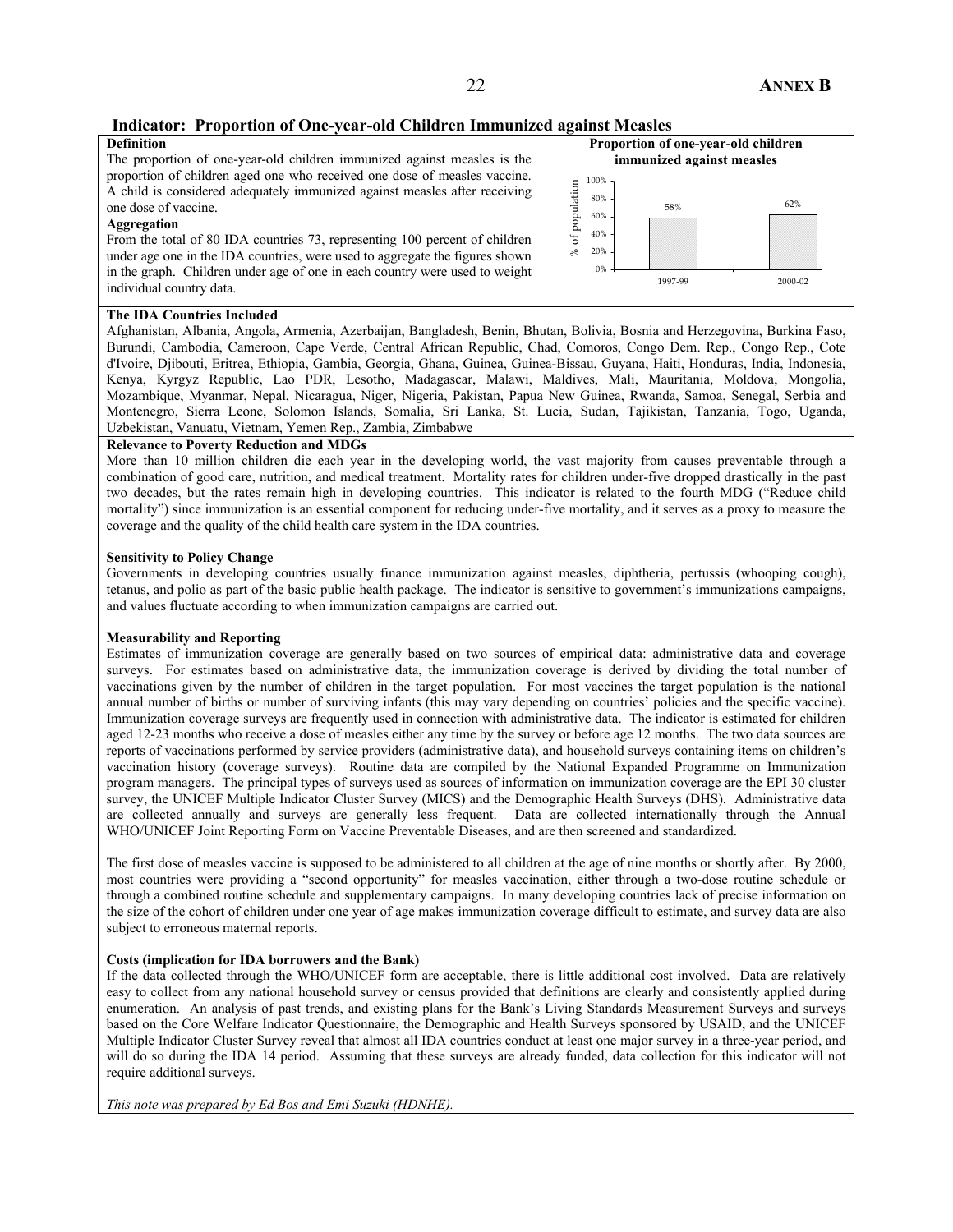#### **Indicator: HIV Prevalence Among Women Aged 15-24 Years**

## **Definition**

HIV prevalence at any given age is the difference between the cumulative numbers of people who have become affected with HIV up to this age and the number who died, expressed as a percentage of the total number of alive at this age. The basis of measuring infection is the incidence of HIV among women 15-24 at hospitals and antenatal clinics.

#### **Aggregation**

From the total of 80 IDA countries 44, representing 90 percent of the population of females aged 15-24 in the IDA countries, were used to aggregate the figures shown in the graph. The population of females aged 15-24 in each country was used to weight individual country data.



#### **The IDA Countries Included**

Angola, Bangladesh, Benin, Bolivia, Burkina Faso, Burundi, Cambodia, Cameroon, Central African Republic, Chad, Congo Dem. Rep., Congo Rep., Cote d'Ivoire, Ethiopia, Gambia, Ghana, Guinea-Bissau, Haiti, Honduras, India, Indonesia, Kenya, Lao PDR, Lesotho, Madagascar, Malawi, Mali, Moldova, Mozambique, Nepal, Nicaragua, Nigeria, Pakistan, Papua New Guinea, Rwanda, Senegal, Sierra Leone, Sri Lanka, Tanzania, Togo, Uganda, Vietnam, Zambia, Zimbabwe

#### **Relevance to Poverty Reduction and MDGs**

MDG number six is to combat HIV/AIDS, malaria, and other diseases. These diseases, which are among the world's most important killers, all have their greatest impact on poor countries and poor people. They interact in ways that make their combined impact worse. In addition, the economic burden of epidemics such as HIV/AIDS on families and communities is enormous. Estimates suggest that when the prevalence of HIV/AIDS reaches 8 percent—about where it is for several African countries today—the cost in economic growth is estimated at about one percent a year. Prevention and treatment programs will save lives, help economic development and reduce poverty.

Infection leads to AIDS, and without treatment, average survival from the time of infection is about nine years. Access to treatment is uneven, and no vaccine is currently available. About half of all new HIV cases are among people 24 years old or younger. In generalized epidemics (with prevalence consistently at more than 1 percent among pregnant women), the infection rate for pregnant women is broadly indicative of the overall rate for the adult population, provided adequate age, gender, and residence. Therefore, this indicator is a measure of spread of the epidemic. It is worth mentioning that many of the IDA countries listed above do not have a generalized epidemic.

#### **Sensitivity to Policy Change**

Changes in HIV prevalence in women 15-24 is determined largely by the relationship between the number of women infected and the number of deaths from AIDS. This leads to a number of conclusions. First, the larger the spread in age of a group, the less is the impact of new infections, which typically occur at a young age. Second, regardless of the age of the spread, an increase in the death rate relative to the infection rate will reduce the prevalence rate and make it appear that the problems of HIV infection is declining, even while infection maybe rising, though not at the same rate as deaths. Thus, reductions in HIV incidence associated with genuine behavioral change should first become detectable in HIV prevalence figures for people aged 15 to 19, particularly when incidence of HIV is rising. Under these circumstances, the 15-24 year-old group is a less satisfactory early-warning indicator of a growing epidemic. Parallel behavioral data should be used to aid interpretation of trends in HIV prevalence. In countries, with concentrated or stable epidemics a relevant indicator could be "HIV prevalence among female sex workers," and in countries with significant injecting drug use transmission, "HIV prevalence among injecting drug users" could also be useful. In nascent or concentrated epidemics, antenatal surveillance may not capture HIV infections if the epidemic is largely concentrated in HIV-vulnerable groups that are not represented as part of the measurement of HIV incidence at hospitals and antenatal clinics. In this case, there may be an underestimate. Therefore, the indicator is not a good tool for tracking within country impacts of policies such as use of condoms and behavioral change. Nevertheless, it does reflect inter country differences underlining the HIV/AIDS challenge.

#### **Measurability and Reporting**

There are no reliable estimates of HIV infections among women aged 15-24. UNAIDS estimates this number from records of HIV infection among pregnant women aged 15-24. Data on HIV in pregnant women come from tests on blood samples taken as part of regular anonymous examinations of pregnant women aged 15-24 at antenatal clinics, which have been chosen as sentinel surveillance sites for HIV infection. The sentinel surveillance sites are typically chosen to reflect urban, rural, ethnic, and other socio-geographic divisions in a country, but in practice antenatal examinations are more frequent in urban and peri-urban clinics, which biases results toward HIV prevalence in urban areas. Also, by choosing pregnant women as the sample population, data are biased by a potential higher sexual activity of the subgroup, leading to a potential higher prevalence rate. The data are collated annually in most developing countries. These data are gathered by UNAIDS, UNICEF, and WHO, which have formed coalitions to coordinate global efforts to treat victims and prevent the diseases from spreading. The data used in the WDI are drawn from the Joint UN Program (UNAIDS) and WHO's *AIDS Epidemic Update* (2002) report. Surveillance is being strengthened with donor support. UNAIDS and US Centers for Disease Control and Prevention are also examining improved testing protocols.The most important problem with this indicator, however, is that different methodologies have been used to calculate prevalence rate and hence the series are not comparable over time. In early July 2004, UNAIDS will publish estimates of HIV prevalence among adults (15-49 years) for 2001 and 2003 that will be comparable over time.

#### **Costs (implication for IDA borrowers and the Bank)**

Data for HIV prevalence rates are based on modeled estimates calculated by UNAIDS. Estimates have been made for all IDA countries for the years 2000 and 2002. It is likely that data from these estimation methods will be available in future at a frequency to allow changes in aggregates from one three-year period to another. Quality is also likely to increase, particularly since the inclusion of blood testing in some 18 DHS surveys.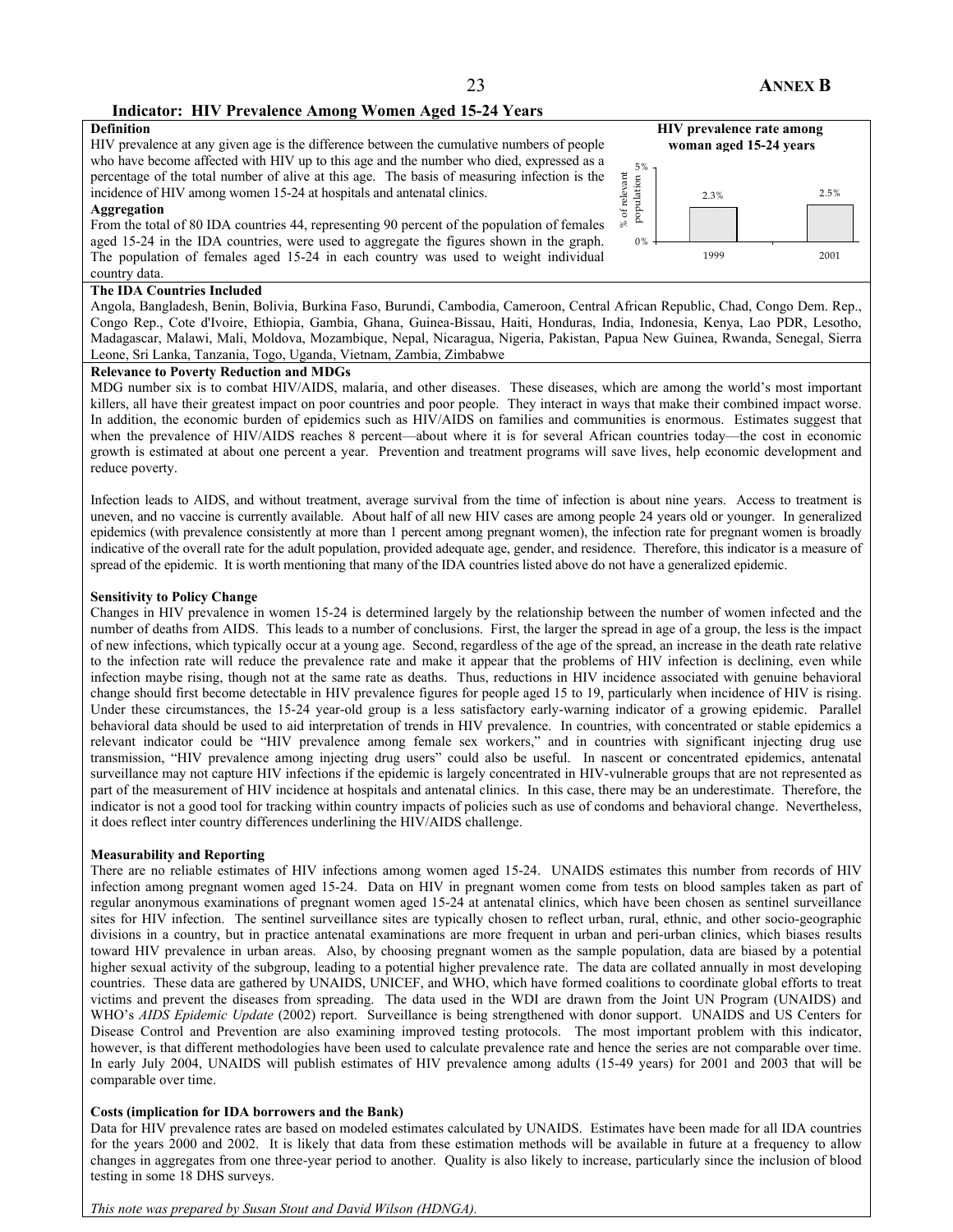### **Indicator: Births Attended by Skilled Health Staff**

#### **Definition**

Births attended by skilled health staff are the percentage of deliveries attended by personnel trained to give the necessary supervision, care, and advice to women during pregnancy, labor, and the postpartum period, to conduct deliveries on their own, and to care for the newborns.

#### **Aggregation**

From the total of 80 IDA countries 52, accounting for about 82 percent of total estimated births in the IDA countries, were used to aggregate the figures shown in the graph. Estimated number of births in each country were used to weight individual country data.



#### **The IDA Countries Included**

Angola, Armenia, Azerbaijan, Bangladesh, Benin, Bhutan, Bolivia, Bosnia and Herzegovina, Burkina Faso, Cambodia, Cameroon, Cape Verde, Central African Republic, Chad, Comoros, Cote d'Ivoire, , Eritrea, Gambia, , Grenada, Guinea, Guinea-Bissau, Guyana, Haiti, Honduras, India, Indonesia, Lesotho, Madagascar, Malawi, Maldives, Mali, Mauritania, Mongolia, Nepal, Niger, Nigeria, Pakistan, Rwanda, Senegal, Serbia and Montenegro, Solomon Islands, Sri Lanka, St. Vincent and the Grenadines, Tajikistan, Tanzania, Togo, Tonga, Uganda, Uzbekistan, Vietnam, Zimbabwe

#### **Relevance to Poverty Reduction and MDGs**

Every year more than 500,000 women die from complications of pregnancy and childbirth. Most of the deaths occur in Asia, but the risk of dying is highest in Africa. Women in high-fertility countries in Sub-Saharan Africa have a 1-in-16 lifetime risk of dying from maternal causes, compared with women in low-fertility countries in Europe, who have a 1-in-2400 risk, and in North America, who have a 1-in-3,500 risk of dying. High maternal mortality rates in many countries are the result of inadequate reproductive health care for women and inadequately spaced births. The fifth MDG aims at improving maternal health, with a target of reducing by three-quarters, between 1990 and 2015, the maternal mortality ratio.

#### **Sensitivity to Policy Change**

The indicator monitors the ability of the health system to provide good antenatal and postnatal care for women. "Skilled health personnel" are intended to include only those who are properly trained and who have appropriate equipment and drugs, but standardization of the definition of "skilled" health personnel is sometimes difficult because of differences in training of health personnel among countries. Traditional birth attendants (TBAs), who may have learned from other TBAs, even if they have received a short training course, are not intended to be included. In spite of the limitations, the indicator is sensitive to government's actions or policies that lead towards an increase in births attended by professionals, and it is assumed that mortality rates will subsequently drop.

#### **Measurability and Reporting**

Measuring maternal mortality accurately is notoriously difficult, except where there is comprehensive registration of deaths and causes of death. Some indicators track progress by focusing on professional care during pregnancy and childbirth (particularly for the management of complications) and the most widely available indicator is the proportion of women who deliver with the assistance of a medically trained health care provider. Data on this indicator are compiled by UNICEF and WHO. To calculate this indicator, the number of births attended by skilled personnel (doctors, nurses, or midwives) is expressed as a percentage of deliveries (or births if those are the only data available) in the same period. Data are collected through household surveys, in particular the Multiple Indicator Cluster Survey (MICS) sponsored by UNICEF, the Demographic and Health Survey (DHS), and as well as other national household surveys. Household survey data on this indicator are generally available every five years.

#### **Costs (implication for IDA borrowers and the Bank)**

If the data compiled by UNICEF/WHO are acceptable, there is little additional cost involved. Data are relatively easy to collect from any national household survey or census, provided that definitions are clearly and consistently applied during enumeration. An analysis of past trends and existing plans for the Bank's Living Standards Measurement Surveys (LSMS) and surveys based on the Core Welfare Indicator Questionnaire (CWIQ), the Demographic and Health Surveys (DHS) sponsored by USAID, and the UNICEF Multiple Indicator Cluster Survey (MICS) reveal that almost all IDA countries conduct at least one major survey in a three-year period, and will do so during the IDA14 period. Assuming that these surveys are already funded, data collection for this indicator will not require additional surveys.

*This note was prepared by Ed Bos and Emi Suzuki (HDNHE).*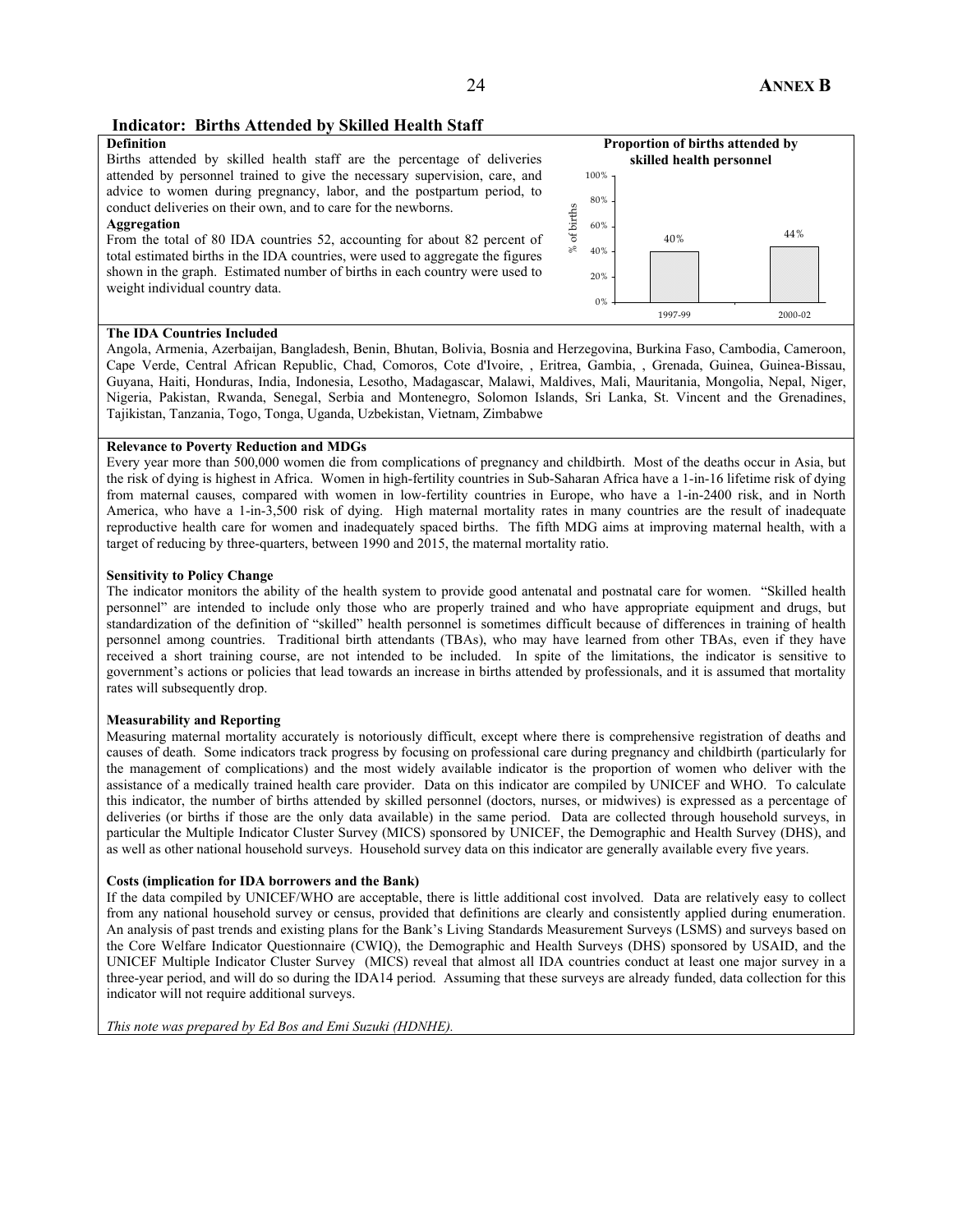## **Indicator: Ratio of Girls to Boys in Primary and Secondary Education**

#### **Definition**

The indicator is defined as the ratio of the gross enrollment rate of girls to boys in primary and secondary education levels in both public and private schools.

#### **Aggregation**

From the total of 80 IDA countries 52 were used to aggregate the figures shown in the graph, and they represent 79 percent of total IDA. The population in each country was used to weight individual country data.



#### **The IDA Countries Included**

Albania, Azerbaijan, Bangladesh, Benin, Bolivia, Burkina Faso, Burundi, Cambodia, Cameroon, Cape Verde, Chad, Comoros, Congo Rep., Cote d'Ivoire, Djibouti, Dominica, Eritrea, Ethiopia, Gambia, Georgia, Ghana, Grenada, Guyana, India, Indonesia, Kenya, Kyrgyz Republic, Lao PDR, Lesotho, Maldives, Mauritania, Mongolia, Mozambique, Myanmar, Nepal, Nicaragua, Niger, Papua New Guinea, Rwanda, Samoa, Senegal, Serbia and Montenegro, St. Lucia, St. Vincent and the Grenadines, Sudan, Tajikistan, Tanzania, Togo, Tonga, Vietnam, Yemen Rep., Zimbabwe.

#### **Relevance to Poverty Reduction and MDGs**

Women have an enormous impact on the well-being of their families and societies, but their potential is sometimes not realized because of discriminatory social norms, incentives, and legal institutions. Although their status has improved in recent decades, gender inequalities persist. Education is one of the most important aspects of human development, and eliminating gender disparity at all levels of education would help to increase the status and capabilities of women. The third MDG seeks to promote gender equality and the empowerment of women, and this indicator provides a measure of equality of educational opportunity.

#### **Sensitivity to Policy Change**

The indicator is an imperfect measure of the relative accessibility of schooling for girls for the following reasons: it does not allow assessment of whether slight improvements in the ratios reflect an increase in girls' school attendance (desirable) or a decrease in boys' attendance (undesirable); and it does not show whether those enrolled at school complete the relevant education cycles. The indicator, however, is sensitive to actions that lead toward a sustained increase in the access of schooling for girls, and thus, toward gender equality and the empowerment of women.

#### **Measurability and Reporting**

The unit of measurement is girls' enrollment ratio as a percentage of boys' enrollment ratio. The usual method of computation is to take the number of boys and girls, regardless of their ages, enrolled. The number of enrolled girls/boys is then expressed as a percentage of school age female/male population. Private education tends to be underreported. International coverage has improved in recent years, but reported with a two-year time lag. The enrollment data usually come from school records as reported to ministries of education and/or national statistical agencies. The official data are collected by UNESCO from approximately two-thirds of countries in the world, using an annual questionnaire-based survey. The data collection is based on the International Standard Classification of Education classification, which allows for international comparability between countries and over time.

#### **Costs (implication for IDA borrowers and the Bank)**

Data for indicators based on school enrollments are normally produced from education management information systems, based on school records. There are often quality problems associated with the recording of enrollment, such as those caused by age misreporting; there would be development costs associated with addressing these issues in many countries.

*This note was prepared by Sukai Prom Jackson (HDNED).*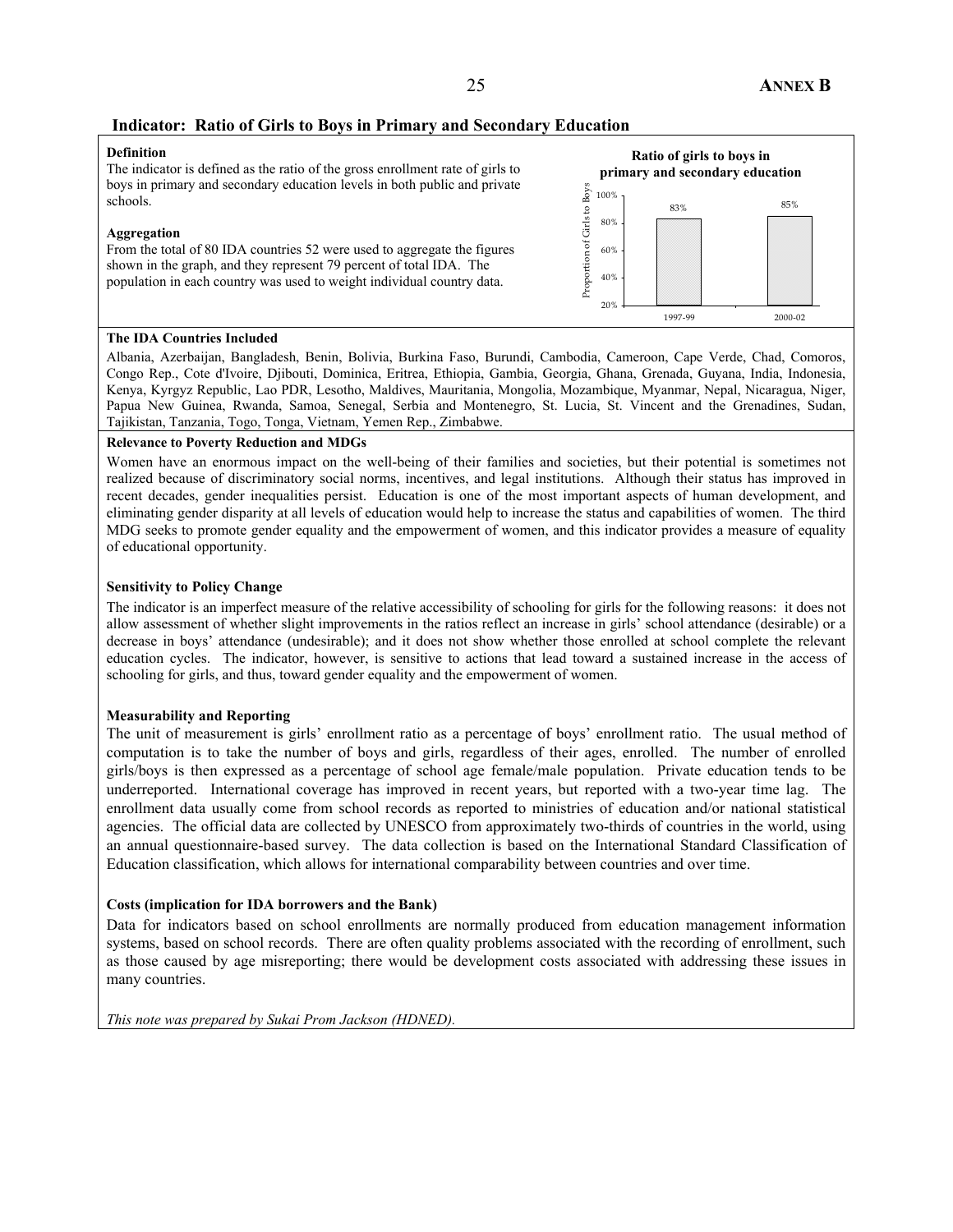## **Indicator: Primary School Completion Rate**

## **Definition**

Primary completion rate (PCR) is the number of students successfully completing the last year of (or graduating from) primary school in a given year, divided by the number of children of official graduation age in the population. Because of difficulties with developing data based on this definition, data analysis is generally based on the PCR proxy indicator—i.e., the number of children reaching the last year of primary school (as defined by a country) net of repeaters.

### **Aggregation**

From the total of 80 IDA countries 55, representing about 72 percent of the total number of children of official graduation age in the population in the IDA countries, were used to aggregate the figures shown in the graph. The number of children of official graduation age in the population in each



#### **The IDA Countries Included**

Albania, Armenia, Azerbaijan, Bangladesh, Benin, Bhutan, Bolivia, Bosnia and Herzegovina, Burkina Faso, Burundi, Cambodia, Cameroon, Cape Verde, Chad, Comoros, Congo Rep., Cote d'Ivoire, Djibouti, Eritrea, Ethiopia, Gambia, Georgia, Ghana, Guyana, Honduras, India, Indonesia, Kenya, Kyrgyz Republic, Lao PDR, Lesotho, Madagascar, Malawi, Maldives, Mali, Mauritania, Moldova, Mongolia, Mozambique, Nepal, Nicaragua, Niger, Papua New Guinea, Rwanda, Samoa, Senegal, Sri Lanka, St. Vincent and the Grenadines, Tajikistan, Tanzania, Togo, Uganda, Uzbekistan, Vanuatu, Zambia.

#### **Relevance to Poverty Reduction and MDGs**

Education creates choices and opportunities for people, helps to reduce poverty and gender bias, lowers birth rates, and stimulates a better understanding of diseases. For countries, it creates a more dynamic workforce and well-informed citizens able to compete and cooperate globally—opening doors to economic and social prosperity. Universal primary education (measured through primary completion rate) is the second MDG. Information provided on actual completion captures one of the most critical issues in the education sector.

#### **Sensitivity to Policy Change**

Various factors may lead to poor performance on the PCR indicator, including low quality of schooling, discouragement resulting from poor performance, the direct and indirect costs of schooling, and the demands of farm work which keep children out of school for extended periods. Students' progress to higher grades may also be limited by the availability of teachers, classrooms, and educational materials. However, this indicator is the most direct measure of national progress toward universal primary education and it captures the final outcome of the primary education system. But these factors take some time to change. Therefore, improvements (or declines) in response to policy change will only register slowly.

#### **Measurability and Reporting**

Although the World Bank and UNESCO's Institute of Statistics are committed to monitoring the proxy PCR indicator annually, systems for collecting and standardizing the data from all IDA countries are not yet in place; as a result, the current database has many gaps, particularly for small countries and earlier years, and there are anomalies and estimates. Efforts to compile more current data from countries by staff of the World Bank's Human Development Network reveal several inconsistencies that render the data difficult to interpret. The collection of information for the actual PCR based on students who successfully complete primary education requires focused discussion on the indicator and agreement on the bases for defining completion with quality. This discussion must take into consideration the objective assessment of country-defined competencies for primary school graduation. Not all countries have such competencies, with implications for policy reforms in country curriculum and exit examinations.

#### **Costs (implication for IDA borrowers and the Bank)**

Data for this indicator based on school enrollments are normally produced from education management information systems, based on school records. There are often quality problems associated with the recording of enrollment, such as those caused by age misreporting; there would be development costs associated with addressing these issues in many countries. The primary school completion rate is a more difficult statistic to produce than data on enrollments, in terms of data sources required, since information is needed on completion and this is not always recorded by schools. It also requires accurate estimates of the numbers of children in the population of school completion age, which in turn requires a good quality census or vital registration system, and good national capacity to analyze demographic data and make forecasts.

*This note was prepared by Sukai Prom Jackson (HDNED).*

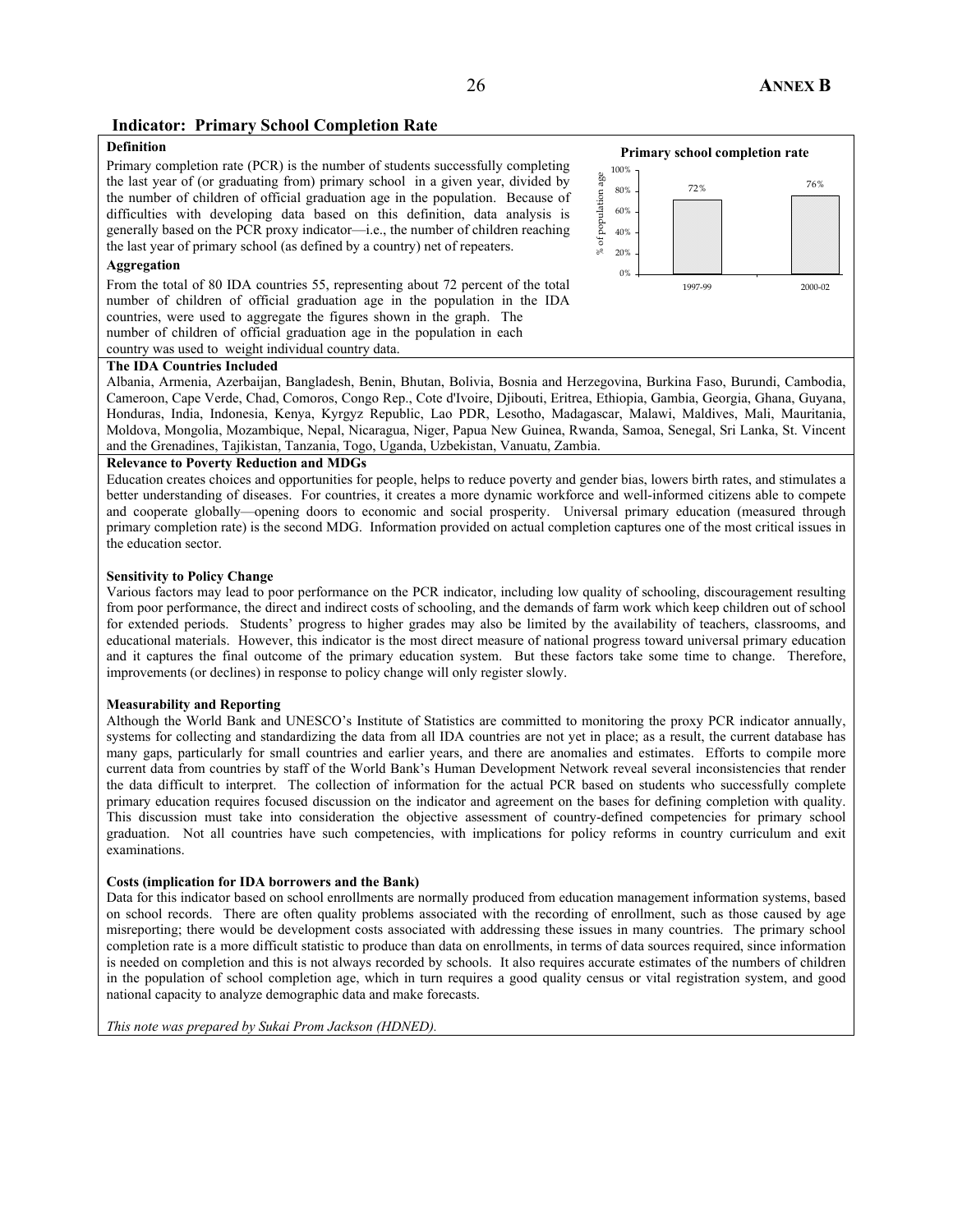## **Indicator: Population with Sustainable Access to an Improved Water Source**

### **Definition**

Access to an improved water source is currently defined within the UN system as the percentage of the population that can obtain at least 20 liters per person per day from an "improved" source that is within one kilometer of the user's dwelling. Improved water sources include household connection, public standpipe, borehole, protected well or spring, and rainwater collection. Unimproved water sources refer to water provided through vendors, tanker trucks, unprotected wells, unprotected springs, and bottled water.

#### **Aggregation**

From the total of 80 IDA countries 34, representing 86 percent of total IDA population, were used to aggregate the figures shown in the graph. The population in each country was used to weight individual country data.





#### **The IDA Countries Included**

Bangladesh, Bolivia, Burundi, Cameroon, Central African Republic, Comoros, Cote d'Ivoire, Ethiopia, Ghana, Guinea, Haiti, Honduras, India, Indonesia, Kenya, Madagascar, Malawi, Mali, Mauritania, Nepal, Nicaragua, Niger, Nigeria, Pakistan, Papua New Guinea, Senegal, Sri Lanka, Sudan, Tanzania, Togo, Uganda, Vietnam, Zambia, Zimbabwe

#### **Relevance to Poverty Reduction and MDGs**

MDG 7 ("Ensure environmental sustainability") contains target 10 that aims at halving, by 2015, the proportion of people without sustainable access to safe drinking water and basic sanitation. Unsafe water and lack of basic sanitation is the direct cause of many water-related diseases in developing countries. This indicator monitors access to improved water sources based on the assumption that improved sources are likely to provide safer water. Specifically, access to safe drinking water is of fundamental significance to lowering the risk of faecal contamination and the frequency of associated diseases. In addition, its association with other socioeconomic characteristics, including education and income, makes it a good universal indicator of human development.

#### **Sensitivity to Policy Change**

Ideally, an indicator of "access to safe water" would refer to the percentage of the population with reasonable access to an adequate supply of safe water in their dwelling or within a convenient distance of their dwelling. However, "access," quality, and volume of drinking water are difficult to estimate, and therefore sources of drinking water that are thought to provide "safe" water within a reasonable distance of the household are used as a proxy. In using this proxy indicator, it is assumed that improved water sources (defined above) are likely to provide safe water. The existence of an "improved" water supply does not always mean that it is safe, nor that local people use it. The proposed indicator is still sensitive to change in the context of government and community actions. The indicator will capture progress in the IDA countries from actions or policies that lead to an increase in the access to safe drinking water. The definitions and numbers will also be consistent with those adopted by the UN system for tracking the MDGs.

#### **Measurability and Reporting**

Since the late 1990s, data are routinely collected at national and subnational levels, in more than 100 countries, using censuses and surveys by national governments, often with support from international development agencies. Before these population-based data were available, provider-based data were used. Evidence strongly suggests that data from surveys are more reliable than the administrative records. There are many doubts about data quality; despite official WHO definitions, the judgment about whether or not water is safe is often made very subjectively. Administrative data are often available annually, but household surveys are less frequent. The compilation of the data from household surveys into country, regional, and global coverage estimates is conducted every two to three years. WHO and UNICEF compile official international estimates under the Joint Monitoring Program and their latest report *Global Water Supply and Sanitation Assessment 2000 Report (World Health Organization and UNICEF Joint Monitoring Programme, for Water Supply and Sanitation: Geneva)* has been used as the data source.

#### **Costs (implication for IDA borrowers and the Bank)**

The marginal cost is minimal. The Bank is involved in an advisory capacity to the Joint Monitoring Programme of WHO/UNICEF which collates this information, and it participates in two or three meetings a year to discuss how best to improve the indicator's measurement. However, the Bank is not involved in collecting such national data, and does not anticipate any significant additional costs in adopting such an indicator.

*This note was prepared by Peter J. Kolsky, William Kingdom, Jonathan D. Halpern, and Caroline Van Den Berg (EWDWS).*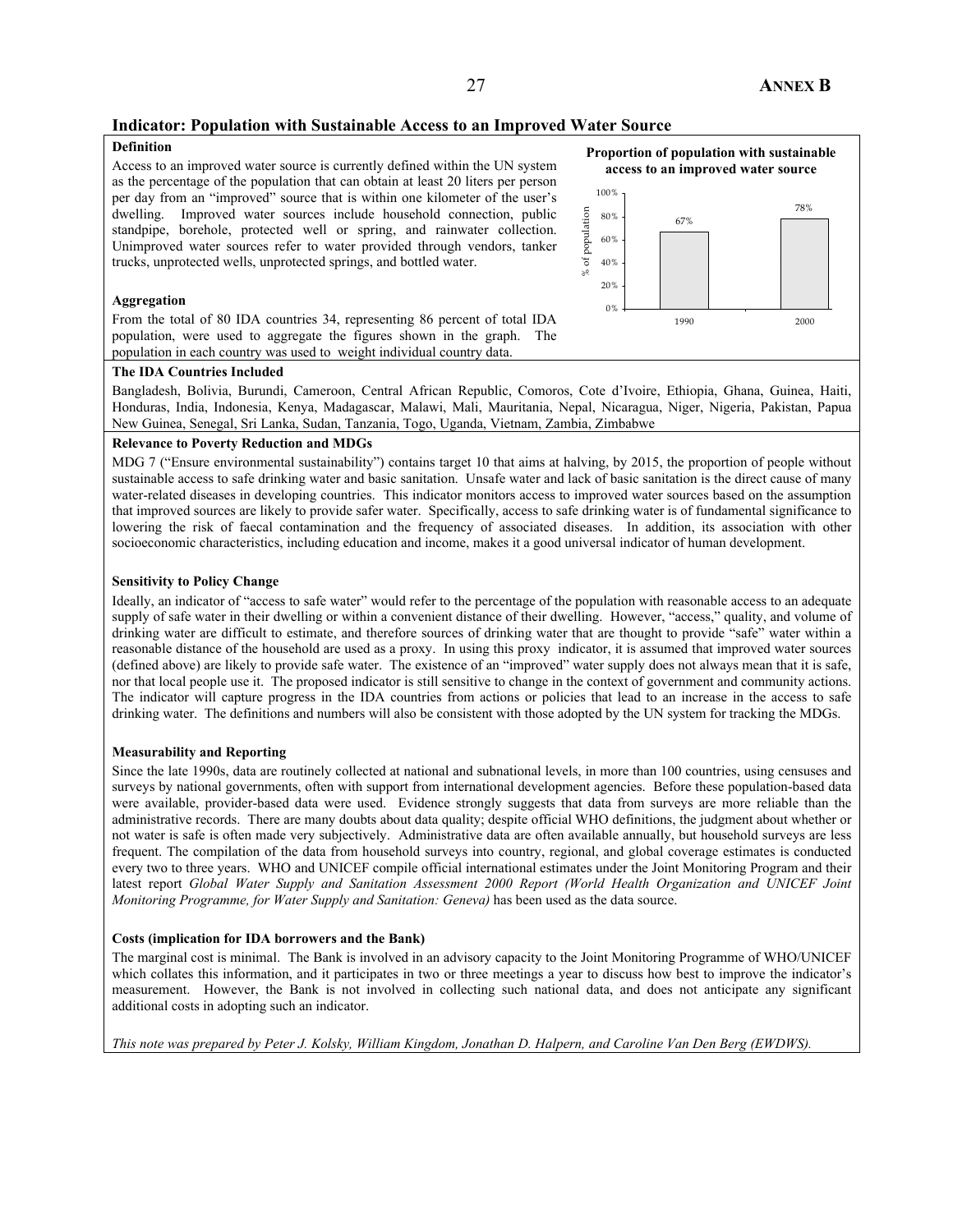### **Indicator: Fixed Lines and Mobile Telephones per 1,000 Inhabitants**

## **Definition**

This indicator is a composite of two measurements, namely, the number of telephone fixed lines connecting a customer's equipment to the public switched telephone network (per 1,000 inhabitants), and the number of subscribers to a mobile telephone service using cellular technology that provides access to the public switched telephone network (per 1,000 inhabitants). The composite is the simple addition of the two indicators.

#### **Aggregation**

From the total of 80 IDA countries 79, representing 100 percent of population in the IDA countries, were used to aggregate the figures shown in the graph. The population counts in each country were used to weight individual country data.



#### **The IDA Countries Included**

Afghanistan, Albania, Angola, Armenia, Azerbaijan, Bangladesh, Benin, Bhutan, Bolivia, Bosnia and Herzegovina, Burkina Faso, Burundi, Cambodia, Cameroon, Cape Verde, Central African Republic, Chad, Comoros, Congo Dem. Rep., Congo Rep., Cote d'Ivoire, Djibouti, Dominica, Eritrea, Ethiopia, Gambia, Georgia, Ghana, Grenada, Guinea, Guinea-Bissau, Guyana, Haiti, Honduras, India, Indonesia, Kenya, Kiribati, Kyrgyz Republic, Lao PDR, Lesotho, Madagascar, Malawi, Maldives, Mali, Mauritania, Moldova, Mongolia, Mozambique, Myanmar, Nepal, Nicaragua, Niger, Nigeria, Pakistan, Papua New Guinea, Rwanda, Samoa, Sao Tome and Principe, Senegal, Serbia and Montenegro, Sierra Leone, Solomon Islands, Somalia, Sri Lanka, St. Lucia, St. Vincent and the Grenadines, Sudan, Tajikistan, Tanzania, Togo, Tonga, Uganda, Uzbekistan, Vanuatu, Vietnam, Yemen Rep., Zambia, Zimbabwe

#### **Relevance to Poverty Reduction and MDGs**

The increasing significance of telecommunications for economic development and poverty reduction is well recognized. Telecommunications provide farmers, workers, and entrepreneurs opportunities to reduce transaction costs, increase market coverage, and improve competitiveness across borders. People living in rural and remote areas tend to be poor and socially isolated. They lack information relevant to their particular situation and have difficulty interacting with other community members or other communities. Telecommunications can help the disenfranchised voice their concerns, demand their rights, take control of their own lives, and improve information flows and communication services to make government and organizations serving the poor more efficient, transparent, and accountable. Information and Communication Technology (ICT), such as telephone and email, can be of great value in bringing people together, bridging geographic distances, and providing relevant information about and to the poor. The importance of telecommunications is reflected in the Millennium Development Goals. In particular, the eighth goal focuses on developing a global partnership for development, in which access to new technologies is highlighted (Target 18). Three key indicators are used to track this goal: (a) telephone lines and cellular subscribers per 100 population; (b) personal computers in use per 100 population; and (c) Internet users per 100 population. In addition to Goal 8 of the MDG indicators, telecommunications/ICT can contribute to improving the efficiency of delivering progress toward the MDGs in other sectors and accelerating the achievement of development targets.

#### **Sensitivity to Change**

The two components of the indicator (telephone mainlines and mobile telephone service) are related to the country's macroeconomic situation and government decisions and actions, which take place at different speeds in the deregulation of markets. Wars or economic decline cause destruction of fixed lines. Teledensity stagnates where barriers to the provision of demanded services exist, and increases where successful telecommunication sector reform has taken place, particularly in the mobile sector. These factors make the indicator sensitive to change in policy and valuable for measuring progress in the development of modern communications technologies.

#### **Measurability and Reporting**

This indicator measures telecommunications; it does not measure the quality of service or the volume of traffic. Information on mainline and mobile telephone connections is provided by the International Telecommunications Union (ITU), which carries out annual surveys of telephone regulators and telephone companies in its member countries. The ITU cleans and reports the data from its surveys. This indicator will be measured by counting the number of tangible phone lines and subscribers.

#### **Costs (implication for IDA borrowers and the Bank)**

Baseline, updates and maintenance of the data are covered by ITU's regular work program. It is therefore possible to obtain annual data of this indicator from the ITU, available for most IDA countries. Data on mainline and mobile telephone subscribers are contained in the *World Telecommunications Development Report* and associated databases, published annually by the ITU; and in different format they are in re-published in the Bank's *World Development Indicator*s. Additional costs for the Bank would involve staff time to analyze the data, track the performance, and produce reports as requested.

*This note was prepared by Charles J. Kenny (CITST), Christine Zhen-Wei Qiang(CITST), and Anat Lewin (CITPO).*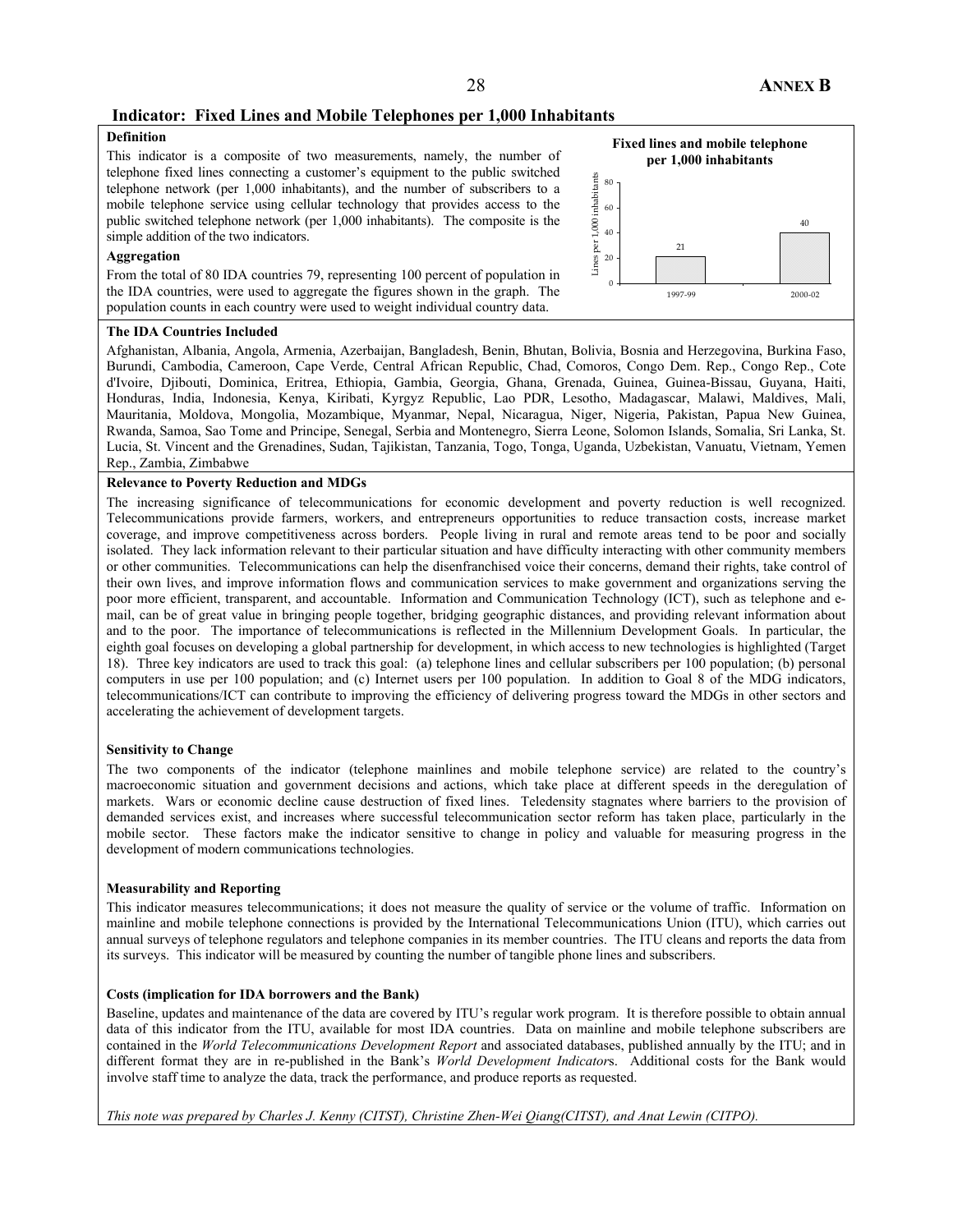### **Indicator: Time and Cost for Business Start-up**

## **Definition**

Time and cost of business start-up measures the time and cost for a new limited liability company to fulfill all necessary requirements to legally start operations in the specified country. It is a performance measure of investment climate institutions.

#### **Aggregation**

From the total of 80 IDA countries 39 (38 for cost), representing 89 (88 for cost) percent of the total IDA population, were used to calculate the population-weighted aggregate days and cost data for IDA countries.

#### **The IDA Countries Included**

**Time and cost for business start-up 85 75 91% 73%** 0 20 40 60 80 100 Jan-02 Jan-04 Days 0% 20% 40% 60% 80% 100% Cost **Time (days) Cost (% of GNI per capita)**

Albania, Armenia, Azerbaijan, Bangladesh, Benin, Bolivia, Bosnia and Herzegovina, Burkina Faso, Cameroon, Cote d'Ivoire, Ethiopia, Georgia, Ghana, Honduras, India, Indonesia, Kenya, Kyrgyz Republic, Madagascar, Malawi, Mali, Moldova, Mongolia, Mozambique, Nepal, Nicaragua, Niger, Nigeria, Pakistan, Senegal, Serbia and Montenegro, Sri Lanka, Tanzania, Uganda, Uzbekistan, Vietnam, Yemen Rep., Zambia, Zimbabwe

#### **Relevance to Poverty Reduction and MDGs.**

Long-term economic growth is a critical requirement for poverty reduction. In this process of growth, private enterprises have an essential role. Private businesses, small and large, are the engine of job creation and income growth and thus provide poor people with the chance to improve their living standards. But huge obstacles to growth exist in the form of red tape, weak judicial systems, over-zealous licensing, and inefficient banking systems. Why do such impediments exist? Wouldn't the government earn tax revenue if they were abolished? Are there any recent cases of successful reform in improving the environment for doing business? What catalyzes improvements in the environment for doing business? The time and cost of business start-up are gathered as a part of the Doing Business project in the Private Sector Vice Presidency, by tracking the process for a standardized company to complete all of the necessary regulatory requirements to register a business formally. Formal cost of business start-up (registration and licensing procedures), measures the official payments required to fulfill all requirements for business start-up, scaled as a percentage of GNI per capita. The cost of registration is a major barrier to entry in poor countries, deterring participation in the formal economy. Time required for business start-up (registration and licensing procedures) measures calendar days for a firm to obtain all necessary permits, and to notify and file with all requisite authorities, in order to legally operate a business. Time delays in registration are a major impediment to formal entry of private firms and increase the potential for corruption.

#### **Sensitivity to Policy Change**

The time and cost of business start-up indicators are unique in that they can be linked directly to policy action. Behind the total time and cost measures is a full description of the procedures, rules, and regulations for business start-up. Policymakers can review this information, identify specific bottlenecks to business entry, and know what to reform. For example, in January 2002, Ethiopia was one of the most expensive countries in the world in which to start a business, at 437 percent of GNI per capita. The breakdown of the business entry process showed that the high cost was driven mainly by the requirement to publish an official notice in the newspaper. Following dialogue with the World Bank, the Ethiopian Government eliminated the public notice requirement, and the cost plummeted to only 85.2 percent of GNI per capita. Between 2002 and 2004, over 20 of the 39 IDA countries have improved the efficiency of business start-up. Many of these reforms were directly supported by the policy dialogue of the World Bank. The indicators are increasingly being adopted in country work, including in adjustment lending, PRSPs, and country assistance strategies.

#### **Measurability and Reporting**

As of January 2004, the data are available for 134 countries, including 55 IDA countries. Data are available for 39 countries as of January 2002. For consistency of comparisons, only the data for the 39-country sample are reported in the above chart. The data are updated annually, with a time lag of only a few months from the point of measurement—i.e., January 2004 data are available by April 2004. The indicators are built through a combination of desk research and expert assessment. The project team starts by studying the laws and regulations in force on business regulations, as well as reviewing publicly available summaries and descriptions of the business start-up process. From this research, a detailed list of the steps, time and cost for business start-up are compiled. This list is then sent to business start-up experts in the country, who are asked to verify the data, identify any missing steps/data, and make any necessary corrections. If there are differences in their answers the project staff go back to the respondents until the data can be reconciled. To be comparable across countries, the indicators measure the time and cost for business start-up under specific assumptions about the company size, industry, legal identity, and location, as well as the procedures followed.

The data cover only the generic entry requirements and do not capture industry-specific licenses or utility hookups. They cover only mandatory official procedures and costs, and therefore exclude voluntary procedures and delays as well as informal payments. Actual start-up time and cost reported by individual firms, for example in firm-survey based investment climate assessments, may therefore vary from the indicators to the extent that a particular firm does not match the assumptions in the standardized case. The Doing Business project reports the indicators on a website http://rru.worldbank.org/doingbusiness/ and in its annual publication. The Doing Business series represents a collaborative effort. The team works with leading scholars linking theory, academic rigor, and practice. Each assessment involves a partnership with an association of practitioners or an international company (e.g., law firm of Baker and McKenzie). The Doing Business project receives the invaluable cooperation of local partners–e.g., municipal officials, incorporation lawyers, business consultants, etc. Once an assessment is completed, the results are subject to a peer-review process in leading academic journals. This collaborative and continuous process of refinement produces indicators that have been scrutinized by the academic community, government officials, and local professionals.<sup>1</sup>

#### **Costs (implication for IDA borrowers and the Bank)**

 $\overline{a}$ 

The data are collected as part of the Doing Business project, and the marginal cost for IDA has been zero. The cost of an additional country is around \$3,000, and the size of the country does not affect the cost.

This note was prepared by Axel Peuker(CICIC) and Caralee McLiesh (CICMA).

1 Time and cost of business start-up include procedures beyond registration at the company registrar—such as filing for different taxes, registering employees, obtaining health department clearances, and all other procedures required to legally start operations.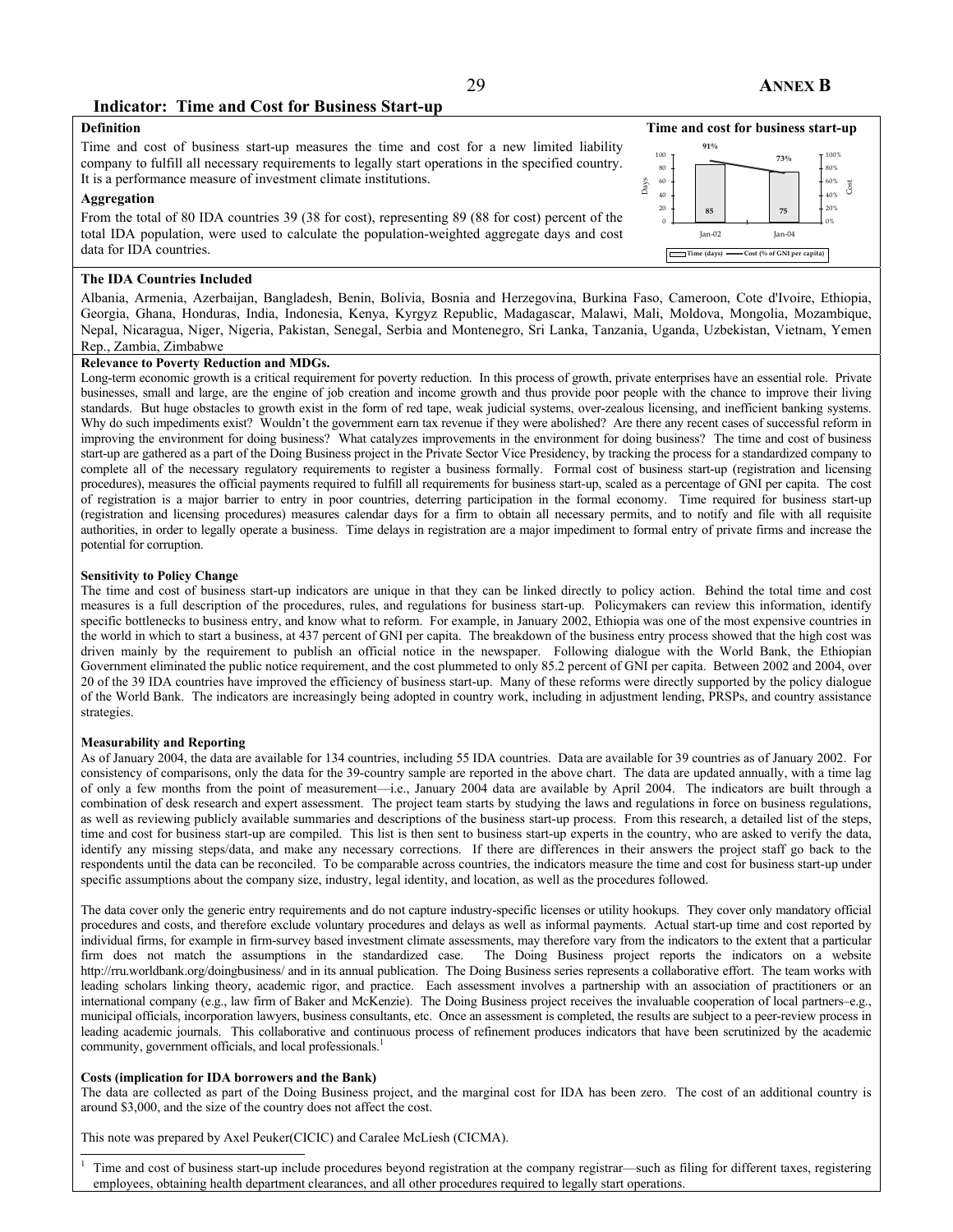## **Indicator: Public Financial Management**

# **Definition**

Public financial management (PFM) is measured through 16 benchmark indicators that were chosen as critical elements of effective PFM and deemed necessary for tracking povertyreducing public spending. The recently added 16th benchmark indicator is for procurement, but will not be included in the comparison due to lack of 2002 data. (See Table B1.)

#### **Aggregation**

From the total of 80 IDA countries 24 were used to aggregate the figures shown in the graph for 2002 , and they represent roughly 13 percent of the population of the IDA countries. The data are not weighted.

#### **The IDA Countries Included**

Benin, Bolivia, Burkina Faso, Cameroon, Chad, Ethiopia, Gambia, Ghana, Guinea, Guyana, Honduras, Madagascar, Malawi, Mali, Mauritania, Mozambique, Nicaragua, Niger, Rwanda, Sao Tome and Principe, Senegal, Tanzania, Uganda, Zambia

## **Relevance to Poverty Reduction and MDGs**

While there is ample evidence of the importance and significance of governance for private investment, growth, and poverty reduction, there is still uncertainty about how governance affects the achievement of the MDGs. The public financial management indicator, a proxy of good governance is defined as a composite of 16 benchmark indicators. It was originally designed to assess countries' PFM capacity under the HIPC program. The number of PFM benchmarks met by a country is an indicator of the quality of its PFM system, although caution needs to be exercised in using such an indicator. The benchmarks include both performance (level of arrears, timeliness of reporting) and institutional indicators (internal audit, medium-term expenditure framework). All indicators are given equal weight.

#### **Sensitivity to Policy Change**

Because most of the measures in the composite indicator are influenced by government decisions, they can move either slowly or quickly depending on the government's interest in improving the efficiency of governance. It is therefore an ideal indicator for the IDA RMS.

#### **Measurability and Reporting**

Scoring is done on a 3-point scale developed to assess each indicator. Performance benchmarks were set for each indicator reflecting what countries should score for them to be able to track, monitor, manage, and report on public spending. Assessments are currently being done every two years covering 30 HIPC countries (all of which are IDA countries). The Bank and Fund are collaborating with country authorities to conduct all the surveys required to obtain data for the PFM indicator and will continue to do so until countries themselves are able to undertake their own surveys. In principle, the main elements of the indicator are relevant to many of the key objectives embedded in the PRSP, in the Bank's PRSC, and the Fund's PRGF, namely that the public expenditures of low-income countries should become more pro-poor, and that countries are responsible for reporting and managing public resources efficiently.

#### **Costs (implication for IDA borrowers and the Bank)**

**Table B1. Public Financial Management** 

The surveys mentioned above are being conducted for other purposes than the IDA RMS. The costs to borrowers are unknown. The average cost to the Bank is \$10,000-15,000 per country, assuming that it is undertaken in connection with other mission work.

|             | <b>Public Financial Management</b>                | <b>Benchmark Description</b>                                                          |
|-------------|---------------------------------------------------|---------------------------------------------------------------------------------------|
|             | Comprehensiveness                                 |                                                                                       |
|             | 1. Composition of the budget entity               | Meets Government Finance Statistics definition of general government                  |
|             | 2. Limitations to use of off-budget transactions  | Extra (or off-) budget expenditure is not substantial                                 |
|             | 3. Reliability of budget transactions             | Level and composition of outturn is "quite close" to budget                           |
|             | 4. Data on donor financing                        | Both capital and current donor-funded expenditures included                           |
|             | <b>Classification</b>                             |                                                                                       |
|             | 5. Classification of budget transactions          | Functional and/or program information provided                                        |
| Formulation | 6. Identification of poverty-reducing expenditure | Identified through use of classification system<br>(e.g. a virtual poverty fund)      |
|             | Projection                                        |                                                                                       |
|             | 7. Quality of multi-year expenditure projections  | Projections are integrated into budget formulation                                    |
|             | <b>Internal Control</b>                           |                                                                                       |
|             | 8. Level of payment arrears                       | Low level of arrears accumulated                                                      |
|             | 9. Quality of internal audit                      | Internal audit function (whether effective or not)                                    |
| Execution   | 10. Use of tracking surveys                       | Tracking used on regular basis                                                        |
|             | <b>Reconciliation</b>                             |                                                                                       |
|             | 11. Quality of fiscal/banking data reconciliation | Reconciliation of fiscal and monetary data carried out on routine basis               |
|             | Reporting                                         |                                                                                       |
|             | 12. Timeliness of internal budget reports         | Monthly expenditure reports provided within four weeks of end of month                |
| Reporting   | 13. Classification used for budget tracking       | Timely functional reporting derived from classification system                        |
|             | <b>Final Audited Accounts</b>                     |                                                                                       |
|             | 14. Timeliness of accounts closure                | Accounts closed within two months of year end                                         |
|             | 15. Timeliness of final audited accounts          | Audited accounts presented to legislature within one year                             |
|             | 16. Procurement                                   | Clear enforceable rules that promote competition, transparency and value for<br>money |

#### **Public Financial Management (PFM) average number of benchmarks met per country**  Number of benchmarks Number of benchmarks 16 12 8 6

 $\Omega$ 4 2001-02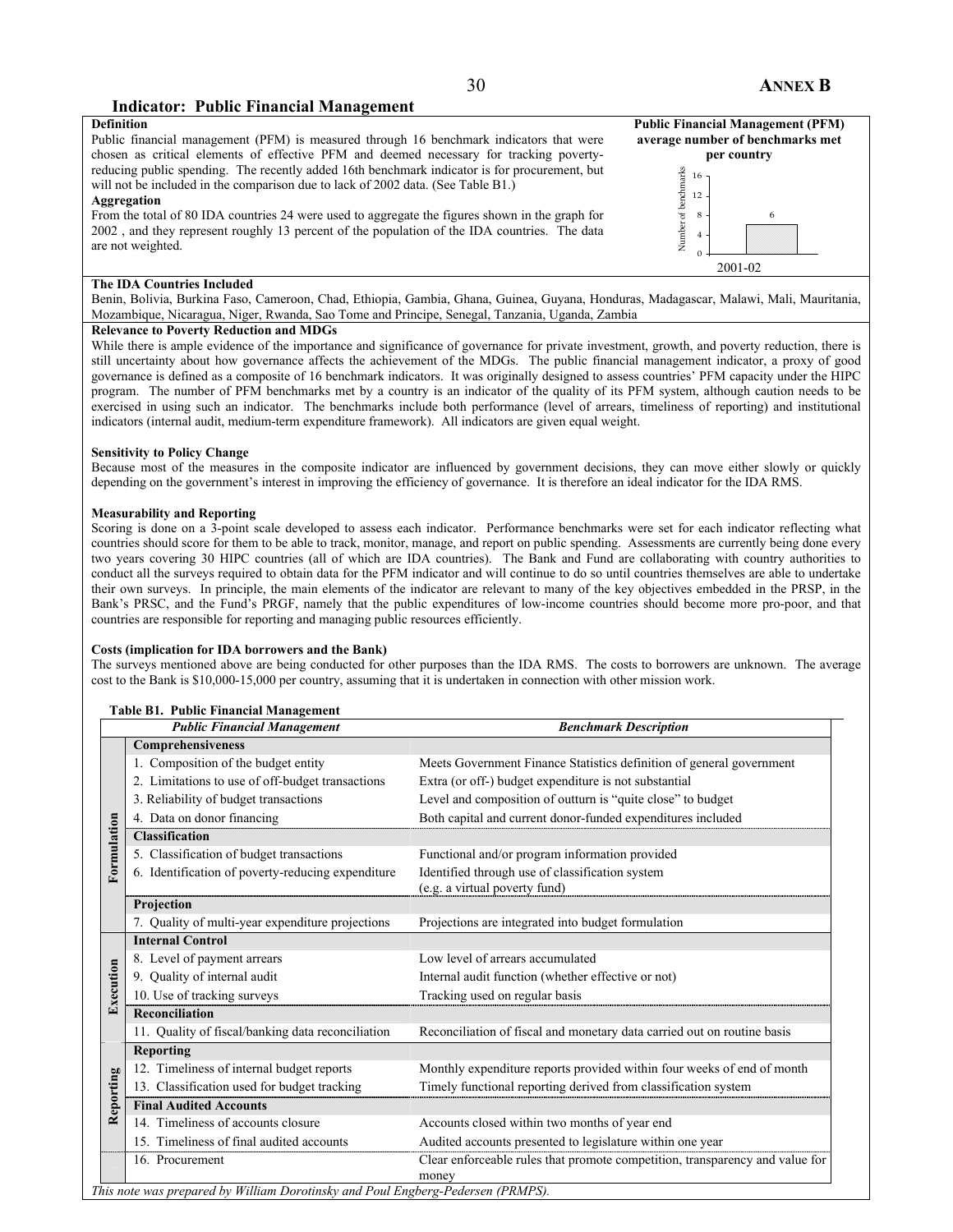## **Indicator: Agricultural Value Added**

## **Definition**

Agriculture corresponds to International Standard Industrial Classification (ISIC) divisions 1 to 5 and includes forestry, hunting, and fishing, as well as cultivation of crops and livestock production. Value added is the net output of a sector after adding up all outputs and subtracting intermediate inputs. It is calculated without deductions for depreciation of fabricated assets or depletion and degradation of natural resources. The origin of value added is determined by the ISIC, revision 3. Data are in constant 1995 US dollars.

#### **Aggregation**

From the total of 80 IDA countries, 68 representing 95 percent of total IDA population, were used to aggregate the graph figures. The final indicator is a sum of total agricultural value added in all considered countries.



#### **The IDA Countries Included**

Albania, Angola, Armenia, Azerbaijan, Bangladesh, Benin, Bhutan, Bolivia, Bosnia and Herzegovina, Burkina Faso, Burundi, Cambodia, Cameroon, Cape Verde, Central African Republic, Chad, Comoros, Congo Dem. Rep., Congo Rep., Cote d'Ivoire, Dominica, Eritrea, Ethiopia, Gambia, Georgia, Ghana, Grenada, Guinea, Guinea-Bissau, Guyana, Honduras, India, Indonesia, Kenya, Kiribati, Kyrgyz Republic, Lesotho, Madagascar, Malawi, Mali, Mauritania, Moldova, Mongolia, Mozambique, Nepal, Nicaragua, Niger, Nigeria, Pakistan, Papua New Guinea, Rwanda, Sao Tome and Principe, Senegal, Sierra Leone, Sri Lanka, St. Lucia, St. Vincent and the Grenadines, Sudan, Tajikistan, Tanzania, Togo, Tonga, Uganda, Uzbekistan, Vietnam, Yemen Rep., Zambia, Zimbabwe

#### **Relevance to Poverty Reduction and MDGs**

Employment in the agriculture sector in some IDA countries is as high as 90 percent of the labor force, and the average share of agriculture (including forestry and fishing) in total GDP in IDA countries was 24 percent in 2002, compared with about 11 percent in all low- and middle-income countries for the same year. Hence agriculture is a much more important source of income for people in IDA countries than for all developing countries. In addition, most of the poor in IDA countries live in rural areas and are employed there. Growth of agricultural value added is therefore an indicator of progress in agricultural development and poverty reduction in rural areas.

#### **Sensitivity to Policy Change**

The indicator is sensitive to changes in agricultural production deriving from government policies and programs aimed at promoting agricultural growth through increased supply of inputs, better management, and improvements in productivity from technological change. It is, however, also subject to variations due to drought, flood, insect attack, and other such causes.

#### **Measurability and Reporting**

Agricultural value added in constant prices is estimated by measuring the total quantity of agriculture goods produced in a period, valuing them at an agreed set of base year prices, and subtracting the cost of intermediate inputs, also in constant prices. A better measure would be agricultural value added per capita, but this cannot be calculated because data on the population that generates value added from agriculture are not available. National accounts data for most developing countries are provided by national statistical organizations and central banks. The data are compiled on an annual basis. Quality of data could be affected by various factors including: (a) estimation errors from outdated agriculture census and surveys; (b) incorrect prices used to estimate gross output (e.g., controlled prices may be used instead of market prices); (c) improved agriculture productivity may not be accounted for in estimating yields; and (d) own production may not be included in estimates. Agricultural production is often estimated indirectly, using a combination of methods involving estimates of inputs, yields, and areas under cultivation. These methods can sometimes lead to crude approximations that differ from the true values.

#### **Costs (implication for IDA borrowers and the Bank)**

Since most IDA countries report GDP output by sector (including agriculture), improved country coverage is not the main cost issue; but improving the quality and timeliness of reporting will require additional costs. Several initiatives at improving overall statistical capacity building are under way.

*This note was prepared by DECDG.*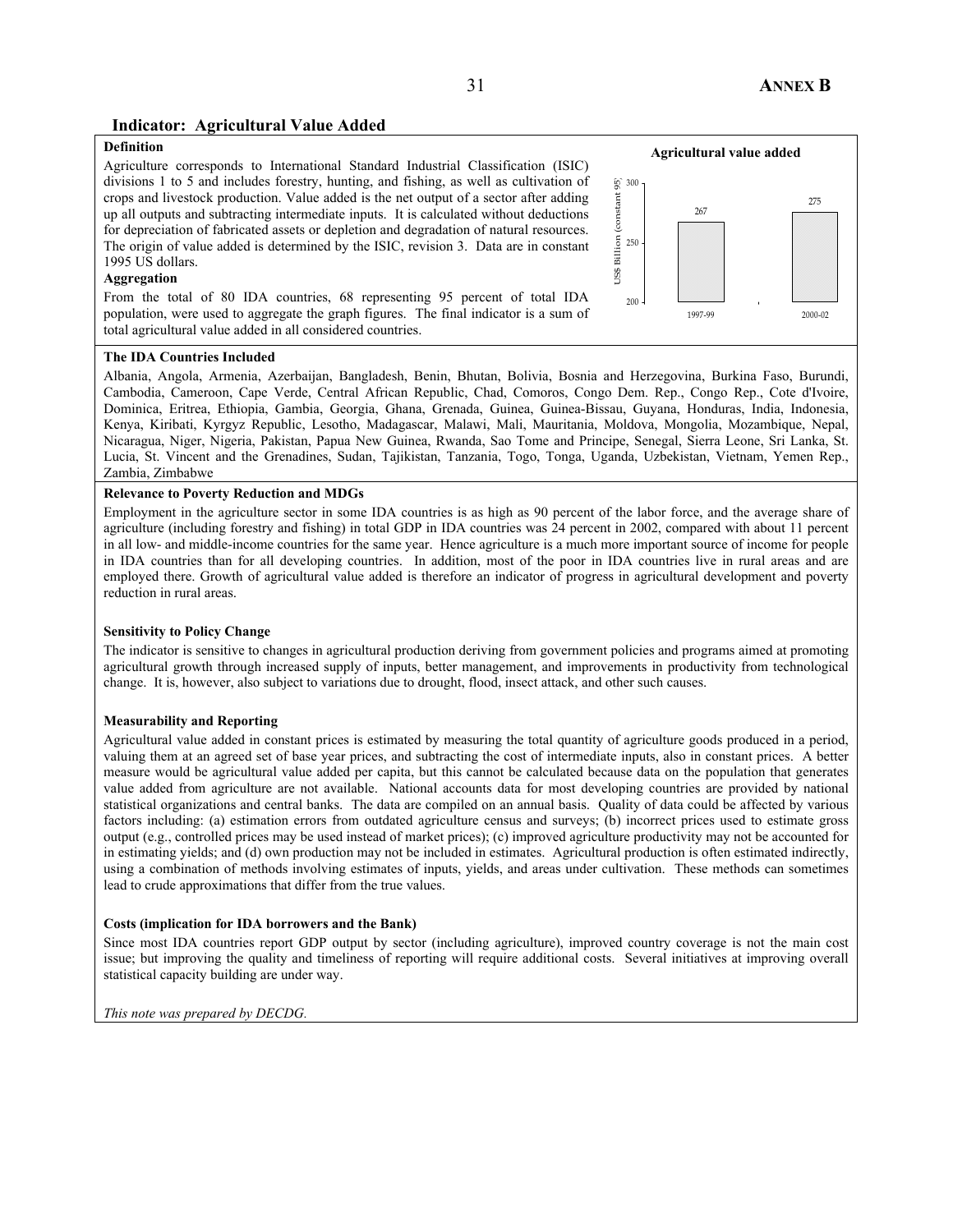## **Indicator: Gross Domestic Product (GDP) per Capita**

## **Definition**

GDP per capita is gross domestic product divided by mid-year population. GDP is the sum of gross value added by all resident producers in the economy plus any product taxes and minus any subsidies not included in the value of the products. It is calculated without making deductions for depreciation of fabricated assets or for depletion and degradation of natural resources. Data are in constant US dollars (1995 US\$).

#### **Aggregation**

From the total of 80 IDA countries 77, representing 97 percent of total population in the IDA countries, were used to aggregate the figures in the graph. Total GDP in each country was used to weight individual country data.



#### **The IDA Countries Included**

Albania, Angola, Armenia, Azerbaijan, Bangladesh, Benin, Bhutan, Bolivia, Bosnia and Herzegovina, Burkina Faso, Burundi, Cambodia, Cameroon, Cape Verde, Central African Republic, Chad, Comoros, Congo Dem. Rep., Congo Rep., Cote d'Ivoire, Djibouti, Dominica, Eritrea, Ethiopia, Gambia, Georgia, Ghana, Grenada, Guinea, Guinea-Bissau, Guyana, Haiti, Honduras, India, Indonesia, Kenya, Kiribati, Kyrgyz Republic, Lao PDR, Lesotho, Liberia, Madagascar, Malawi, Maldives, Mali, Mauritania, Moldova, Mongolia, Mozambique, Nepal, Nicaragua, Niger, Nigeria, Pakistan, Papua New Guinea, Rwanda, Samoa, Sao Tome and Principe, Senegal, Serbia and Montenegro, Sierra Leone, Solomon Islands, Sri Lanka, St. Lucia, St. Vincent and the Grenadines, Sudan, Tajikistan, Tanzania, Togo, Tonga, Uganda, Uzbekistan, Vanuatu, Vietnam, Yemen Rep., Zambia, Zimbabwe

#### **Relevance to Poverty Reduction and MDGs**

Sustained economic growth increases average incomes and is strongly linked to poverty reduction. Economic growth can also contribute to poverty reduction through larger public revenues, which can be dedicated to public programs to provide essential services for the poor. GDP per capita provides a basic measure of the value of output per person, which is an indirect indicator of per capita income. Growth in GDP and GDP per capita are considered broad measures of economic growth.

#### **Sensitivity to Policy Change**

Key elements of an environment that promotes GDP growth include macroeconomic policies that help maintain economic and financial stability; openness to trade that promotes access to world markets for goods, services, and knowledge; a regulatory and institutional environment for private sector activity that facilitates entrepreneurship and competition; and a financial sector that efficiently and sustainably mobilizes resources and channels them to their most productive areas. However, growth can be affected by other endogenous and exogenous variables not influenced by government policies. Therefore, sensitivity to policy change in this indicator is only partial.

#### **Measurability and Reporting**

GDP measures production in an economy and is a core economic aggregate. While GDP is a broad measure of economic activity, it does not, by itself, constitute or measure welfare or success in development. However, it remains (along with the broader measure of income, gross national income [GNI]) the best single indicator of economic capacity and progress. GDP in constant prices can be estimated by measuring the total quantity of goods and services produced in a period, valuing them at an agreed set of base-year prices, subtracting the cost of intermediate inputs, and adding net taxes on products, also in constant prices.

In developing countries, national accounts reporting is usually one of the most important statistical agencies, and these data are compiled annually by national statistical organizations and central banks on an annual basis. The quality of the data could be affected by various factors, including difficulty in measuring the growth of services in the absence of well-defined measures of output; unmeasured technical progress, which leads to underestimated volume of output; unmeasured changes in the quality of goods and services produced, which leads to underestimated value of output and value added; and informal economic activities. Several international agencies, including the UN, IMF, the World Bank, and other multilateral development agencies, along with bilateral agencies, have been providing technical assistance to national statistical offices for several years to help improve GDP estimates.

#### **Costs (implication for IDA borrowers and the Bank)**

Since most IDA countries report GDP, improved country coverage is not the main cost issue; but improving reporting quality and timeliness will incur additional costs. Several initiatives to improve overall statistical capacity building are under way.

#### *This note was prepared by DECDG.*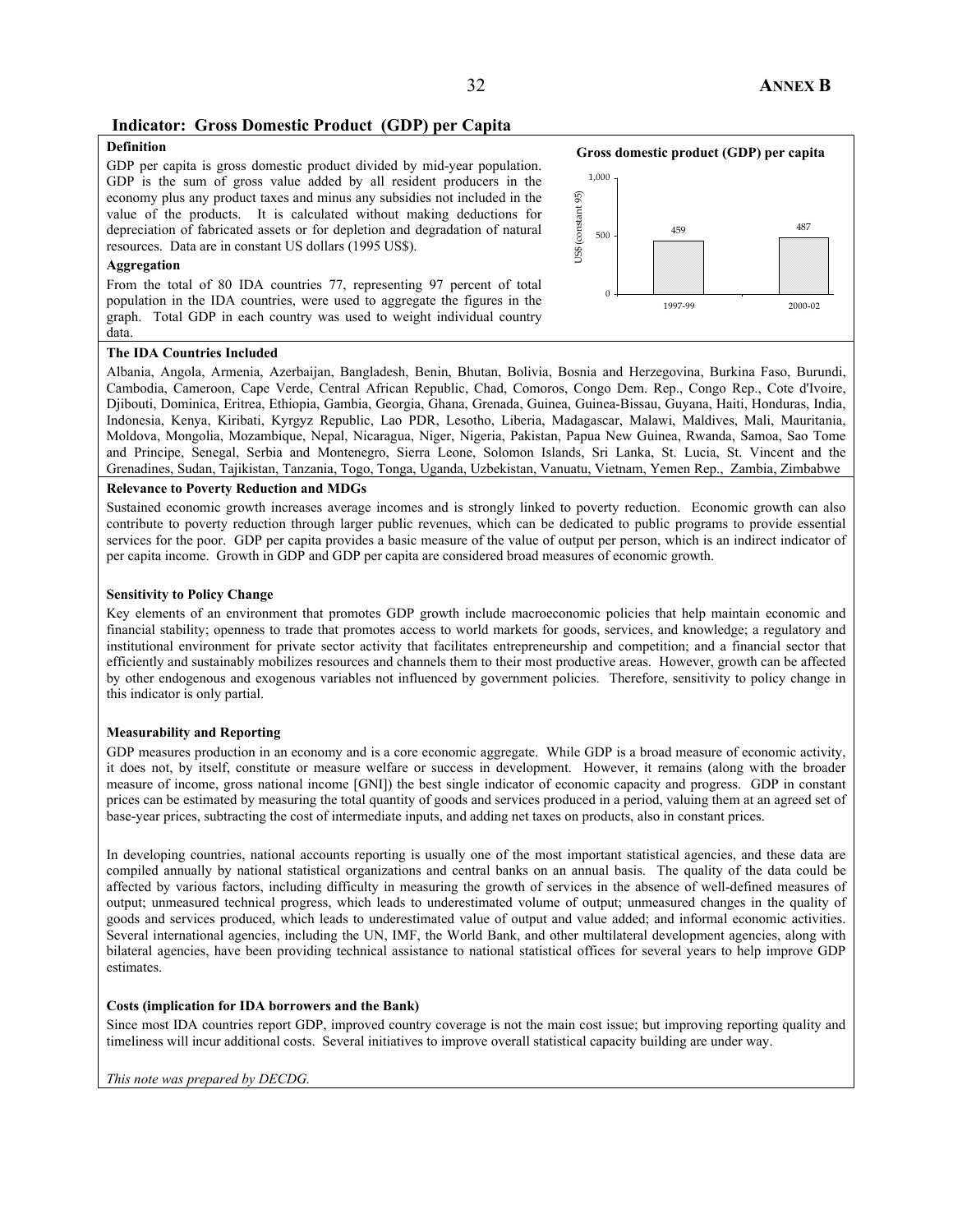### **Indicator: Sustainable Access to Rural Transport**

## **Definition**

Sustainable access to rural transport measures the number of rural people who live within 2 km (typically equivalent to a 20-minute walk) of an all-season road as a proportion of the total rural population. An "all-season road" is a road that is motorable all year by the prevailing means of rural transport (often a pick-up or truck that does not have four-wheel-drive).

#### **Aggregation**

Results for 31 countries, representing 87 percent of the total rural population in all IDA countries, show overall that 63 percent of rural dwellers have sustainable access to rural transport.



1995-2003

0% 20%

**Proportion of rural population with access to** 

#### **The IDA Countries Included**

Albania, Azerbaijan, Bangladesh, Benin, Burkina Faso, Burundi, Cambodia, Cameroon, Chad, Ethiopia, Ghana, India, Indonesia, Kenya, Laos, PDR, Madagascar, Malawi, Mali, Mongolia, Nepal, Nicaragua, Niger, Nigeria (eight states), Pakistan, Papua New Guinea, Tajikistan, Tanzania, Uzbekistan, Vietnam, Yemen Rep., Zambia

#### **Relevance to Poverty Reduction and MDGs**

Physical isolation is a strong contributor to poverty. Populations without reliable access to social and economic services are poorer than those with reliable access. Problems of access are particularly severe in those rural areas that are distant from roads that carry motorized transport services on a regular basis. An estimated 700 million rural dwellers in developing countries (the majority living in IDA countries) are without reliable access. The large majority are poor. "Sustainable access to rural transport" is not an MDG indicator, but it is key to achieving many of the goals—underpinning pro-poor growth and improving social inclusion. Surveys have shown that poor people view isolation as a major contributor to their poverty and marginalization. Therefore, improving access to roads for rural dwellers is considered essential to promote rural development, improve access to human development services, raise incomes, and stimulate growth for poverty reduction. While "sustainable access to rural transport" is a good indicator of the shortfall in rural transport, the full picture requires more detailed information. For example, before upgrading tracks or paths to motorable condition, the availability of affordable transport services that can be operated on the road should be confirmed.

#### **Sensitivity to Policy Change**

The proposed indicator adequately captures changes in performance over time. Relatively small improvements in access to an allseason road have marked impacts in terms of improving the overall indicator results. An analysis of preliminary measures for two countries with time-series data (during the 19972002) confirms the sensitivity of the indicator to change over time, an average increase in accessibility of about 1 percent per year.

#### **Measurability and Reporting**

There are two main approaches to measuring this indicator: (a) household surveys that include information about access to transport, and (b) mapping data to determine how many people live within the specified catchments of the road network. Surveys of households and individuals are the most cost-effective way of obtaining information on rural access. The majority of the 31 available IDA country indicators have been established using this approach. The surveys are designed to produce high-quality data and be representative for the main segments of population (thus, the main subgroup "rural population" is adequately covered). Updates of the indicator will largely depend on the frequency of household surveys. These are usually expected to occur on a three-year cycle. To date, the focus has been on countries with the most population and the greatest land area. In collaboration with partner organizations, the Bank is developing a work program to ensure the sustainability of the proposed indicator through regularly updating surveys and expanding coverage to additional countries. The Bank plans to establish this indicator for an additional 20 IDA countries within the next 12 months, so it will be available for over 50 IDA countries by April 2005. A time series will be established for several countries and there will be further benchmarking against "non-IDA" countries.

#### **Costs (implication for IDA borrowers and the Bank)**

In countries that have completed national household surveys (including questions that permit this indicator), the marginal cost of producing the indicator is generally up to one day of experienced statistical input. Where there is a suitable survey that does not include a relevant question, there will be a one-off cost to negotiate, design, test, and incorporate the question. This cost is estimated at three days-plus to the cost of analysis. Where there is no household survey, it will be necessary to estimate the indicator by the mapping technique described above. The input for this is estimated to be about one month of analysis for each estimate of the indicator, provided that data on the location of roads and the rural population are available.

*This note was prepared by Peter Roberts and Cordula Thum (TUDTR).*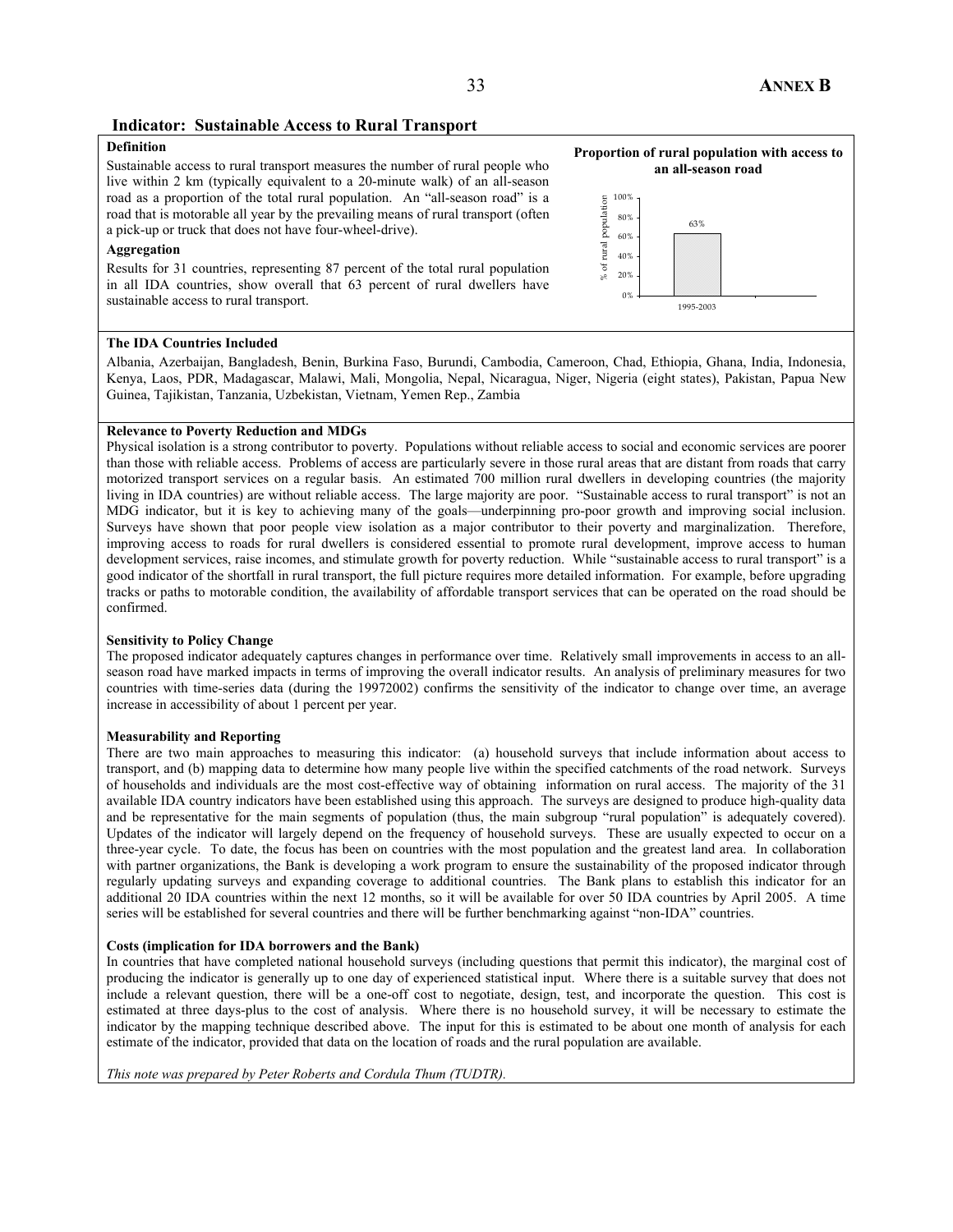### **Indicator: Household Electrification Rate**

#### **Definition.**

Access to electricity (electrification rate) is defined as the percentage of households with an electricity connection. This is consistent with various formulations of questions employed in demographic and health surveys (DHS), living standard measurement surveys (LSMS), and other household surveys, such as "Does your household have electricity?" or "What is the main source of lighting in your home?"

#### **Aggregation**

From the total of 80 IDA countries, data were available for 49, representing 95 percent of the total IDA countries for the baseline period 1995-2003. "Number of households" was used to weight individual country data.

#### **The IDA Countries Included**

Albania, Armenia, Bangladesh, Benin, Bolivia, Bosnia and Herzegovina, Burkina Faso, Burundi, Cambodia, Cameroon, Central African Republic, Chad, Comoros, Cote D'Ivoire, Eritrea, Ethiopia, Georgia, Ghana, Guinea, Haiti, Honduras, India, Indonesia, Kenya, Kyrgyz Republic, Madagascar, Malawi, Mali, Mauritania, Moldova, Mongolia, Mozambique, Nepal, Nicaragua, Niger, Nigeria, Pakistan, Papua New Guinea, Rwanda, Senegal, Tajikistan, Tanzania, Togo, Uganda, Uzbekistan, Vietnam, Yemen, Rep., Zambia, Zimbabwe

#### **Relevance to Poverty Reduction and MDGs**

Household electricity consumption is linked to multiple development benefits, including higher participation in education, improved returns on education and wage income, improved productivity of home business, and improved productivity—especially for women—in meeting basic needs. The benefits of electricity are derived from appliances, including lights, electronics, refrigeration, air conditioning, and electric motors. For instance, electric lights provide close to 200 times more light than kerosene lamps, and this facilitates reading in the evening and carrying out other productive tasks. Children can study longer into the evening, which increases the likelihood that they will attend school. For home businesses, electricity improves productivity through increased lighting, and it permits the use of small machines.

#### **Sensitivity to Policy Change**

The indicator is most sensitive to policy change in countries with good regulatory framework for rural electrification that provides for private companies, NGOs, local authorities, and communities to initiate electrification projects in addition to the role of the incumbent public utility.

#### **Measurability and Reporting**

Household surveys (DHS, LSMS, income and expenditure, and others) are the preferred survey instruments to measure the indicator since they overcome the weaknesses in data provided by national power utilities. Utility data often do not include households that, for various reasons, do not have a meter. Households may not possess a meter because they purchase electricity from a neighbor or because they pay a flat fee for electricity that is included in the household rent. Electricity theft is common in some countries. In addition, utilities employ different definitions of "electrification" making it difficult for accurate cross-country comparisons of utility-generated electrification data. National household surveys generally avoid the biases of utility data by asking simply "Does your household have electricity?" or "What is the main source of lighting in your home?" When households respond "yes" to the first formulation or "electricity" to second, the household is deemed to have electricity access. All DHS, LSMS, and many income and expenditure surveys are expected to include questions on which the calculation of the indicator can be based. Coverage of IDA countries by DHS, LSMS, and other household surveys during the next 3-5 years is expected to be in the range of 50-55 countries, covering about 95 percent of the households in IDA countries.

#### **Costs (implication for IDA borrowers and the Bank)**

IDA countries will have to insure that indicators for household electricity are included in their existing national surveys; this will add technical, administrative, and collection, analysis, and dissemination costs to the surveys. For the Bank, additional costs are expected. These costs relate to annual collation of the indicators from household surveys as they become available. As a part of the Bank's initiative to build an infrastructure indicators database, data on the electrification rate will be collected and collated by staff from DECDG with technical support and backup from EWDEN. The additional cost to the Bank is estimated at \$50,000.

*This note was prepared by Kyran O'Sullivan (EWDEN), Douglas French Barnes (ESMAP), and Masami Kojima (COCPO).*

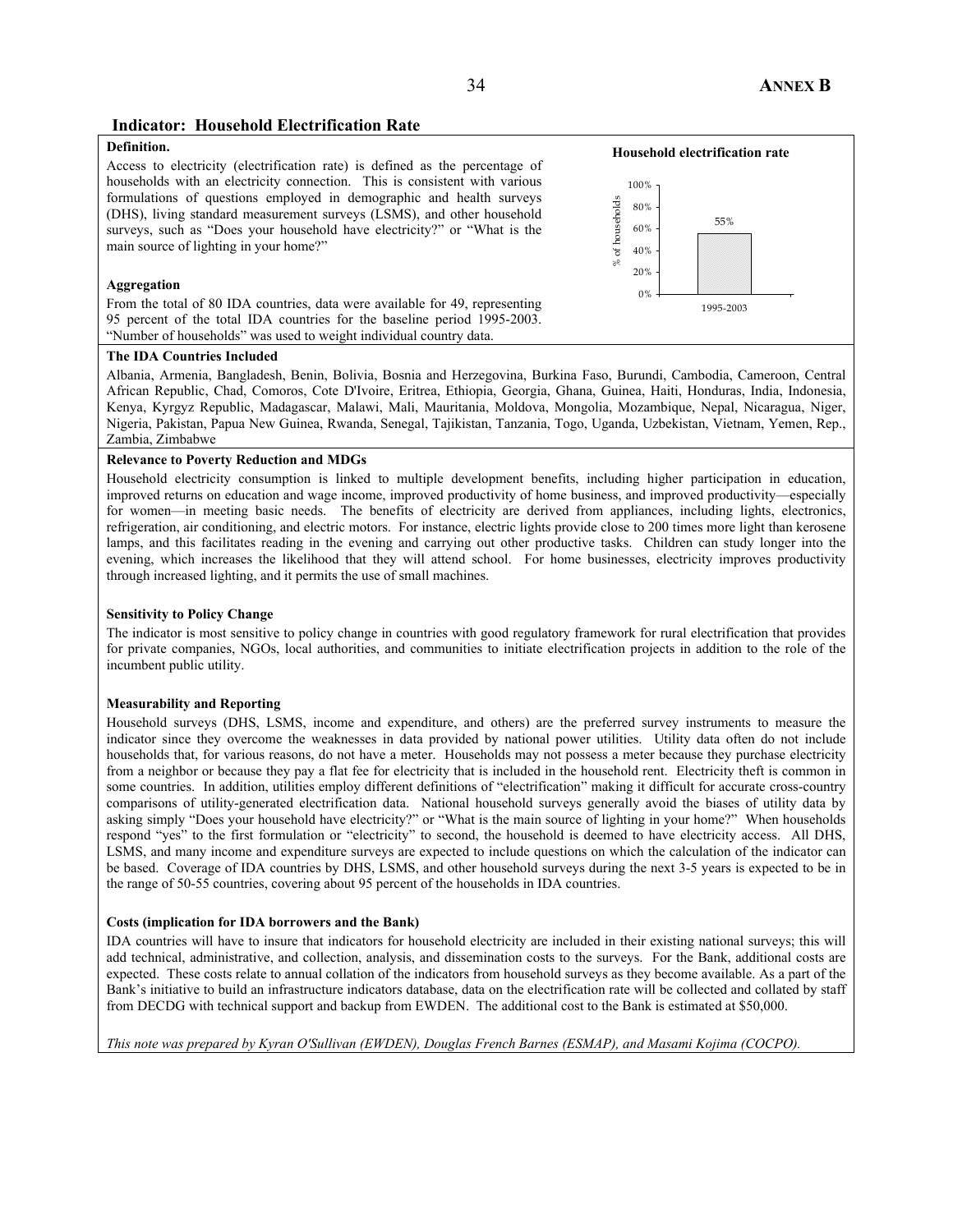## **Indicator: Proportion of Population Using Solid Fuels**

## **Definition**

charcoal, crop residues, and dung) and coal as their primary source of domestic energy for cooking and heating. This corresponds to the proposed MDG indicator No. 29 (Indicators for Monitoring the Millennium Development Goals, Definitions, Rationale, Concepts and Sources, UNDP Draft 11/07/03).

#### **Aggregation**

From the total of 80 IDA countries, data were available for 28 for the baseline period 1995-2003. When aggregated, the proportion of households using solid fuels in these countries was calculate to be 78 percent, representing 77 percent of total number of households in the IDA countries. The estimated number of households in each country was used to weight individual country data.



#### **The IDA Countries Included**

Armenia, Benin, Bolivia, Burundi, Cambodia, Cameroon, Eritrea, Ethiopia, Ghana, Haiti, India, Indonesia, Kenya, Madagascar, Malawi, Mali, Nepal, Nicaragua, Niger, Nigeria (eight states), Pakistan, Papua New Guinea, Rwanda, Tajikistan, Uganda, Vietnam, Zambia, Zimbabwe

#### **Relevance to Poverty Reduction and MDGs**

Adverse health effects caused by solid fuels arise from exposure to respirable particles, carbon monoxide, nitrogen and sulfur oxides, and benzene from the combustion of solid fuels in traditional stoves and hearths and therefore. These impacts have led the World Health Organization (WHO) to cite exposure to indoor smoke from solid fuels as one of greatest environmental health risks (*The World Health Report 2002,* Reducing Risks, Promoting Healthy Life (p. 69). WHO. Geneva, 2002). It may be noted that charcoal and coal can be viewed as "transition fuels." They are between two and five times denser than wood with the same energy yield; they tend to be used in improved stoves and hearths, and therefore they are associated with much lower levels of indoor air pollutants than wood used in a traditional three-stone open fire. The health risks include acute respiratory infections in children and chronic bronchitis and pulmonary disease in adults, and there is emerging evidence of links to perinatal mortality, asthma in children, and tuberculosis and lung, nasopharyngeal, and laryngeal cancers in adults. Women and children are most at risk because of their participation in cooking tasks. Combustion of wood, bituminous coal, and lignite contribute to outdoor air pollution, especially when used in inefficient boilers without control equipment.

Wood fuels are the primary source of energy for approximately two billion people and will remain of prime importance in the developing world for the foreseeable future. Environmental effects from solid fuels include local deforestation, soil erosion, and soil nutrient removal. For example, intensive use of crop residues as fuel reduces the availability of nutrients that could be potentially used for keeping soil quality, and more use of charcoal implies more use of fuel wood which may lead to local deforestation. The livelihood of the rural poor heavily depends on the ecosystem capacity to provide a sustainable source of wood fuel. The predominant role of agriculture (conversion to cropland and sometimes livestock grazing) in reducing forest cover needs to be noted in this context. In addition, rural households wood fuel needs are often met from collections of dead wood. At the national level in many countries, wood biomass production in indigenous forests exceeds consumption.

#### **Sensitivity to Policy Change**

The indicator is most sensitive to policy change when low cost biomass is not available in an area (often urban areas). When only purchased biomass is available to households they tend to substitute liquefied petroleum gas (LPG) and other modern petroleum fuels for these. The indicator is less sensitive to policy change in rural areas with abundant supply of low cost biomass. Public information policies to make known health impacts of exposure within enclosed areas to smoke from cooking fires may also affect the household use of solid fuels.

#### **Measurability and Reporting**

Household surveys usually contain the question, "*What type of fuel does your household mainly use for cooking?"* and provides a list of fuels based on those normally used in the country. This generic question has been used to calculate the indicator for the 28 IDA countries for which data were available. Although few of the surveys asked about heating fuels, it is presumed that calculation of the indicator can be based on the cooking fuel questions, since households using solid fuels in cooking stoves can be assumed to also use solid fuels for space heating in hearths, if they experience cold seasons.

#### **Costs (implication for IDA borrowers and the Bank)**

IDA countries will have to insure that indicators on the use of solid fuels are included in their existing national surveys; this will add technical, administrative, collection, analysis, and dissemination costs to the surveys. For the Bank, additional costs are expected. These costs relate to annual collation of the indicator from household surveys as they become available. As a part of the Bank's initiative to build an infrastructure indicators database, data on the household use of solid fuels will be collected and collated by staff from DECDG with technical support and backup from EWDEN. The additional cost to the Bank is estimated at \$50,000.

*This note was prepared by Kyran O'Sullivan (EWDEN), Douglas French Barnes (ESMAP), and Masami Kojima (COCPO).*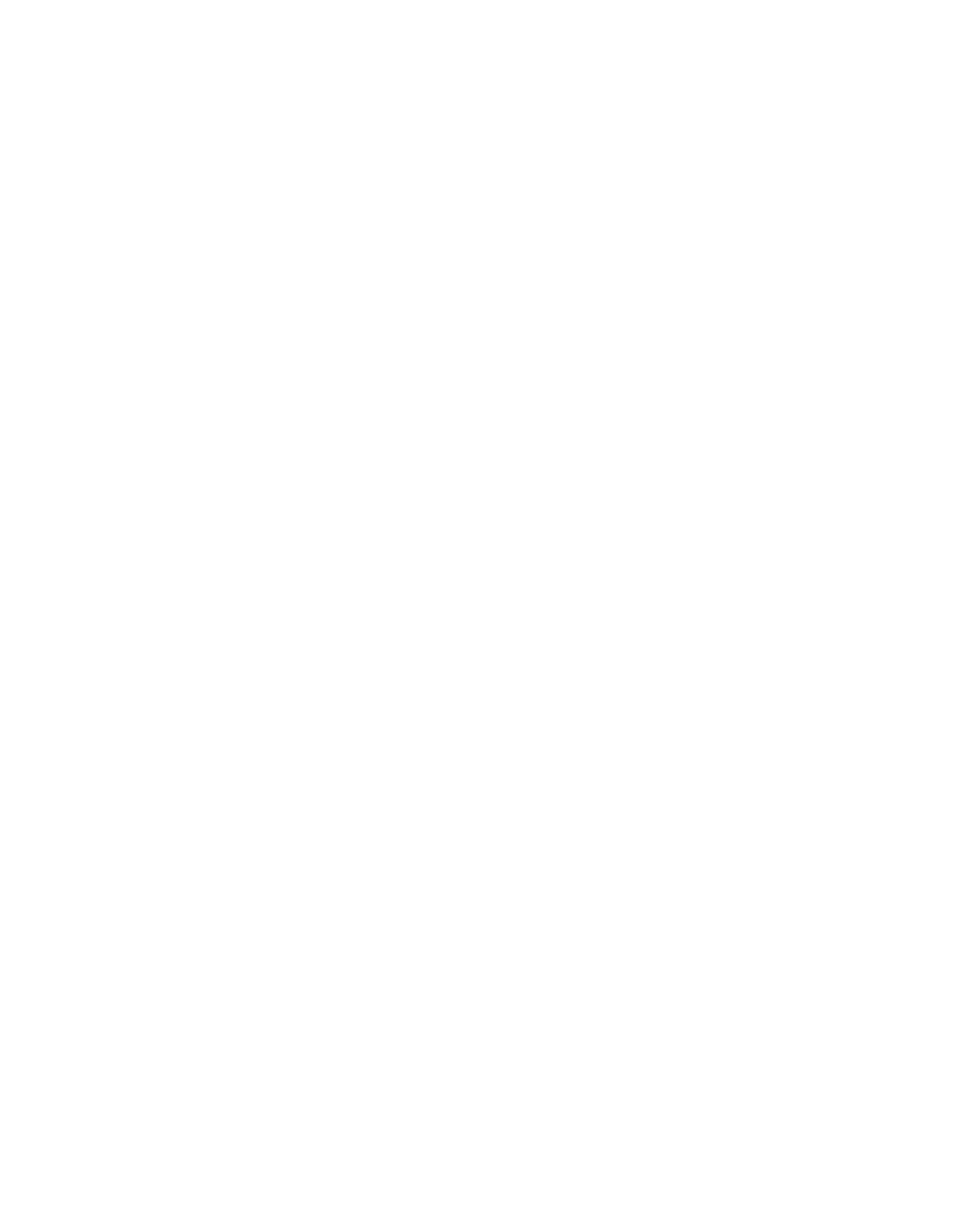## **ADDITIONAL COSTS OF COLLECTING INDICATORS FOR IDA MONITORING SYSTEM**<sup>1</sup>

1. The IDA results measurement system will generate a more intense demand for timely statistical data, place additional pressures on statistics agencies in IDA countries, and require a number of international organization to collect, collate and publish some additional data sets on a time-series basis.

2. Three issues need to be considered analyzing the additional costs of monitoring the possible set of outcome indicators: the incremental cost of the data collection and the analysis effort required at the national level to calculate and report reliable estimates of each indicator; the resources required to strengthen statistical capacity in institutions at the national level; and the cost of strengthening and maintaining statistical activities at the international level.

3. This Annex considers each issue in turn. In summary, the incremental cost of collecting the set of proposed indicators is estimated to be around \$16 million per year for all IDA countries. The costs to build better statistical capacity in IDA countries and in international organizations that collect and collate international statistics is estimated to be around \$120 million per year. This is comprised of the incremental cost of building and maintaining statistical capacity (estimated at around \$90-\$100 million per year), and the cost of improving the capacity of the international statistical system (estimated at around \$24-\$28 million per year).

4. Not all of these costs are directly attributable to the IDA results measurement program, and there already exists a strong rationale for statistical capacity building. However the broad need to increase the frequency with which household surveys are conducted, to improve the capacity of national statistics institutions to collect and analyze statistics, and to strengthen the capacity of international institutions to collect and collate international statistics could cost a total of about \$140 million per year globally.

## **A. Incremental Costs of Collecting, Analyzing, and Reporting Indicators**

5. At the national level, the cost of obtaining accurate and timely estimates of the various indicators depends on the cost of the system that is used to derive the indicator. There are two broad categories: indicators that can be estimated directly from household surveys, and those that cannot.

6. *Indicators obtained from Household Surveys.* Indicators in the possible set normally obtained directly from nationally representative household surveys in IDA countries are:

| <b>Indicator</b> |                                                                              |
|------------------|------------------------------------------------------------------------------|
|                  | Prevalence of underweight children under five years of age                   |
|                  | Under-5 child mortality                                                      |
|                  | Proportion of 1-year old children immunized against measles                  |
|                  | Proportion of births attended by skilled health personnel                    |
|                  | Proportion of population with sustainable access to an improved water source |
|                  | Access of rural population to an all-weather road                            |
|                  | Household electrification rate                                               |
|                  | Households using solid fuels as main fuel                                    |

 $\overline{a}$ 1 The annex was prepared by Development Data Group (DECDG) in the World Bank.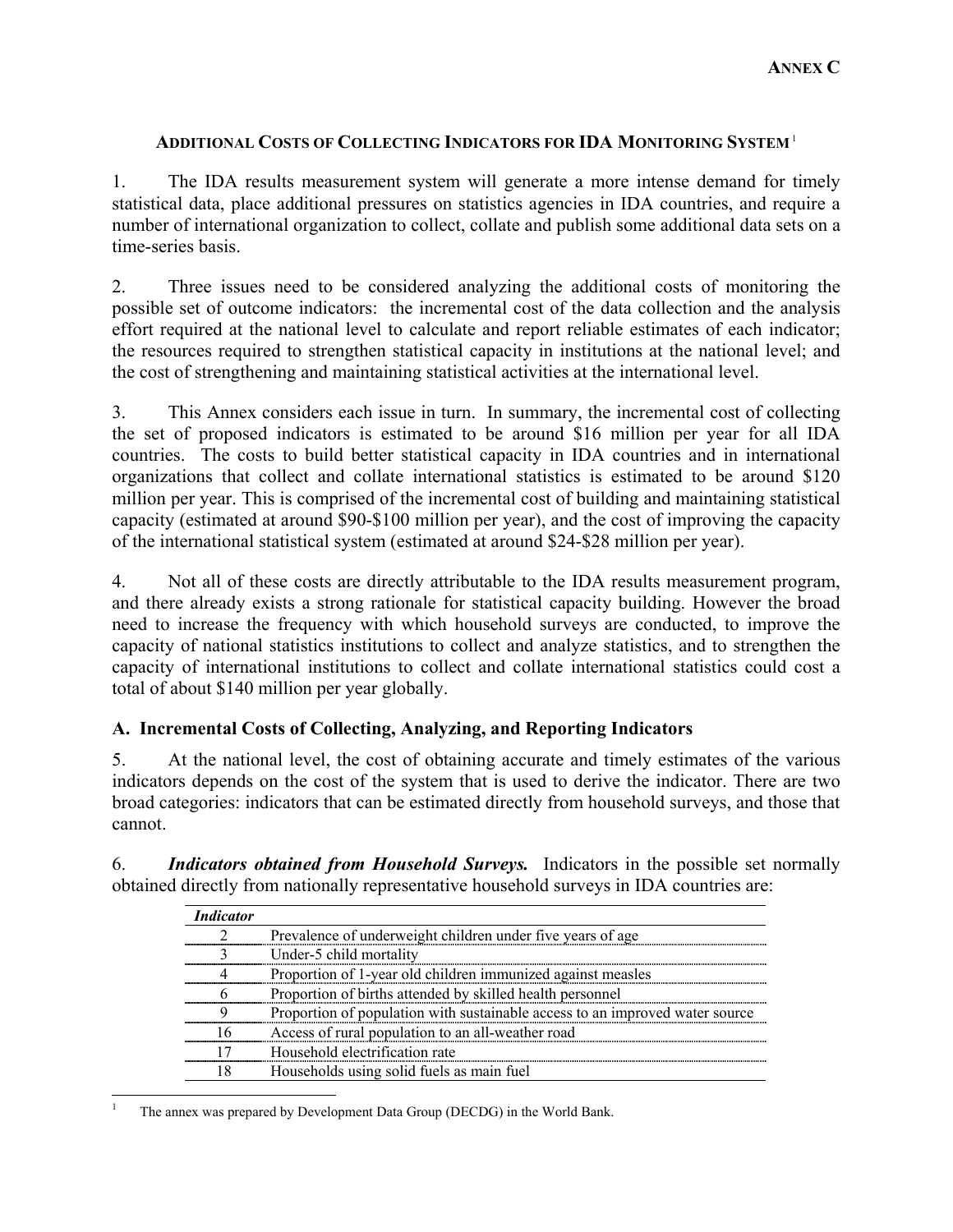7. Apart from the first two indicators (prevalence of underweight children, and child mortality), these are relatively easy to collect from any national household survey or census providing that definitions are clearly and consistently applied during enumeration. An analysis of past trends, and existing plans for the Bank's Living Standards Measurement Surveys (LSMS) and surveys based on the Core Welfare Indicator Questionnaire (CWIQ), the Demographic and Health Surveys (DHS) sponsored by USAID, and the UNICEF Multiple Indicator Cluster Survey (MICS) reveal that almost all IDA countries conduct at least one major survey in a three-year period, and will do so during the IDA14 period. Assuming that these surveys are already funded, data collection for these indicators will not require additional surveys, but may require dialogue with the agencies concerned and with statistical offices to ensure that appropriate questions are included in surveys, and that comparable definitions are used. There may also be costs for responsible agencies, for example to employ researchers to conduct additional analyses of survey data.

8. Surveys that collect data to calculate information on child malnutrition (Indicator 2) are normally more costly that standard socioeconomic surveys, because of the need to accurately weigh children during the enumeration process. However, all of the major internationally sponsored surveys collect child malnutrition data (MICS, DHS, LSMS, and CWIQ). Given past trends and future plans for these surveys it seems reasonable to assume that most IDA countries will conduct at least one of these surveys in a three-year period, and at least one survey within the IDA14 period; and so the additional cost equates to that of ensuring that data are collected from different household surveys in a comparable manner—and that these data are then fully utilized by the international agencies responsible for compiling and reporting these data, in this case WHO and UNICEF.

9. Collecting information to calculate child mortality rates (Indicator 3) tends to be the concern of surveys specifically designed to collect demographic data, such as the MICS and DHS, and population censuses. Some LSMS surveys include a mortality module, but LSMS samples used for these modules are typically too small to allow reliable estimates. Where available, data from vital registration systems may also be used, but these systems are not typically well-developed in low-income countries. In countries where they are conducted, the frequency of DHS surveys tends to be every five years; but their coverage of the group of IDA countries is not complete. MICS tend to cover more IDA countries than DHS, but they have been conducted only once every five years—MICS1 in 1995 and MICS2 in 2000, with MICS3 planned for 2005.

10. Since 1995 UNICEF and WHO have used an estimation methodology that produces "best fit" lines for a number of overlapping estimates from different household surveys and other sources. As a result, annual estimates—and trends—can be obtained, and estimates are available for almost all IDA countries every year. The quality of these estimates for any particular year is dependent on the quality and frequency of surveys that are used in the estimation process.

11. DHS and MICS surveys are conducted roughly every five years. The cost of decreasing this, say to three years, can be estimated, although the increase in precision in the resulting mortality rates that would be gained is more difficult to quantify. The cost of these surveys will vary from country to country, but the typical cost of a DHS ranges from about \$0.5 million to \$1.5 million, and for MICS between about \$200,000 and \$500,000. Taken together, around 75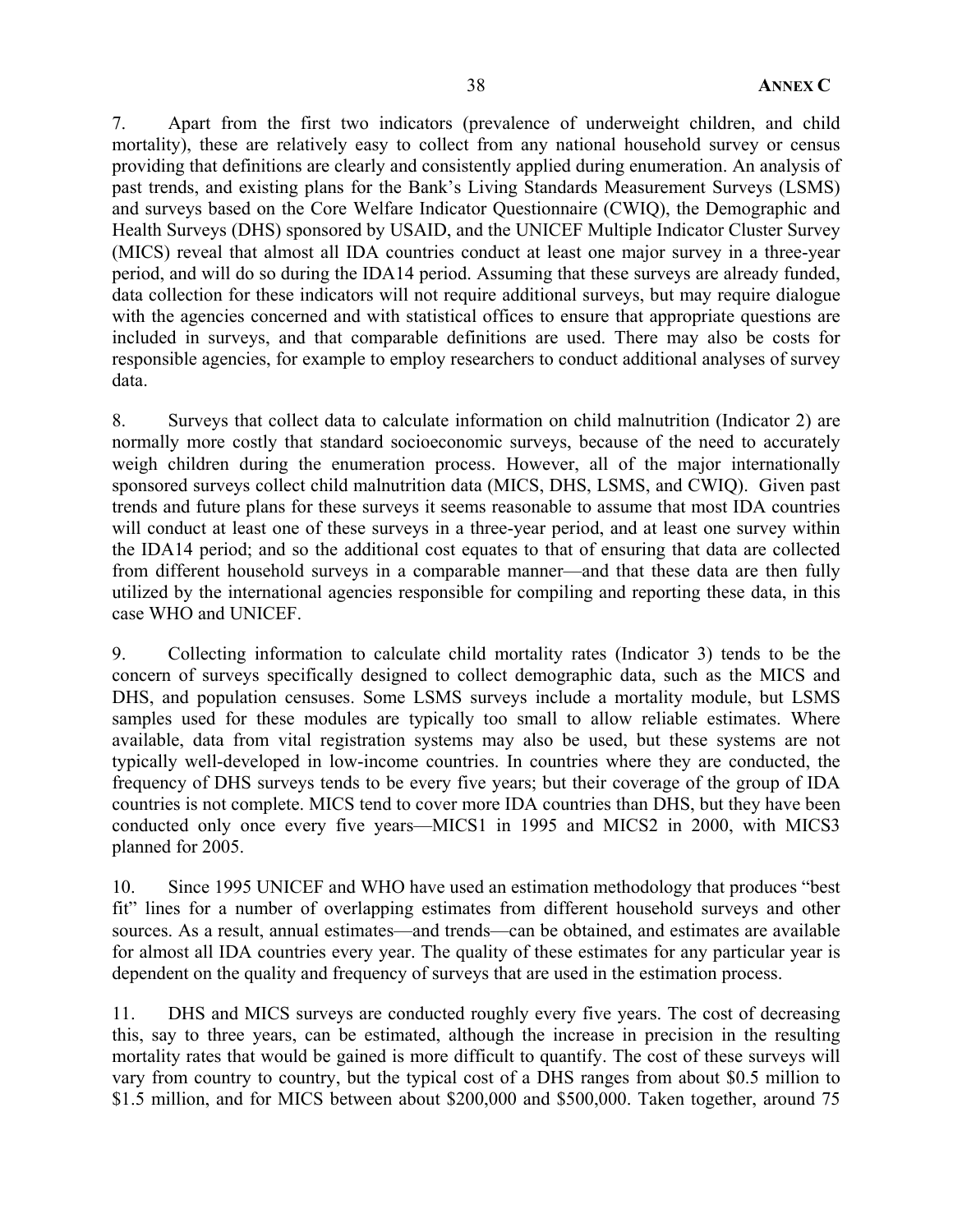percent of IDA countries (covering over 95 percent of the population) will conduct either a DHS or MICS survey in the next five years. Table C1 shows the additional cost of covering the same countries on a three-year instead of a five-year cycle to be between \$4 and \$11 million per year.

|             | <b>DHS and MICS Type Survey Every Three Years (Smillion)</b>                                        |                      |                      |                         |  |  |  |  |
|-------------|-----------------------------------------------------------------------------------------------------|----------------------|----------------------|-------------------------|--|--|--|--|
|             |                                                                                                     | Annual cost for 40   | Annual cost for 40   | Additional annual cost  |  |  |  |  |
|             | Approximate cost of                                                                                 | countries, with one  | countries, with one  | of increasing frequency |  |  |  |  |
| Survey      | survey, per country                                                                                 | survey every 5 years | survey every 3 years | from 5 to 3 years       |  |  |  |  |
| DHS         | $0.5 - 1.5$                                                                                         | 4-12                 | 7-20                 | $3 - 8$                 |  |  |  |  |
| <b>MICS</b> | $0.2 - 0.5$                                                                                         | $-5-4$               | $3 - 7$              | 1.3                     |  |  |  |  |
|             | $\alpha$ $\mathbf{w}$ $\mathbf{1}$ $\mathbf{p}$ $\mathbf{q}$ $\mathbf{r}$ $\mathbf{r}$ $\mathbf{r}$ |                      |                      |                         |  |  |  |  |

**Table C1. Estimated Additional Annual Cost of Conducting** 

*Source:* World Bank Staff estimates.

12. *Indicators Not Obtained from Household Surveys.* Indicators that cannot normally be obtained directly from household surveys are:

### *Indicator*

- 1 Proportion of population below a standardized poverty line
- 5 HIV prevalence rates of women aged 15-24 (requires sufficient data from HIV testing of pregnant women to enable estimates to be made of a specific age group)
- 7 Ratio of girls to boys in primary and secondary education (normally estimated from school enrollment data, although the data may also be obtained from some household surveys)
- 8 Primary school completion rate (this requires school enrollment, completion or repeater data, and estimates of the population of school children of primary-leaving age, usually from population projections derived from census baselines. Like Indicator 7, some household surveys may also be able produce this indicator directly)
- 11 Formal cost required for business start-up (based on a Bank-run survey)
- 12 Time required for business start-up (same as Indicator 11)
- 13 Public financial management (based on a Bank-run survey and assessment process)
- 14 Agricultural value added (requires estimates of agricultural production, prices, and a number of other inputs)
- 15 GDP per capita (requires national accounts data, and population estimates)

13. Estimating the proportion of the population below a standardized poverty line requires a good quality income/expenditure survey, and estimates of purchasing power parity (PPP). Aggregates for IDA countries are estimated by the Bank's Research Group, using estimation methods for countries and years in which direct estimates are not available. These estimates also rely on good quality disaggregated data on economic growth and relative prices among countries. Over 75 percent of IDA countries are participating in the new 2003-06 round of the International Comparison Program (ICP), which will substantially improve the quality and coverage of data for the calculation of poverty rates in PPP terms. The frequency with which countries currently conduct income/expenditure surveys is roughly every five years or so. Surveys of this type are driven by domestic policy needs: for example, for analysis to underpin PRSPs or to form the basis for poverty assessments; more frequent surveys, would require additional resources to carry our surveys of this type, which typically cost between \$300,000 and \$1 million per country.

14. Data for HIV prevalence rates are based on modeled estimates calculated by UNAIDS. Estimates have been made for all IDA countries, for years 2000 and 2002. It is likely that data from these estimation methods will be available in future at a frequency to allow changes in aggregates from one three-year period to another. Quality is also likely to increase, particularly since the recent inclusion of blood testing in some 18 DHS surveys.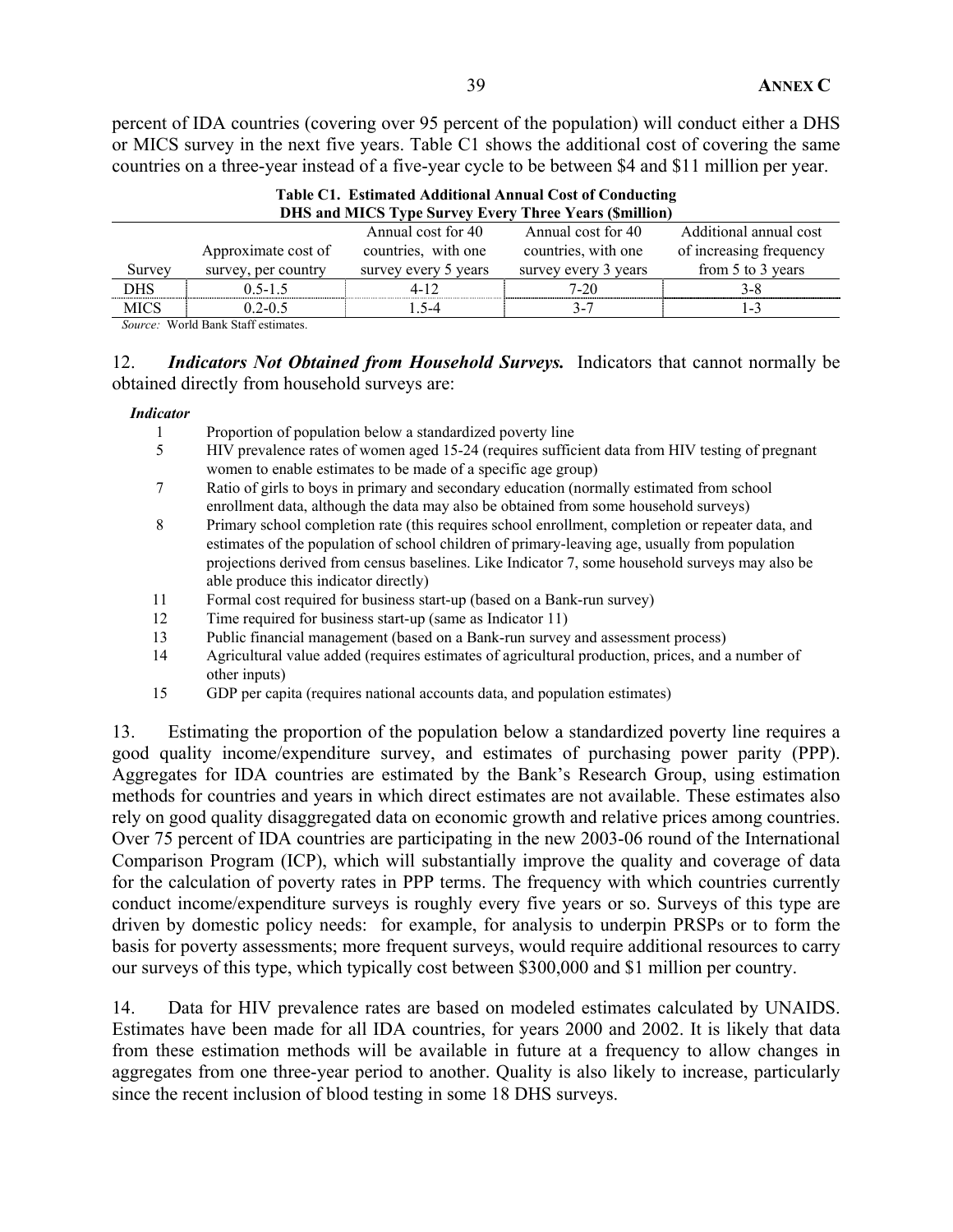15. Data for indicators based on school enrollments (Indicator 7 and Indicator 8) are normally produced from education management information systems, based on school records. There are often quality problems associated with the recording of enrollment, such as those caused by age misreporting; there would be development costs associated with addressing these issues in many countries. The primary school completion rate (PCR) is a more difficult statistic to produce than data on enrollments, in terms of data sources required, since information is needed on completion and this is not always recorded by schools. The PCR also requires accurate estimates of the numbers of children in the population of school completion age, which in turn requires a good quality census or vital registration system, and good national capacity to analyze demographic data and make forecasts.

16. The two indicators on time and cost of business start-up, and the indicator on public financial management, are currently collected through Bank-managed survey mechanisms, and the burden on countries to collect this information is therefore relatively low. The cost per business survey is typically \$3,000 per country, while the cost of each public financial management survey is typically \$10,000 to \$15,000 per country. Therefore, the estimated theoretical cost for the Bank for the country coverage as expressed in this paper (39 countries for time and cost of business start-up and 24 countries for public financial management) is between \$350,000 and \$475,000. However, the Bank has already started to expand coverage for other purposes. Increasing coverage beyond that, to include a larger number of countries on which to base estimates for IDA purposes, would cost between \$13,000 and \$18,000 per country per year. For example, a request to increase the coverage with an additional set of 20 countries could approximately cost between \$260,000 and \$360,000.

17. Finally, coverage the two indicators related to economic output—agricultural value added, and national accounts data—in international databases is largely complete for all IDA countries; however, there are issues of quality in many countries. Since national accounts estimates rely on a large number of data sources, including household survey data, demographic data, and business surveys, the key to improvement lies in developing sustainable statistical capacity.

## **B. Increasing and Sustaining Country Capacity to Collect Statistical Data**

18. The second issue to consider in reviewing the cost of data collection is the cost of sustainably improving statistical capacity; for example, to satisfy the "minimum" national demand with acceptable quality standards. The data sources for most indicators in the proposed IDA set form part of what might be considered by many to be a minimum requirement for monitoring and evaluation of poverty reduction strategies: a system of household surveys, including income/expenditure surveys; a regular census and population forecasts; national accounts and price data; and information systems on health and education services. Most poverty reduction strategy papers (PRSPs) are reviewed on a three-year cycle, and so one approach to estimating the cost of an effective monitoring system for IDA is to try to estimate the cost of improving statistical systems in all IDA countries to an acceptable level.

19. This is clearly a subjective assessment and one that will differ from country to country, because of different levels of existing capacity and the differing needs of statistics users. However, increasingly IDA countries are basing their statistical systems on strategic plans, often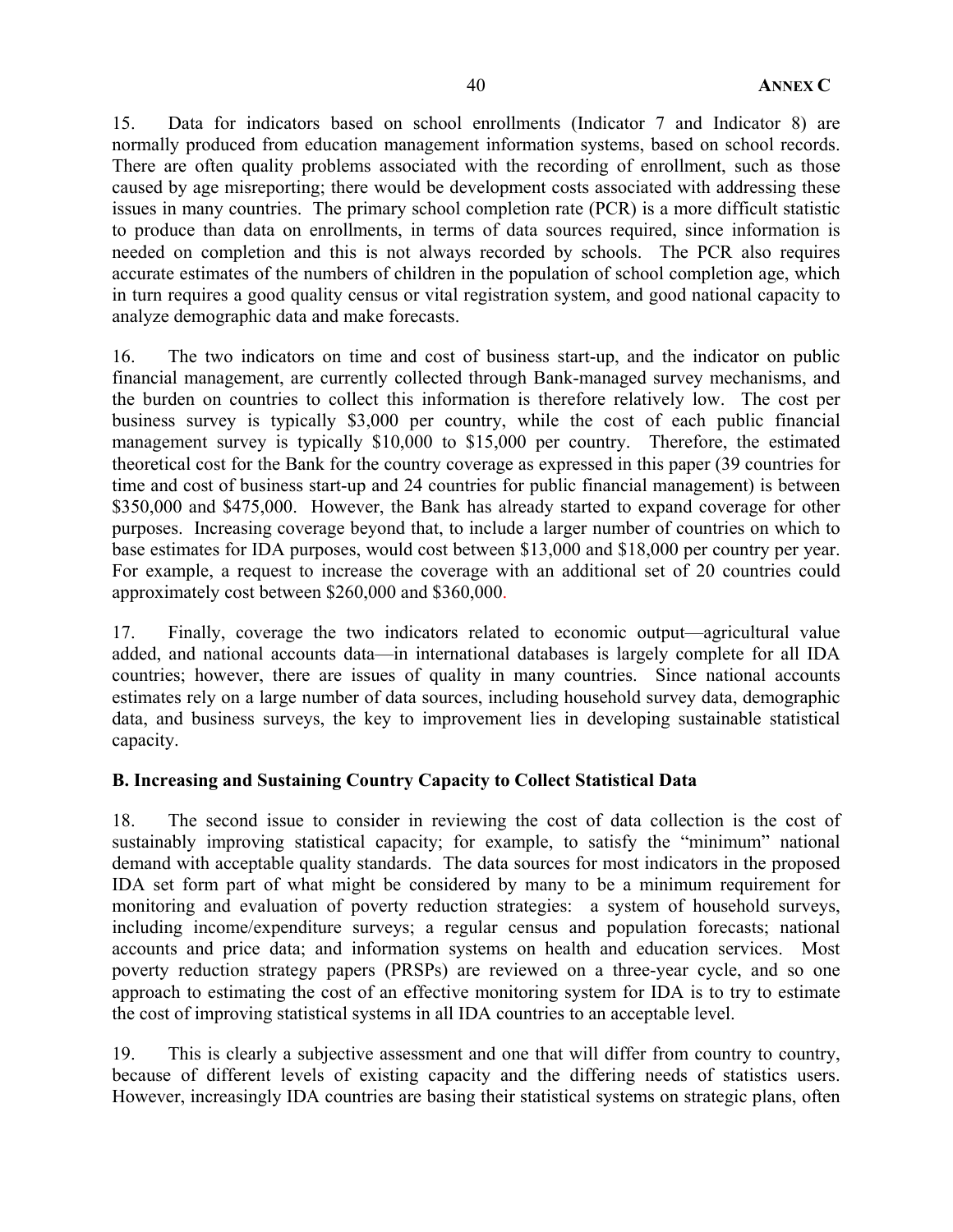developed as part of the process of satisfying monitoring and evaluation needs for poverty reduction strategies. These plans provide some basis for estimating the required development and running costs needed. Assuming that there is a relationship between these costs and country size, income level, and the level of existing statistical capacity, a model can be constructed to estimate, very roughly, the costs. This approach was also used for a similar cost estimation exercise presented and discussed at the Second Roundtable on Managing for Results, held in Marrakech in February 2004.<sup>2</sup> Participants at a seminar on statistical capacity issues at that meeting found the results to be plausible, although it should be recognized that more research into the cost of statistical activities and the assumptions underpinning the analysis is needed.

- 20. The assumptions made are as follows:
	- the costs of running a statistical system meeting the recommendations of the IMF General Data Dissemination system range between \$1.25 and \$2 million per year per country, depending on country size;
	- low-income countries can meet only half of these costs (other countries can meet all costs). This is largely based on analyses of household surveys, many of which are supported by externally agencies in the poorest countries;
	- the cost of additional capacity improvement is assumed to be related to the level of existing capacity and country size. There are no comparable assessments of capacity across IDA countries, so a proxy indicator, based on adherence to a number of international statistical conventions, has been used. The cost range is from zero, for countries with good adherence to international conventions, to \$4 million per year, for the largest countries with low adherence to international standards; and
	- that existing levels of donor support range between 0.5 and \$1 million per year per country.

21. The annual incremental cost of improving and maintaining statistical systems can be estimated as the difference between the cost of running and developing better statistical systems, and the existing levels of donor and government financing. The results are shown in the following table:

| <b>Statistical Capacity Building in IDA Countries (\$ million)</b> |                                         |                                                |  |  |  |  |  |
|--------------------------------------------------------------------|-----------------------------------------|------------------------------------------------|--|--|--|--|--|
| <b>Country Groupings</b>                                           | Average incremental<br>cost per country | <b>Total annual</b><br><i>incremental cost</i> |  |  |  |  |  |
| IDA countries with population below 10 million                     |                                         |                                                |  |  |  |  |  |
| IDA countries with population between 10 and 50 million            |                                         |                                                |  |  |  |  |  |
| IDA countries with population greater than 50 million              |                                         |                                                |  |  |  |  |  |
| Total                                                              |                                         |                                                |  |  |  |  |  |

| Table C2. Estimated Additional Annual Cost of            |
|----------------------------------------------------------|
| itistical Canacity Building in IDA Countries (\$ millioi |

*Source:* World Bank Staff estimates.

 $\frac{1}{2}$  See *Better Data for Better Results: An Action Plan for Improving Development Statistics*, at http://www.managingfordevelopmentresults.org/documents/MarrakechActionPlanforStatistics.pdf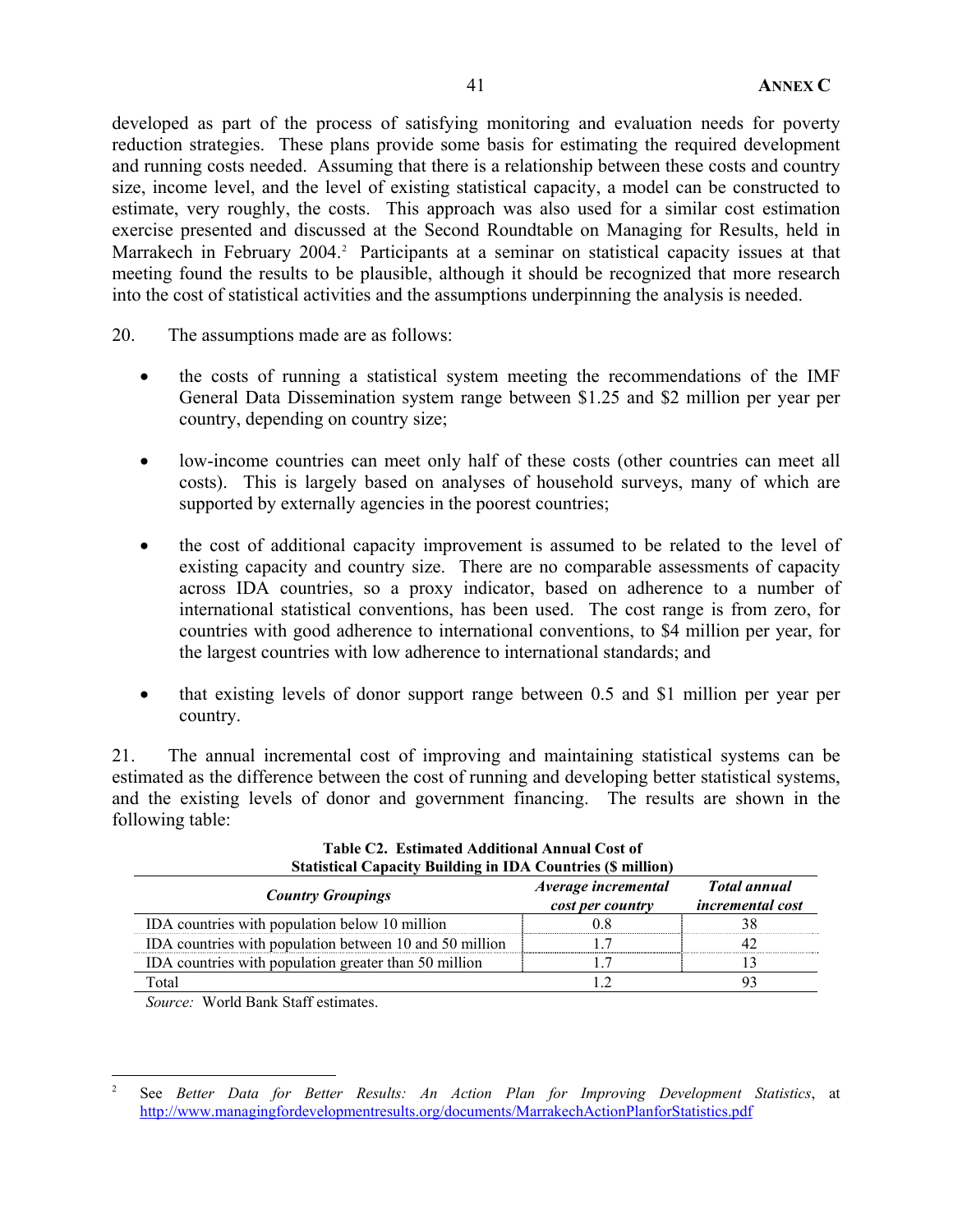## **C. Increasing and Sustaining the Capacity of the International Statistical System**

22. The cost of strengthening the international statistical system is the final component in assessing the costs of generating higher quality outcome data for IDA monitoring. The system of data reporting at international level is managed by the specialized agencies in each field, and some agencies have significantly improved data availability by some agencies by increasing their own resources available for these tasks, and by introducing new data collection and estimation methods. UNICEF, for example, has made significant additional investments in data collection since 1995 with the MICS surveys and, in conjunction with WHO, has increased data availability for measuring mortality through the use of modeling techniques. The Bank is trying to improve the quality of Purchasing Power Parities through leadership of the 2003-2006 International Comparison Program, and also takes the lead with the Living Standards Measurement Survey and the Core Welfare Indicator Questionnaire.

23. Important components of the international system were analyzed for the Global Statistical Challenge seminar at the Second International Roundtable on Managing for Development Results<sup>3</sup>. For example, it was estimated that on the basis of expert estimates, the cost of the incremental effort needed to make significant further improvements was estimated at between \$24-28 million per year for the next three years. Note that these are global estimates, since it is impractical to distinguish between costs related to IDA and non-IDA countries in the work programs of most agencies.

24. The estimates include the cost of helping all low-income countries develop statistical strategies and master plans (\$9-10 million), preparing for the next census round (\$5 million), setting up an international household survey network for making better use of survey data and increasing comparability of estimates (\$5 million), and increasing the capacity of UN agencies to analyze and produce better data for MDG monitoring (\$5-8 million).

1

<sup>3</sup> See *Better Data for Better Results: An Action Plan for Improving Development Statistics*, at http://www.managingfordevelopmentresults.org/documents/MarrakechActionPlanforStatistics.pdf.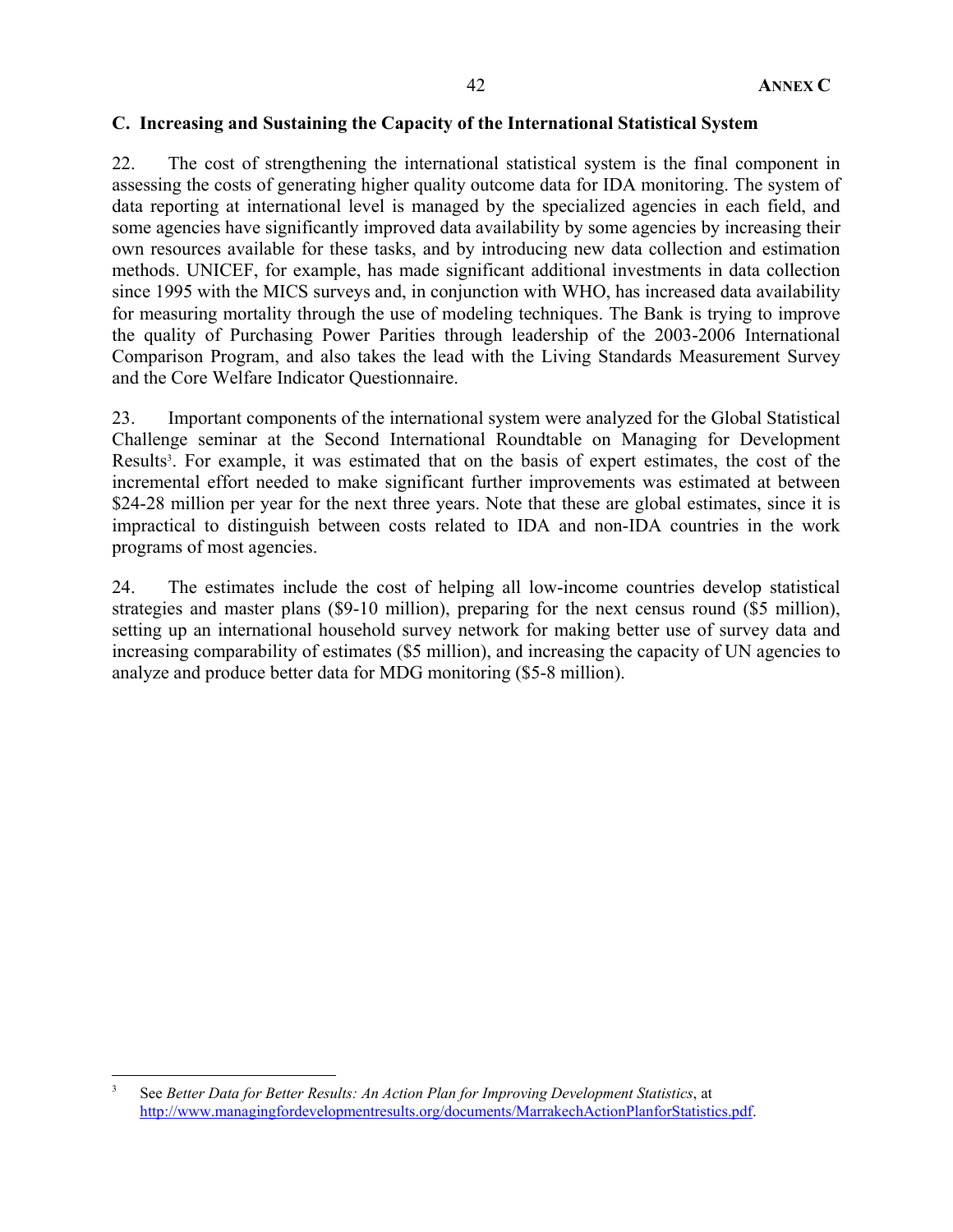# **DATA ISSUES FOR POSSIBLE INDICATORS FOR IDA14**

1. This annex describes the sources and availability of the 18 indicators proposed in this paper, and options for setting aggregate performance targets for IDA countries. Ten of the indicators covering poverty, education, health, water and infrastructure development—have been adopted from the Millennium Development Goals (MDGs). These or similar indicators appear in many Poverty Reduction Strategy Papers (PRSPs). In addition, total GDP per capita and agricultural value-added have been included as indicators of economic performance and, a composite indicator for public financial management, two indicators of private sector development (the time and cost of starting a business), and indicators measuring access of rural people to all-season roads and modern energy have been added. The private sector development indicators are already part of the IDA13 interim monitoring set along with primary school completion rate and the proportion of 1-year old children immunized against measles. Table D1 lists the proposed indicators, and identifies these as correspondence to the MDG indicators, with the United States' Millennium Challenge Account (MCA) and the United Kingdom's Department for International Development Public Service Agreement (PSA).

| <i><b>Indicator</b></i>                                                         | <b>MDG</b><br><i>indicators</i> | <b>US MCA</b><br>list | <b>DFID</b><br><b>PSA</b> list |
|---------------------------------------------------------------------------------|---------------------------------|-----------------------|--------------------------------|
| 1. Proportion of population below \$US 1/day poverty line                       | Yes                             | N <sub>0</sub>        | Yes                            |
| 2. Prevalence of underweight children under five years of age                   | Yes                             | N <sub>0</sub>        | N <sub>0</sub>                 |
| 3. Under-5 mortality                                                            | Yes                             | N <sub>0</sub>        | Yes                            |
| 4. Proportion of 1-year old children immunized against measles                  | Yes                             | Yes                   | N <sub>0</sub>                 |
| 5. HIV/AIDS prevalence rate of women age 15-24                                  | Yes                             | N <sub>0</sub>        | Yes                            |
| 6. Proportion of births attended by skilled health personnel                    | Yes                             | N <sub>0</sub>        | Yes                            |
| 7. Ratio of girls to boys in primary and secondary education                    | Yes                             | No                    | Yes                            |
| 8. Primary school completion rate                                               | Yes                             | Yes                   | N <sub>0</sub>                 |
| 9. Proportion of population with sustainable access to an improved water source | Yes                             | N <sub>0</sub>        | N <sub>0</sub>                 |
| 10. Fixed lines and mobile telephones per 1,000 inhabitants                     | Yes                             | N <sub>0</sub>        | N <sub>0</sub>                 |
| 11. Formal cost required for business start-up                                  | N <sub>0</sub>                  | Yes                   | N <sub>0</sub>                 |
| 12. Time required for business start-up                                         | N <sub>0</sub>                  | Yes                   | N <sub>0</sub>                 |
| 13. Public financial management                                                 | N <sub>0</sub>                  | N <sub>0</sub>        | No                             |
| 14. Agricultural value added                                                    | N <sub>0</sub>                  | N <sub>0</sub>        | No                             |
| 15. GDP per capita                                                              | N <sub>0</sub>                  | N <sub>0</sub>        | N <sub>0</sub>                 |
| 16. Access of rural population to an all-season road                            | N <sub>0</sub>                  | N <sub>0</sub>        | No                             |
| 17. Household electrification rate                                              | N <sub>0</sub>                  | N <sub>0</sub>        | N <sub>0</sub>                 |
| 18. Proportion of households using solid fuels                                  | Yes                             | N <sub>0</sub>        | N <sub>0</sub>                 |

## **Table D1. IDA Monitoring Indicators and Other Monitoring Initiatives**

2. These indicators are not recommended for use as targets. Some, such as HIV prevalence and public sector management, lack adequate data for measuring trends over time. Others are based on data that are often more than three years old, or are subject to considerable fluctuations due to exogenous factors such as droughts and other natural causes. So while such indicators are important for monitoring progress, they are not suitable for setting targets.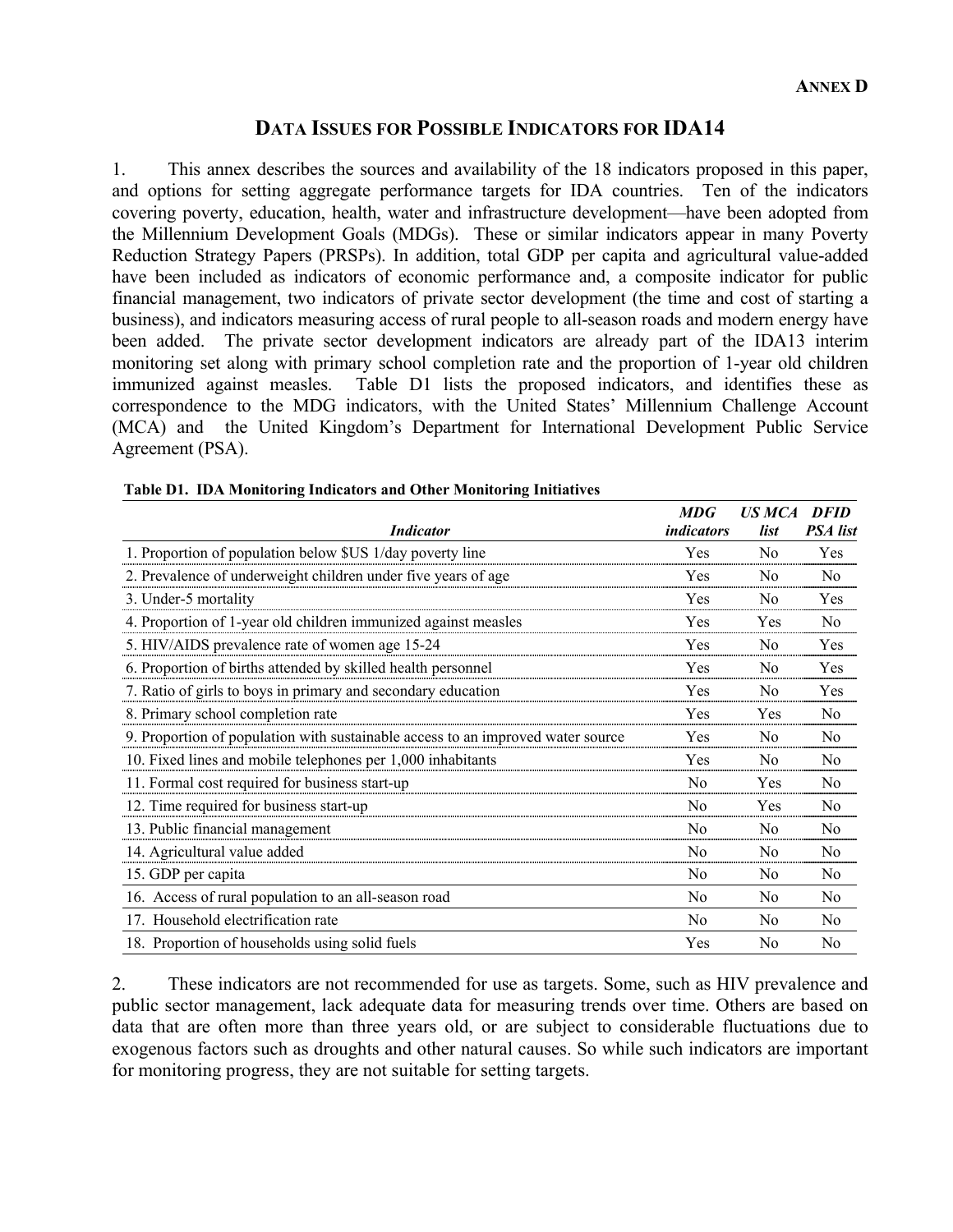## **A. Data Availability**

3. Although 11 out of 18 possible indicators are indicators for the eight Millennium Development Goals and many have often been included in PRSPs, data are lacking for many countries or are available only at infrequent intervals. Table D2 shows the extent of coverage of the proposed indicators in PRSPs and in the Bank's World Development Indicator (WDI) database for IDA countries.

**Table D2. Availability of Proposed IDA Monitoring Indicators and Their Presence in PRSPs** 

|    |                                                                                 | <b>PRSPs</b> that<br>include<br><i>indicator<sup>a</sup></i><br>(percent) | <b>PRSPs</b><br>covering<br>subject<br>(percent) | Availability<br>in WDI<br>database <sup>b</sup><br>(percent) | <b>Typical</b><br>frequency<br>0f<br>reporting <sup>c</sup> | <b>Agency</b><br>responsible for<br>data compilation |
|----|---------------------------------------------------------------------------------|---------------------------------------------------------------------------|--------------------------------------------------|--------------------------------------------------------------|-------------------------------------------------------------|------------------------------------------------------|
| 1. | Proportion of population below \$1/day<br>poverty line                          | 14                                                                        | 100                                              | 19 <sup>e</sup>                                              | 7 years                                                     | World Bank                                           |
| 2. | Prevalence of underweight children under five<br>years of age                   | 44                                                                        | 69                                               | 53                                                           | 6 years                                                     | UNICEF, WHO                                          |
| 3. | Under-5 mortality                                                               | 75                                                                        | 97                                               | 100                                                          | 3 years                                                     | UNICEF, WHO,<br>World Bank                           |
| 4. | Proportion of 1-year old children immunized<br>against measles                  | 11                                                                        | 72                                               | 100                                                          | Annual                                                      | UNICEF, WHO                                          |
| 5. | HIV prevalence rate of women 15-24                                              | 6                                                                         | 67                                               | 66                                                           | $(\ldots)$                                                  | UNAIDS,<br><b>UNICEF</b>                             |
| 6. | Proportion of births attended by skilled health<br>personnel                    | 55                                                                        | 100                                              | 66                                                           | 7 years                                                     | UNICEF, WHO                                          |
| 7. | Ratio of girls to boys in primary and<br>secondary education                    | 64                                                                        | 78                                               | 64                                                           | 2 years                                                     | <b>UNESCO</b>                                        |
| 8. | Primary school completion rate                                                  | 30                                                                        | 100                                              | 78                                                           | 4 years                                                     | UNESCO, World<br><b>Bank</b>                         |
| 9. | Proportion of population with sustainable<br>access to an improved water source | 86                                                                        | 94                                               | 94                                                           | 10 years                                                    | UNICEF, WHO                                          |
|    | 10. Fixed lines and mobile telephones per 1,000<br>inhabitants                  | 33                                                                        | 48                                               | 100                                                          | Annual                                                      | <b>ITU</b>                                           |
|    | 11. Formal cost required for business start-up                                  | 3                                                                         | 17                                               | 69                                                           | Annual <sup><math>d</math></sup>                            | World Bank                                           |
|    | 12. Time required for business start-up                                         | 11                                                                        | 17                                               | 69                                                           | Annual $\overline{d}$                                       | World Bank                                           |
|    | 13. Public financial management                                                 | 0                                                                         | 97                                               | 30 <sup>f</sup>                                              | $(\ldots)$                                                  | World Bank                                           |
|    | 14. Agricultural value added                                                    | 19                                                                        | 64                                               | 90                                                           | Annual                                                      | UNSD, World<br>Bank                                  |
|    | 15. GDP per capita                                                              | 39                                                                        | 100                                              | 96                                                           | Annual                                                      | UNSD, World<br>Bank                                  |
|    | 16. Access of rural population to an all-season<br>road                         | 14                                                                        | 42                                               | 14 <sup>f</sup>                                              | $(\ldots)$                                                  | World Bank                                           |
|    | 17. Household electrification rate                                              | 28                                                                        | 56                                               | 23 <sup>f</sup>                                              | $(\ldots)$                                                  | World Bank                                           |
|    | 18. Proportion of households using solid fuels                                  | 11                                                                        | 36                                               | 20 <sup>f</sup>                                              | $(\ldots)$                                                  | <b>WHO</b>                                           |

Notes:

(…) means not enough data.

a The number of countries with full PRSPs was 36 as of March 2004.

b As a percentage of countries eligible for IDA borrowing (during years 2000-02).

c Frequency is calculated as the average years per data point for IDA eligible countries with at least one data point since 1990. Frequency of reporting for the current decade might be higher for some indicators.

d Annual since 2002.

e In the aggregate calculation, interpolated data for 48 countries are available, representing 91% of population in IDA countries.

f Not yet in the World Development Indicators (WDI) Database. Collected for the IDA RMS.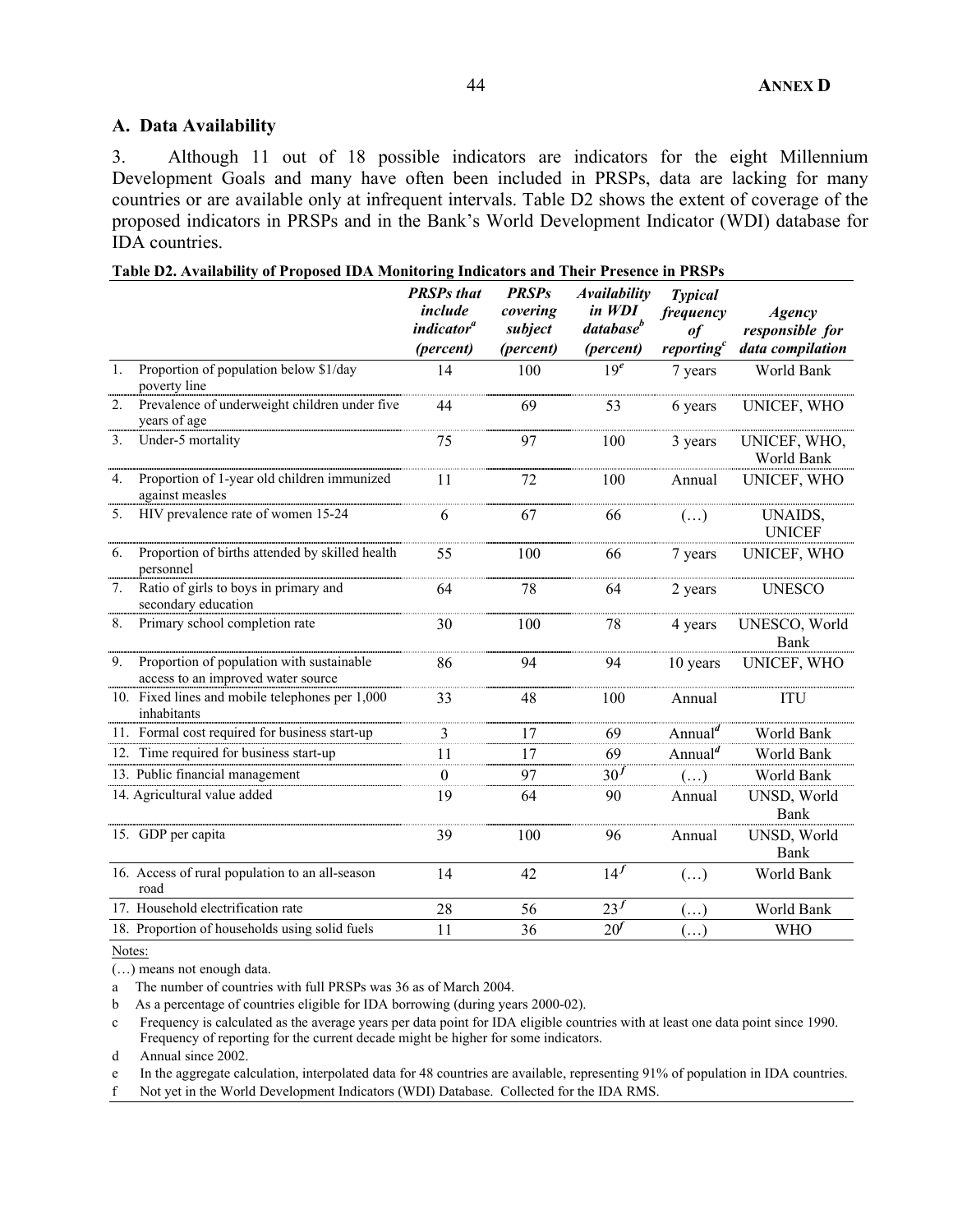4. Country coverage is relatively limited for poverty rates (both national and dollar-a-day poverty), private sector development, and HIV/AIDS, but there are gaps in virtually all data series. Many countries lack sufficient data to calculate trends for poverty, birth attended, HIV/AIDS prevalence, and access to water and sanitation. Furthermore, there are often lags in availability. For some indicators, in particular, poverty, education, and some health indicators, the most recent source data are several years old. Key exceptions are GDP per capita, value added from agriculture, primary completion rates (for which special estimates were recently produced by the World Bank), and measles immunization. Additional lags are introduced when national data are compiled in international databases. The most recent data available now in the WDI database are for 2001 or 2002. In late 2004 or early 2005 data will become available for 2002 or 2003. Improvements in data availability and timeliness are possible and must be addressed by the agencies responsible for compiling international data sets; these agencies should be encouraged to work more with countries to improve data collection practices.

## **B. Improving Data Reliability**

5. A significant effort has already been made to improve estimates of child mortality rates, which are often available from a number of sources such as household surveys, population censuses, and, less commonly, vital registration systems. These different sources may give different estimates for the same year or for different years, and trends are therefore often difficult to assess. In addition, in many countries, particularly those with weaker statistical systems where vital registration systems are not in place, estimates may be sporadic and based on household surveys conducted every three to five years. To overcome this problem and produce harmonized estimates that reliably measure child mortality, UNICEF and the World Bank have adopted a common methodology for estimating trends. This is a smoothing procedure based on fitting a regression line to available data, using least-squares regression of weighted variables. In this model all available data, from both survey and vital registration sources, are used with weights assigned to represent the relative reliability of different observations. (For example, estimates derived from events reported retrospectively are given less weight as the length of time between the survey and the events being reported increases). The estimated trend can then be used to make a single estimate for any year, interpolate missing values, and make estimates for future years based on extrapolation.

6. This example shows that estimation procedures may be used to fill gaps in international databases and to harmonize different estimates of the same indicator—but it should be recognized that the results are a set of modeled estimates used to supplement more direct observations obtained from surveys and administrative sources. Work to improve other indicators, at both country and international levels, is also taking place.

## **C. Aggregation Methods**

7. Aggregation is needed to reduce many country observations to a single observation representative of IDA as a whole. The appropriate aggregation method is determined, in part, by the nature of the indicator and by the use to which the indicator will be put. Most of the proposed indicators are ratios representing country-level results. The aggregate measure should therefore be, an average or representative value of the ratio. It is common practice to calculate averages of ratios using as the normalizing (or denominator) variable as a weight. This results in an aggregate ratio that corresponds to the ratio of the aggregates. For example, the population-weighted average of GDP per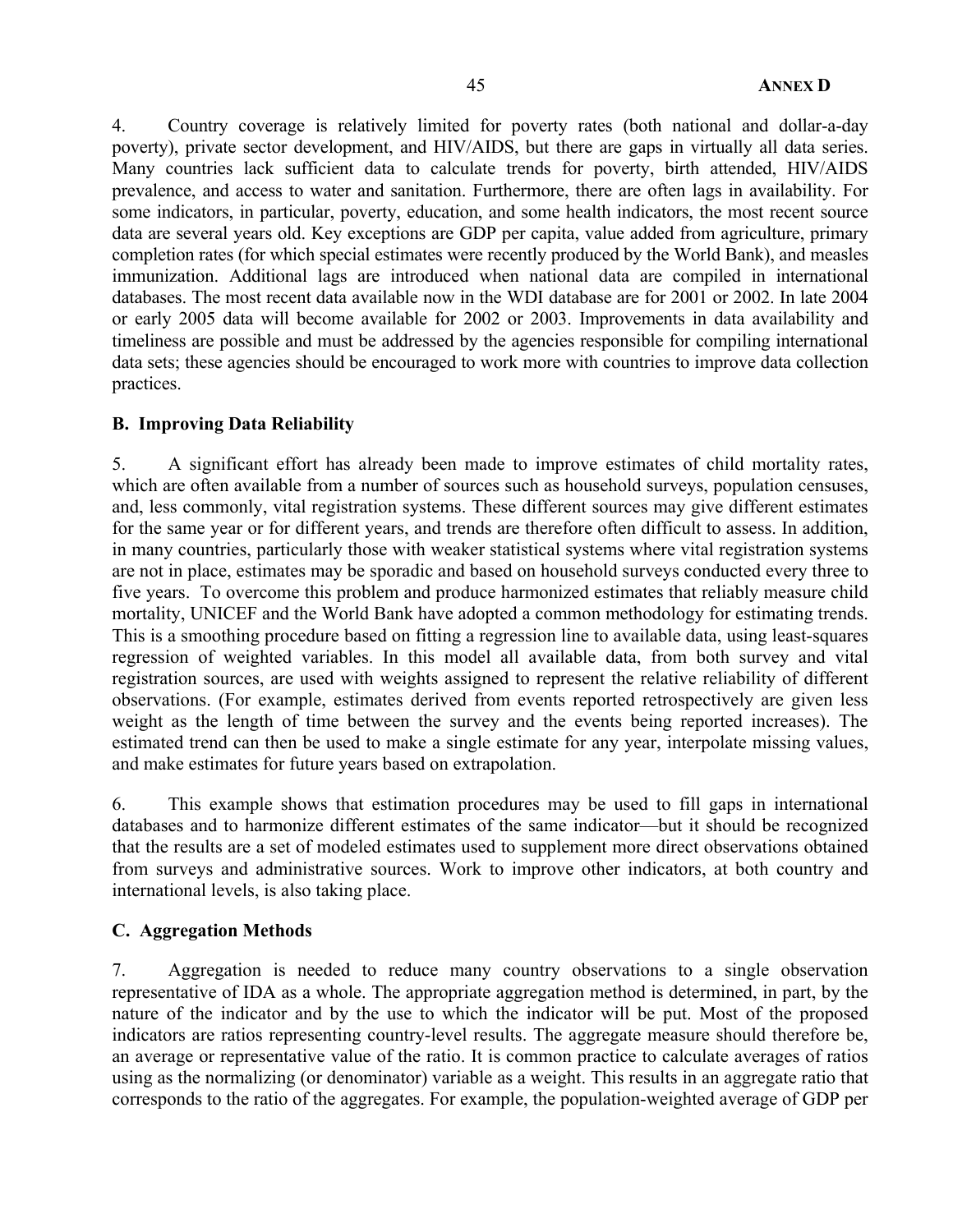capita is equivalent to the ratio of total GDP divided by total population. Another approach is to select a weighting variable that reflects the relative importance of an observation. Population or GDP weights are commonly used, but the number of poor people or the volume of IDA borrowing could be also used as weights. A simple average is a special case that gives equal weight to each observation in an aggregate. The median value is a useful alternative to the average, especially in cases where the distribution of observations is irregular. Both weighted and unweighted medians can be constructed.

8. In the interim IDA monitoring system, the aggregate measure of measles immunization rates was based on a weighted average using the number of births as weights. The primary completion rate was weighted by the total number in the relevant age group. The number of days needed to start a business was aggregated using the total population. Targets for these indicators were set both in terms of changes in the averages and the number of countries showing improvement.

9. There are two concerns with the use of weighted aggregate measures. The first is that, by design, they are most representative of the largest countries. In the case of IDA members, India accounts for 42 percent of the population and 44 percent of GDP. An aggregate that includes India may have different characteristics than one for which data from India (such as births attended by skilled health personnel) are not available. An unweighted aggregate will avoid the problem of large country dominance, but may yield an aggregate that is unrepresentative of the experience of a large number of people. Another concern is that changes in an aggregate measure reflects both changes in the country-level indicator and in the weighting variable. This can result in anomalous behavior of the aggregate; for example, with changing weights the aggregate ratio can fall even when the country-level ratios are all rising. Instead of using different weights, the weights could be calculated for the opening period and held fixed in the later period. But this introduces conceptual difficulties in interpreting future values of the aggregate indicator. For these reasons, weights based on current values of the denominator have been used whenever appropriate.

## **D. Treatment of Missing Observations**

10. One other problem in constructing aggregates is the treatment of missing observations. For an aggregate to be truly representative of IDA, it should include data for all IDA countries. This is seldom feasible. When data sets are incomplete, possible responses to enable aggregation include the estimation of missing data: estimating the aggregates using only countries with data in each time period or the use of "proxy" indicators for which data might be more readily available. The practice in the World Development Indicators has been to use estimates based on the sample of countries with available data, provided that the number of available observations exceeds an agreed threshold, or to estimate the aggregate based on the relationship of the available observations to the missing observations in some base period for which data are complete.

11. Because the IDA monitoring system is intended to measure change over time, it is particularly important that aggregates be estimated over a consistent set of countries. The addition or loss of an influential country could significantly affect the measured change in the aggregate. However, because of intermittent reporting, the number of contemporaneous observations for a given indicator is typically less than shown in Table D2. The solution adopted below involves two steps: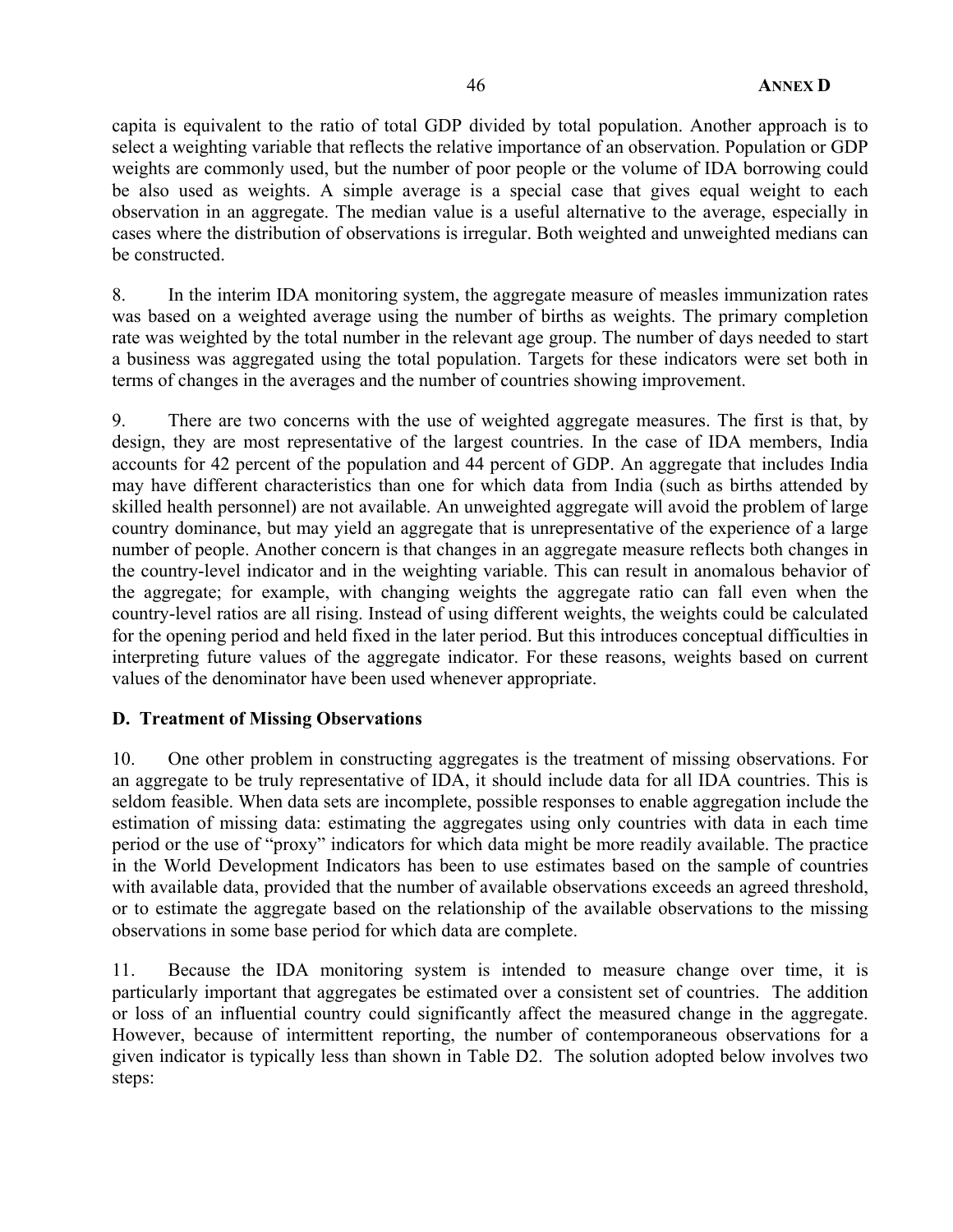Comparison between 1997-1999 and 2000-2002:

- a. The baseline value for each included country is the three year average of 1997-99 and the current value is the three year averages of 2000-02, except for indicators with data only available in certain years.
- b. Only countries with sufficient data can be included. For indicators with nearly full data coverage, only countries with observations in both 1999 and 2002 are included; for indicators with irregular data coverage, only countries with at least one observation in the period 1990-1999 and at least one observation in 2000-2002 are included. Any missing figures for 1997-2002 are imputed using the estimated rate of change based on the observations closest to the missing figures(based on an assumed exponential trend). For indicators with data available in certain specific years, only countries with observations in both baseline year and most recent year are included.

These two steps are adjusted to measure the past performance:

1990 and 2000 are the two years in comparison.

- i. The baseline value for each included country is for 1990, and the current value is for 2000.
- ii. For indicators with nearly full data coverage, only countries with observations in both 1990 and 2000 are included; for indicators with irregular data coverage, only countries with at least one observation in the period 1987-1994 and at least one observation in 1995-2002 are included. Any missing figures for 1990 and 2000 are imputed using the estimated rate of change based on the observation closest to 1990 and latest observation to estimate a historical rate of change for each country (based on an assumed exponential trend).

12. A similar process could be employed in future years, provided all of the included countries continue to report data at an acceptable frequency. If a country included in the baseline estimates ceases to report, it would have to be dropped and the baseline data recalculated. Similarly, if data become available for a country not included in the historical baseline, it will have to be factored into the baseline estimates to ensure comparability with future aggregate measures.

## **E. Past Performance**

13. Table D3 summarizes the past performance of IDA countries for 11 indicators (eight of which are MDG indicators) for which historic data are available. The table compares rates of change between the 1990 base year and 2000 for the aggregate of IDA countries, using different methods of calculating average rates of change. Three growth rates for each indicator are calculated based on the median (col. c), the simple average (col. b), and the population weighted average (col. d) of the individual country rates of change. The difference between the weighted and unweighted average rates of change is pronounced for some indicators (such as the proportion of births attended by skilled health personnel), because the rates of change in large countries are different from the simple average, and in some cases, data are missing from countries with large populations. The following three columns show the population-weighted average values of the indicator in 1990 (col. e) and 2000 (col. f) and the annual average change in the aggregate indicator (col. g). The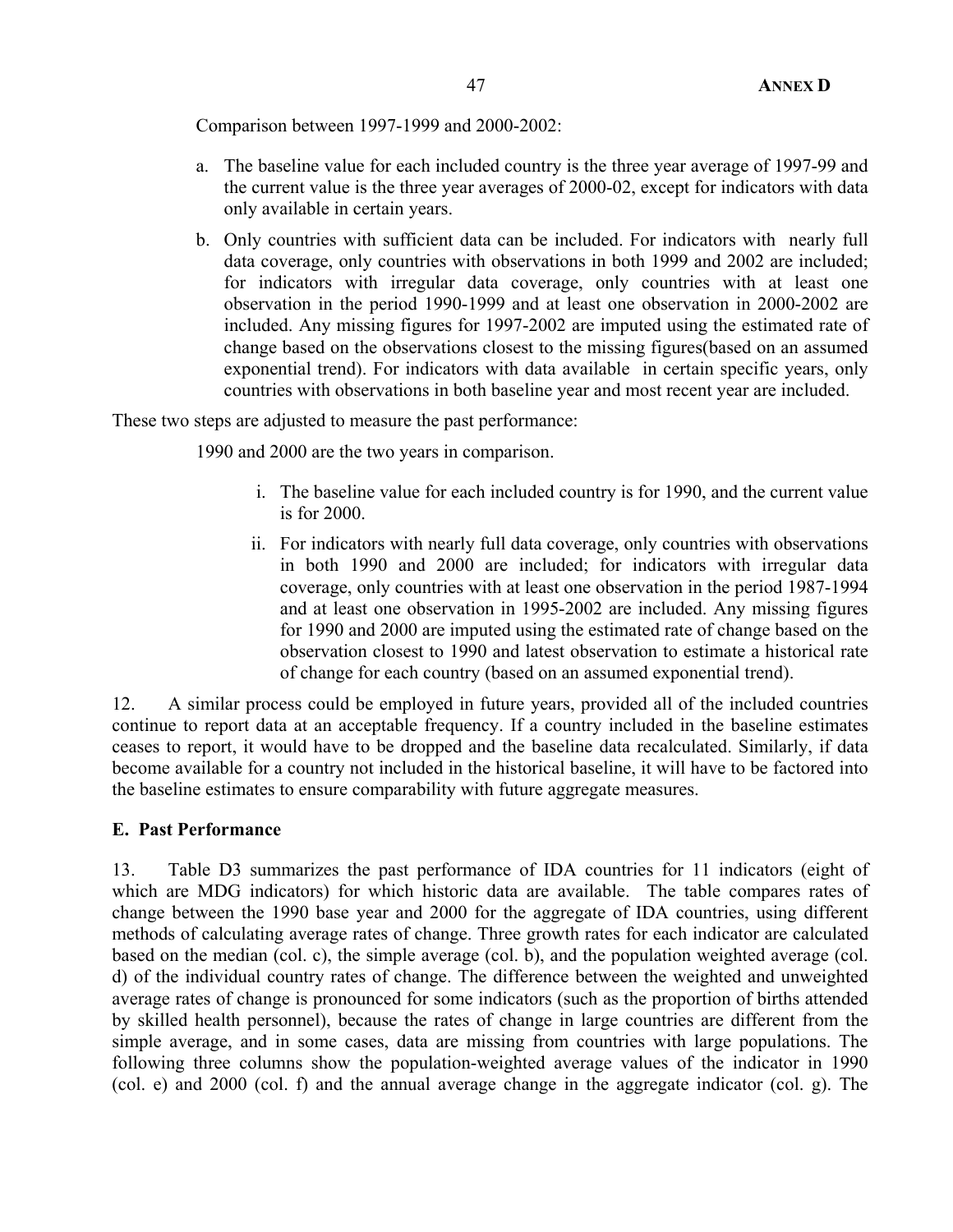**Table D3: Historical Performance between 1990 and 2000**

|                                                                               |                                 | Country annual growth rates <sup>a</sup> |                            |                                  | Average value of indicator b                 |                                                              |                                                                                             |                                                                                                    |
|-------------------------------------------------------------------------------|---------------------------------|------------------------------------------|----------------------------|----------------------------------|----------------------------------------------|--------------------------------------------------------------|---------------------------------------------------------------------------------------------|----------------------------------------------------------------------------------------------------|
| <b>Indicator</b>                                                              | No. of<br>countries<br>included | <b>Simple</b><br>average<br>(percent)    | <b>Median</b><br>(percent) | Weighted<br>average<br>(percent) | <b>Weighted</b><br>average<br>value,<br>1990 | Weighted<br>average<br>estimated estimated<br>value,<br>2000 | <b>Annual</b><br>rate of<br>change<br>between<br>1990 and<br>2000 <sup>b</sup><br>(percent) | <b>Annual</b><br>rate of<br>change<br>required to<br>meet MDG<br>targets <sup>b</sup><br>(percent) |
|                                                                               | a                               | $\mathbf b$                              | $\mathbf c$                | d                                | e                                            | $\mathbf f$                                                  | g                                                                                           | $\mathbf{h}$                                                                                       |
| 1. Proportion of the population<br>below \$US 1/day poverty line<br>(percent) | 48                              | $(\ldots)$                               | $(\ldots)$                 | $(\ldots)$                       | 38                                           | 33                                                           | $-1.3$                                                                                      | $-2.8$                                                                                             |
| 2. Prevalence of underweight<br>children under 5 (percent)                    | 46                              | $-1.2$                                   | $-1.0$                     | $-2.5$                           | 49                                           | 37                                                           | $-2.8$                                                                                      | $-2.8$                                                                                             |
| 3. Under-5 mortality (per<br>1,000 live births)                               | 77                              | $-1.7$                                   | $-1.7$                     | $-2.4$                           | 142                                          | 121                                                          | $-1.6$                                                                                      | $-4.4$                                                                                             |
| 4. Proportion of 1-year-old<br>immunized against measles<br>(percent)         | 76                              | 1.0                                      | 0.8                        | 0.6                              | 58                                           | 60                                                           | 0.4                                                                                         | 1.8                                                                                                |
| 6. Proportion of births<br>attended by skilled personnel<br>(percent)         | 39                              | 1.5                                      | 1.9                        | 2.8                              | 30                                           | 40                                                           | 2.7                                                                                         | 4.3                                                                                                |
| 7. Proportion of girls to boys<br>enrollment (percent)                        | 49                              | 0.9                                      | 0.5                        | 1.6                              | 72                                           | 83                                                           | 1.5                                                                                         | 1.3                                                                                                |
| 8. Primary school completion<br>rate (percent)                                | 55                              | 1.9                                      | 1.4                        | 1.2                              | 66                                           | 73                                                           | 0.9                                                                                         | 1.7                                                                                                |
| 9. Sustained access to water<br>(percent)                                     | 34                              | 1.3                                      | 1.1                        | 1.7                              | 67                                           | 78                                                           | 1.7                                                                                         | 0.9                                                                                                |
| 10. Fixed lines and mobile<br>telephones per 1,000<br>inhabitants             | 78                              | 11                                       | 10                         | 15                               | 8                                            | 31                                                           | 13                                                                                          | n/a                                                                                                |
| 14. Agricultural value added<br>(constant \$US, billions)                     | 68                              | 0.5                                      | 1.8                        | 2.5                              | 207                                          | 263                                                          | 2.4                                                                                         | n/a                                                                                                |
| 15. GDP per capita (constant<br>SUS                                           | 72                              | $-0.1$                                   | 0.8                        | 2.1                              | 383                                          | 470                                                          | 2.0                                                                                         | n/a                                                                                                |

<sup>a</sup> Some indicators are excluded from this table because the historical performance cannot be establish. All rates of change are calculated between 1990 and  $2000$  using the exponential growth method.

 Historical growth rates were calculated between 1990 and 2000 using an exponential growth function. Some indicators are excluded in the analysis since the historical performance can not be established because of insufficient data. Expected average value is calculated by assuming that the rate of change observed for 1990-2000 will remain unchanged for the period 2000-2015. The final MDG target value for the IDA countries was obtained by applying the MDG target (planned reduction or increase) to the baseline estimated value in 1990. The average annual growth rate required to meet the MDG target for the period 1990-2015 was then derived from the estimated value in 1990 and the target value for 2015. Two MDG indicators do not have specific targets, and 90 percent has unofficially been adopted by the UN and the World Bank as the target (90 percent measles vaccination coverage and 90 percent of births attended by skilled health personnel). This analysis was not possible for another two MDG indicators ("HIV/AIDS" and "Fixed lines and mobile telephones"), since they do not have quantifiable targets.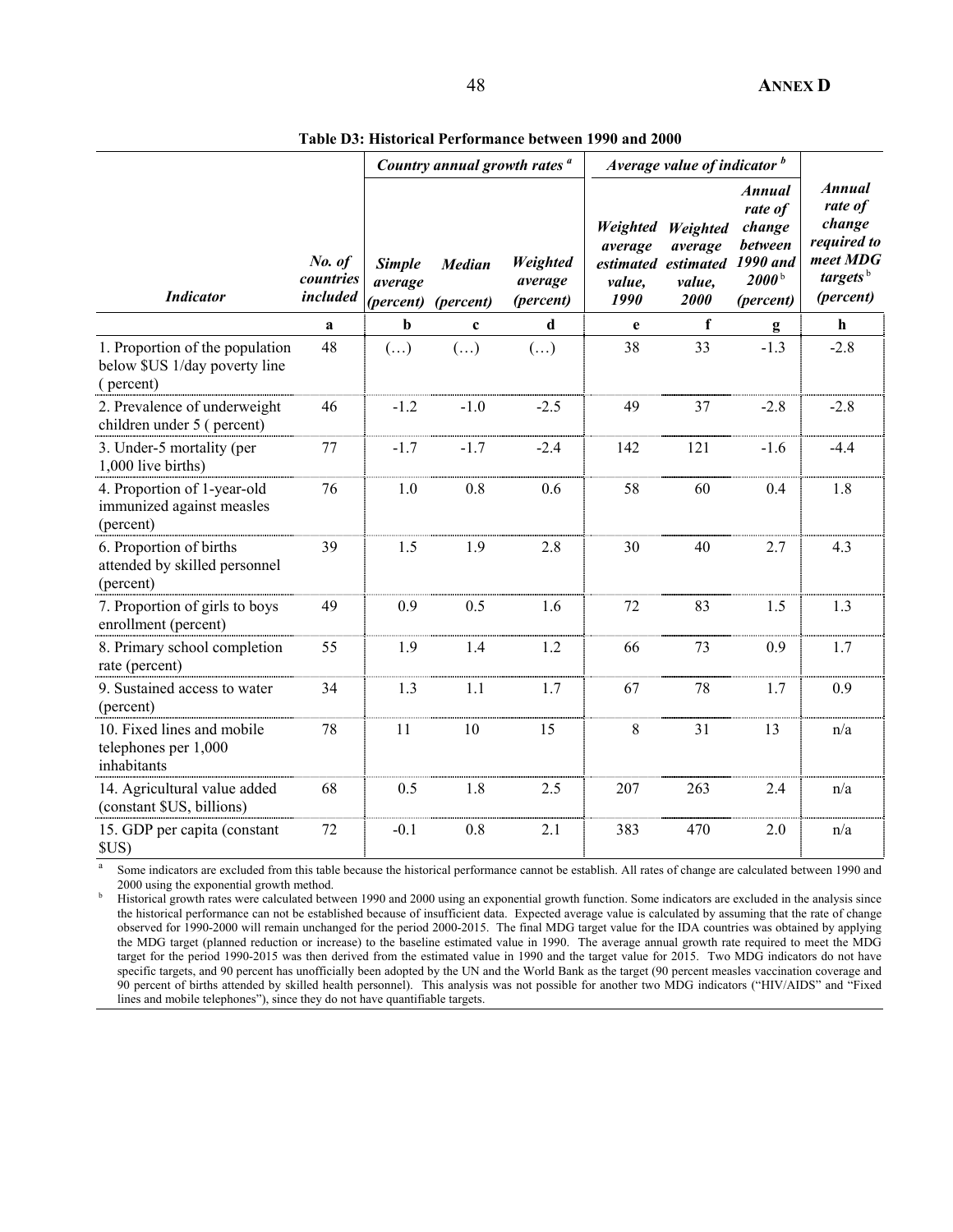differences between the population-weighted average rate of change and the rate of change in the averages suggest that there are some compositional effects; that is, the rate of change in the average values is determined, in part, by changes in the relative size of countries. The final column (h) shows the annual rate of change required to meet the MDG targets calculated for the period 1990-2015.

## **F. Indicator Strengths and Weaknesses of Indicators**

14. In light of the discussion above, the Table D4 provides a summary of the strengths and weaknesses of the 18 possible indicators.

| <b>Indicator</b>                                                              | Strengths <sup>a</sup>                                                                                                                                                                                                                                                                                                                   | Weaknesses                                                                                                                                                                                                                                                                                                                                                                                                                                                                                                                                                                                                                                                                                                                     |  |  |  |
|-------------------------------------------------------------------------------|------------------------------------------------------------------------------------------------------------------------------------------------------------------------------------------------------------------------------------------------------------------------------------------------------------------------------------------|--------------------------------------------------------------------------------------------------------------------------------------------------------------------------------------------------------------------------------------------------------------------------------------------------------------------------------------------------------------------------------------------------------------------------------------------------------------------------------------------------------------------------------------------------------------------------------------------------------------------------------------------------------------------------------------------------------------------------------|--|--|--|
| 1. Proportion of<br>population<br>below \$1/day<br>poverty line               | $\bullet$<br>Directly linked to MDG 1 ("Eradicate extreme<br>poverty and hunger") and is the same as MDG<br>indicator 1<br>All completed PRSPs monitor this indicator<br>$\bullet$                                                                                                                                                       | Comparisons across countries at different levels<br>$\bullet$<br>of development may pose a problem because of<br>the consumption of non-market goods<br>\$1 a day line does not measure similar welfare<br>$\bullet$                                                                                                                                                                                                                                                                                                                                                                                                                                                                                                           |  |  |  |
|                                                                               | Based on nationally representative household<br>$\bullet$<br>surveys; new estimated available every 3 years                                                                                                                                                                                                                              | levels in wealthier countries or harsh climates                                                                                                                                                                                                                                                                                                                                                                                                                                                                                                                                                                                                                                                                                |  |  |  |
| Prevalence of<br>underweight<br>children<br>under five<br>years of age        | Indicates malnourishment which is directly<br>$\bullet$<br>linked to MDG1 ("Eradicate extreme of<br>malnourishment") and is the same as MDG<br>indicator 4<br>A determinant for other MDGs such as MDG 4<br>$\bullet$<br>"Reduce Child Mortality"                                                                                        | Low average frequency of reporting (dependent<br>$\bullet$<br>on household surveys)<br>Captures only one aspect of malnourishment<br>$\bullet$<br>Medium sensitivity to policy change (lag time)<br>$\bullet$                                                                                                                                                                                                                                                                                                                                                                                                                                                                                                                  |  |  |  |
| Under-5 child<br>3.<br>mortality                                              | $\bullet$<br>Directly linked to MDG 4 ("Reduce Child<br>Mortality") and is the same as MDG indicator 13<br>Reflects socioeconomic conditions of populations<br>$\bullet$<br>Availability of modeled and comparable data<br>$\bullet$<br>(WHO/UNICEF).                                                                                    | Infrequent availability of measured data<br>$\bullet$<br>Uncertain level of data accuracy and reliability<br>$\bullet$<br>due to estimation and potential errors                                                                                                                                                                                                                                                                                                                                                                                                                                                                                                                                                               |  |  |  |
| 4. Proportion of<br>1-year-old<br>children<br>immunized<br>against<br>measles | Linked to MDG 4 ("Reduce Child Mortality")<br>$\bullet$<br>and is the same as MDG indicator 15<br>High sensitivity to policy changes<br>$\bullet$<br>High data availability and high average frequency<br>$\bullet$<br>of measurement (1-2 years)                                                                                        | Output indicator, not outcome<br>$\bullet$<br>Medium relevance: Link to MDG 4 ("Reduce<br>$\bullet$<br>Child Mortality") is only partial since it the<br>indicator focuses on only one cause of child<br>mortality (focus is too narrow)<br>In many developing countries, lack of precise<br>$\bullet$<br>information on size of the cohort of children<br>under one year of age makes immunization<br>coverage difficult to estimate                                                                                                                                                                                                                                                                                          |  |  |  |
| 5. HIV<br>prevalence<br>rate of<br>women aged<br>15-24                        | Linked to MDG 6 ("Combat HIV/AIDS, Malaria<br>$\bullet$<br>and other diseases") and is the same as MDG<br>indicator 18<br>Estimates available from UNAIDS for most IDA<br>$\bullet$<br>countries and coverage is increasing<br>In future, quality is likely to increase since 18<br>$\bullet$<br>DHS surveys will include blood testing. | In most countries, serosurveillance sites have<br>$\bullet$<br>not been selected to provide representative<br>samples of the country. Logistical, feasibility<br>and cost issues guide the selection of these sites.<br>Also, in many countries, the sites included in the<br>surveillance system have changed over time,<br>making interpretation of trends more difficult<br>Because of differences in methodology,<br>$\bullet$<br>comparable data are not available over time for<br>this indicator. On the other hand, a new series<br>for estimated prevalence of HIV among adults<br>$(15-49 \text{ years})$ for 2001 and 2003 published by<br>UNAIDS in early July 2004, will provide<br>comparable a series over time |  |  |  |

**Table D4: Summary of Strengths and Weaknesses of Possible Outcome Indicators**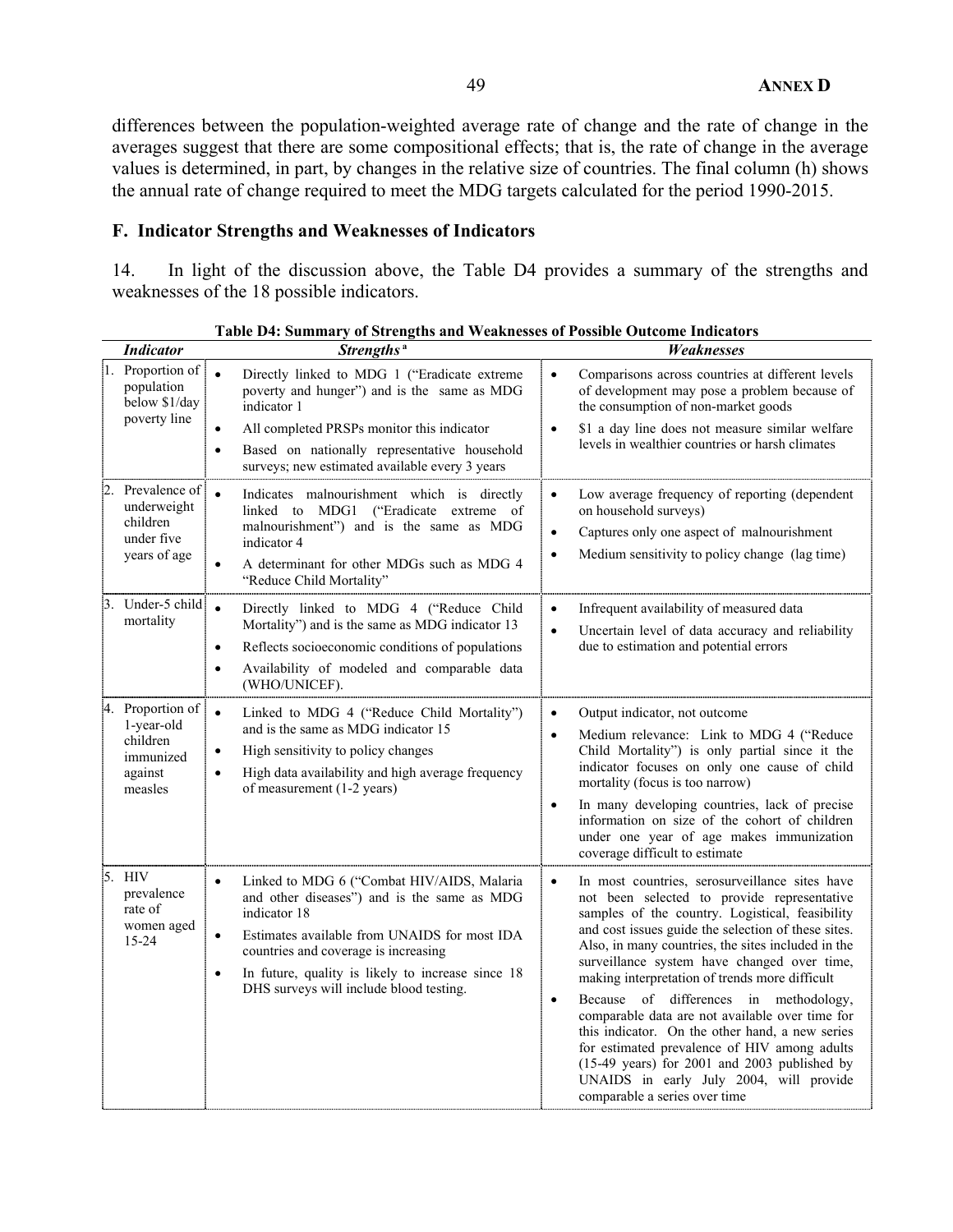**Table D4: Summary of Strengths and Weaknesses of Possible Outcome Indicators**

| <b>Indicator</b>                                                                                     | Strengths <sup>a</sup>                                                                                                                                                                                                                                                                                                                                                                                                                                                                                                                                                                                                                                              | Weaknesses                                                                                                                                                                                                                                                                                                    |
|------------------------------------------------------------------------------------------------------|---------------------------------------------------------------------------------------------------------------------------------------------------------------------------------------------------------------------------------------------------------------------------------------------------------------------------------------------------------------------------------------------------------------------------------------------------------------------------------------------------------------------------------------------------------------------------------------------------------------------------------------------------------------------|---------------------------------------------------------------------------------------------------------------------------------------------------------------------------------------------------------------------------------------------------------------------------------------------------------------|
|                                                                                                      |                                                                                                                                                                                                                                                                                                                                                                                                                                                                                                                                                                                                                                                                     |                                                                                                                                                                                                                                                                                                               |
| 6. Proportion of<br>births<br>attended by<br>skilled health<br>personnel                             | Linked to MDG 5 ("Improve Maternal<br>$\bullet$<br>Health") and is the same as MDG indicator 17<br>The best proxy indicator for maternal health<br>care                                                                                                                                                                                                                                                                                                                                                                                                                                                                                                             | Output indicator, not outcome<br>$\bullet$<br>Does not capture quality of service<br>Low average frequency of reporting<br>(dependent on household surveys)<br>Medium sensitivity to policy change                                                                                                            |
| 7. Ratio of girls<br>to boys in<br>primary and<br>secondary<br>education                             | Directly linked to MDG 3 ("Promote Gender<br>equality and empower women") and is the<br>same as MDG indicator 9<br>Average frequency of reporting about 2 years                                                                                                                                                                                                                                                                                                                                                                                                                                                                                                     | Does not allow a determination of whether<br>improvements in the ratio reflect increases in<br>girls' school attendance (desirable) or<br>decreases in boys' attendance (undesirable)                                                                                                                         |
| 8. Primary<br>school<br>completion<br>rate                                                           | Directly linked to MDG 2 ("Achieve<br>$\bullet$<br>universal primary education") and is the same<br>as MDG indicator 7b<br>Most of the PRSPs monitor this indicator<br>٠<br>Although most countries do not calculate<br>$\bullet$<br>Primary Completion Rate, the Bank is<br>collaborating with UNESCO (UIS) to use a<br>proxy indicator to produce annual updates                                                                                                                                                                                                                                                                                                  | Primary completion rates based on primary<br>$\bullet$<br>enrollment have an upward bias, since they<br>do not capture drop-out during the final<br>grade<br>Age-specific population estimates are needed<br>for this calculation, but they are less reliable<br>than overall population estimates            |
| Proportion of<br>9.<br>population<br>with<br>sustainable<br>access to an<br>improved<br>water source | Directly linked to MDG 7 ("Ensure<br>$\bullet$<br>environmental sustainability") and is the same<br>as MDG indicator 30<br>More than 80 percent of the PRSPs are using<br>٠<br>the indicator for monitoring purposes<br>Data collected from administrative and<br>household surveys every 3-5 years; 94 percent<br>of IDA countries expected to report in 2003-<br>2005                                                                                                                                                                                                                                                                                             | Access and volume of drinking water from<br>and improved water source are difficult to<br>measure so "safe" drinking water may be<br>used as a proxy                                                                                                                                                          |
| 10. Fixed lines<br>and mobile<br>telephone per<br>1,000<br>inhabitants                               | This indicator is a valuable proxy for<br>$\bullet$<br>measuring sector development, and progress<br>of access to communication technologies<br>It is sensitive to policy reform and therefore a<br>useful measurement of sector policy<br>development<br>It is an MDG indicator (MDG indicator 47)<br>٠<br>measuring progress toward Goal 8 as well as<br>improving efficiency of delivering progress<br>towards the other MDG goals<br>Data are collected, cleaned and published<br>٠<br>annually through the regular work program of<br>the International Telecommunications Union,<br>and are readily available in time series format<br>for most IDA countries | This composite indicator may double-count<br>people in the population who have access to<br>both fixed and mobile phones which could<br>over-estimate the telecom access in a<br>country.<br>This indicator measures access and usage. It<br>does not measure quality of service or the<br>volume of traffic. |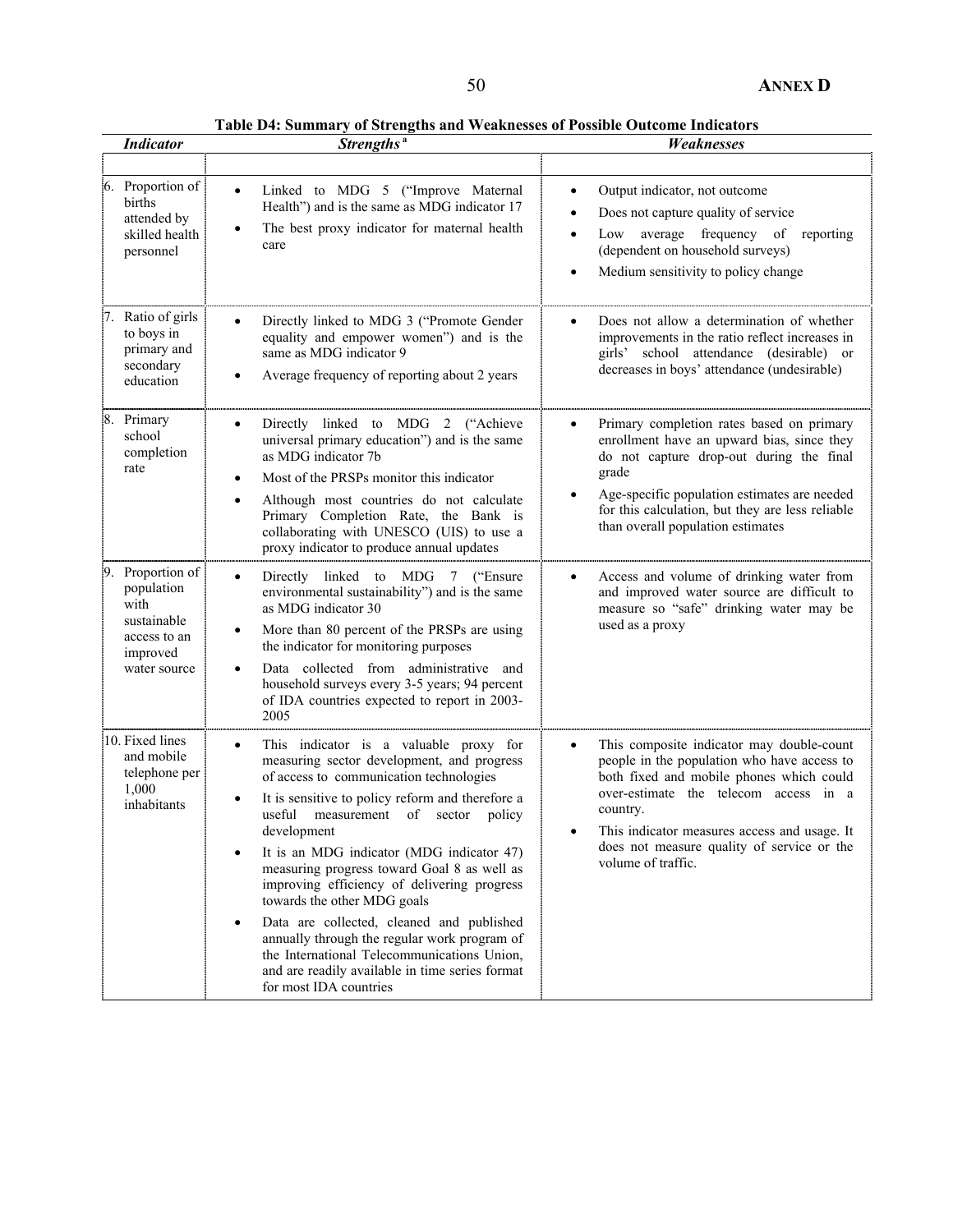**Table D4: Summary of Strengths and Weaknesses of Possible Outcome Indicators**

| <b>Indicator</b>                      | Strengths <sup>a</sup>                                                                                                                                                                                                         | Weaknesses                                                                                                                                                   |  |  |  |  |  |
|---------------------------------------|--------------------------------------------------------------------------------------------------------------------------------------------------------------------------------------------------------------------------------|--------------------------------------------------------------------------------------------------------------------------------------------------------------|--|--|--|--|--|
| $11/12$ .<br>Time and<br>formal cost  | Directly linked to policy. This indicator can<br>$\bullet$<br>be managed by policy action                                                                                                                                      | Represents only one part of the overall<br>$\bullet$<br>investment climate                                                                                   |  |  |  |  |  |
| required for<br>business<br>start-up  | Data are ready 3 months after the time of<br>$\bullet$<br>measurement. Progress can be tracked in a<br>timely manner. Unlike many other measures,<br>targets can be achieved by policy action during<br>the measurement period | Less than one-fifth of the PRSPs are<br>$\bullet$<br>monitoring the subject                                                                                  |  |  |  |  |  |
|                                       | Annual updates, 55 countries, transparent<br>$\bullet$<br>methodology developed with academics and<br>implemented by local experts                                                                                             |                                                                                                                                                              |  |  |  |  |  |
|                                       | The need to pay fees for business start-up is<br>$\bullet$<br>an important cause of informal sector activity,<br>corruption, and productivity-high costs of<br>entry discourages formal private sector<br>development          |                                                                                                                                                              |  |  |  |  |  |
| 13. Public<br>financial<br>management | A critical proxy for change in governance<br>$\bullet$<br>quality and effectiveness, which is crucial for<br>the achievement of MDGs.                                                                                          | The indicator covered only 24 IDA countries<br>$\bullet$<br>in 2002, rising to 30 countries in 2004<br>The assessment involves expert judgments<br>$\bullet$ |  |  |  |  |  |
| $\bullet$                             | The necessary surveys are undertaken for other<br>purposes, so the additional costs are minimal.                                                                                                                               | (currently by Bank and Fund staff) based on<br>explicit and transparent criteria                                                                             |  |  |  |  |  |
| 14. Agricultural<br>value added       | Accounts for 24 percent of GDP in IDA<br>$\bullet$<br>countries and high percentage of employment<br>in rural areas                                                                                                            | Not measured on per capita basis; progress<br>$\bullet$<br>or decline difficult to interpret vis a vis<br>economic development                               |  |  |  |  |  |
|                                       | Estimates of value added from national<br>$\bullet$<br>accounts data compiled annually for most                                                                                                                                | Household own production may not be<br>$\bullet$<br>included in some countries' estimates                                                                    |  |  |  |  |  |
|                                       | countries                                                                                                                                                                                                                      | Agricultural production surveys not collected<br>٠<br>on a regular basis in some countries; hence<br>direct evidence weak                                    |  |  |  |  |  |
| 15. GDP per<br>capita                 | Traditional overall measure of economic<br>$\bullet$<br>progress                                                                                                                                                               | Does not capture distributional aspects of<br>$\bullet$<br>income                                                                                            |  |  |  |  |  |
|                                       | Estimates of GDP from national accounts<br>$\bullet$<br>compiled annually for most countries<br>All the PRSPs monitor the subject<br>$\bullet$                                                                                 | Informal economic activities may be large in<br>$\bullet$<br>some countries, but often not captured in<br>official national accounts                         |  |  |  |  |  |
|                                       |                                                                                                                                                                                                                                | Agricultural value-added is a large share of<br>GDP in many countries; if poorly estimated,<br>GDP estimates may be weak                                     |  |  |  |  |  |
|                                       |                                                                                                                                                                                                                                | Not very sensitive to policy changes due to<br>exogenous factors' influence                                                                                  |  |  |  |  |  |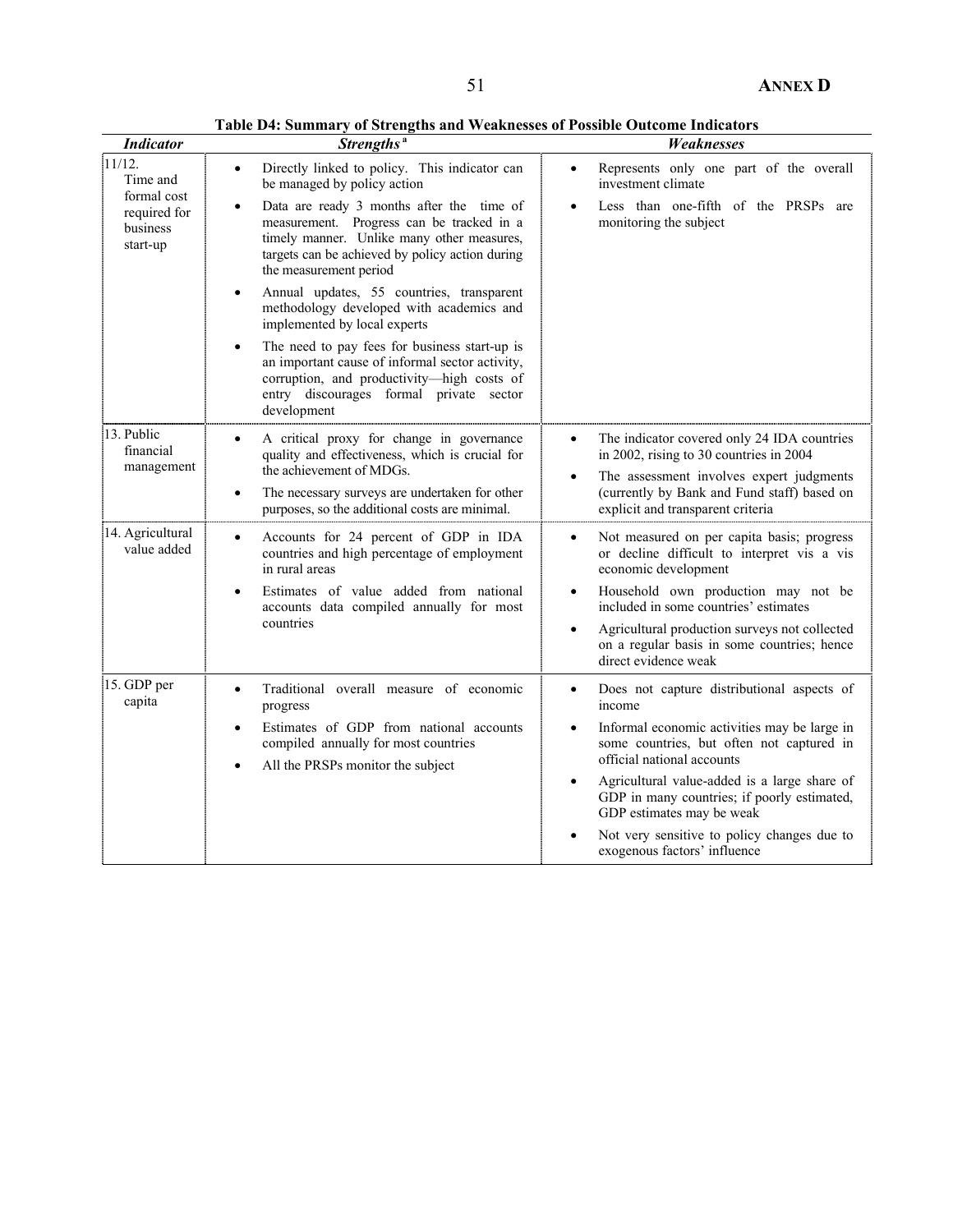**Table D4: Summary of Strengths and Weaknesses of Possible Outcome Indicators**

| <b>Indicator</b>                                                 | Strengths <sup>a</sup>                                                                                                                                                                                                                                                                                                                                                                                                                                                                                                                                                                                                                                                                                    | Weaknesses                                                                                                                                                                                                                                                                                                                                                                                                                                                                                         |
|------------------------------------------------------------------|-----------------------------------------------------------------------------------------------------------------------------------------------------------------------------------------------------------------------------------------------------------------------------------------------------------------------------------------------------------------------------------------------------------------------------------------------------------------------------------------------------------------------------------------------------------------------------------------------------------------------------------------------------------------------------------------------------------|----------------------------------------------------------------------------------------------------------------------------------------------------------------------------------------------------------------------------------------------------------------------------------------------------------------------------------------------------------------------------------------------------------------------------------------------------------------------------------------------------|
| 16. Access of<br>rural<br>population to<br>an all-season<br>road | Reducing isolation is established as very<br>$\bullet$<br>important for pro-poor growth and is given a<br>high priority by IDA countries<br>Access to transport is related to access to<br>$\bullet$<br>health and education services, employment<br>opportunities, and market access<br>Basing measurement on national household<br>$\bullet$<br>survey results ensures that this indicator is<br>known to be representative and replicable to a<br>high standard<br>The required questions are already established<br>$\bullet$<br>in many national household surveys<br>There are measures of this indicator for an<br>$\bullet$<br>increasing number of non-IDA countries which<br>provide benchmarks | This is a new indicator so historical time-<br>$\bullet$<br>series values are not available (however,<br>there are survey results in the pipeline which<br>will soon provide a second value for several<br>countries).<br>Updating the indicator depends on the<br>$\bullet$<br>frequency with which the relevant household<br>surveys are repeated.<br>Survey questions on road access differ across<br>$\bullet$<br>country surveys<br>Special data compilation by World Bank<br>staff is needed |
| 17. Household<br>electrification<br>rate                         | Household electricity consumption has been<br>$\bullet$<br>shown to have multiple development benefits<br>since it is linked to improvements in health,<br>education, and Information Communication<br>and Technology (ICT) access<br>The indicator is sensitive to sector policy<br>$\bullet$<br>reform and therefore a good measure of sector<br>policy development.<br>Data for IDA countries are increasingly<br>$\bullet$<br>available as multi-topic household surveys<br>now have standard questions on electricity<br>use.<br>Additional costs for IDA countries and the<br>$\bullet$<br>World Bank are negligible.                                                                               | The indicator does not measure quality of<br>$\bullet$<br>service or the amount of household<br>consumption<br>Country coverage is only about 60 percent<br>$\bullet$<br>from available household surveys (see<br>Annex C for more information)<br>Special data compilation by World Bank<br>$\bullet$<br>staff is needed                                                                                                                                                                          |
| 18. Proportion of<br>the<br>population<br>using solid<br>fuels   | The indicator is the MDG indicator 29 and is<br>$\bullet$<br>related to both the environment and the health<br>status of those directly exposed (Use of solid<br>fuels in household when used in inefficient<br>and poorly ventilated stoves and hearths<br>results in exposure to smoke that gives rise to<br>adverse health impacts. Use of solid fuels<br>may local be a contributing factor in local<br>deforestation, soil erosion and soil nutrient<br>removal).<br>Data for IDA countries are increasingly<br>$\bullet$<br>available as multi-topic household surveys<br>now have standard questions on solid fuels<br>use.                                                                        | Data are now available for a limited number<br>$\bullet$<br>(28) of countries representing about 35<br>percent from IDA countries (see Annex C for<br>more information)<br>Special data compilation by World Bank<br>$\bullet$<br>staff is needed                                                                                                                                                                                                                                                  |

Note

<sup>a</sup> "MDG" refers to one of the eight Millennium Development Goals, while "MDG indicator" refers to one of the 48 indicators used to measure progress toward the eight Millennium Development Goals.

15. This annex describes the sources and availability of the 18 indicators proposed in this paper, and options for setting aggregate performance targets for IDA countries. Ten of the indicators covering poverty, education, health, water and infrastructure development—have been adopted from the Millennium Development Goals (MDGs). These or similar indicators appear in many Poverty Reduction Strategy Papers (PRSPs). In addition, total GDP per capita and agricultural value-added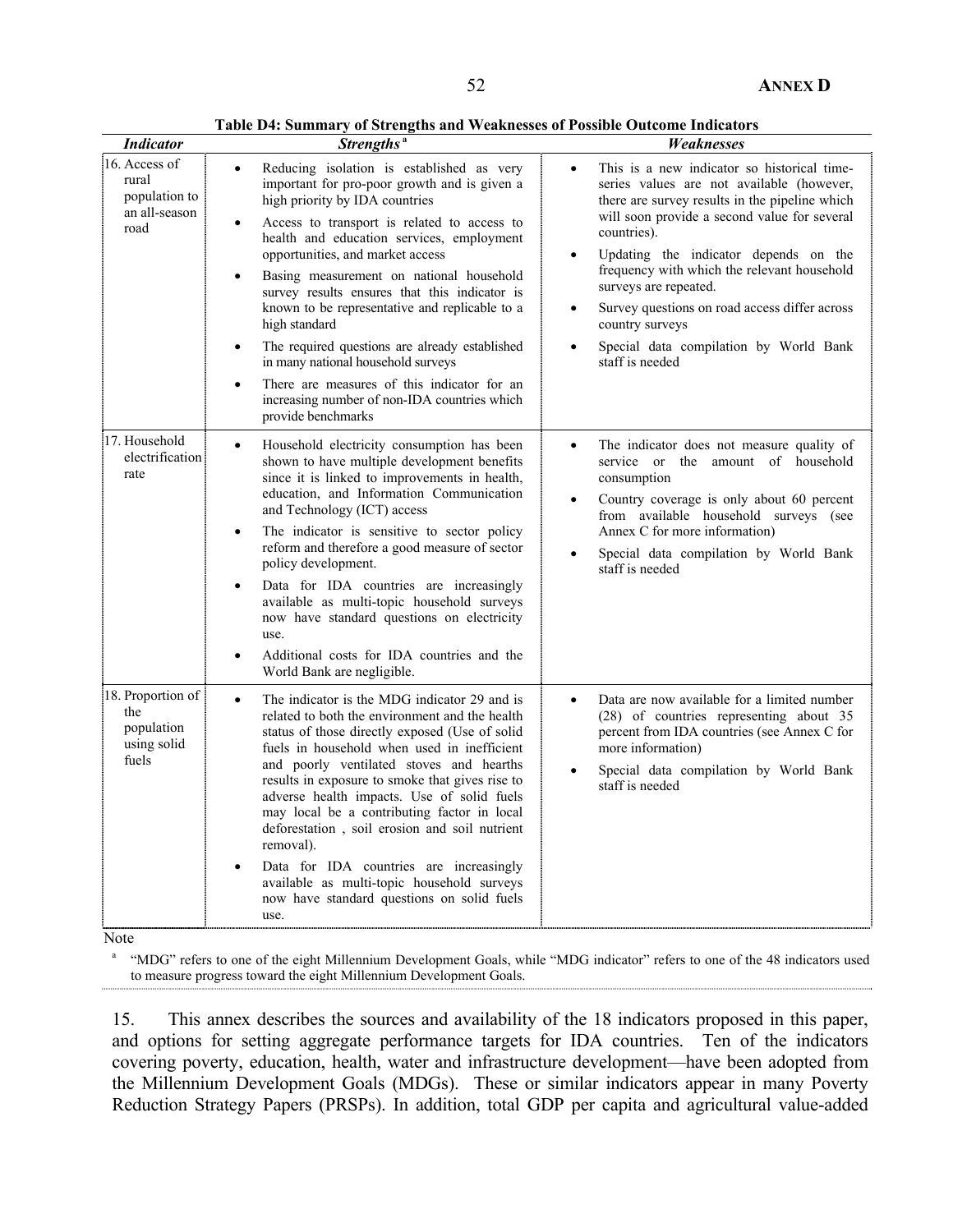have been included as indicators of economic performance and, a composite indicator for public financial management, two indicators of private sector development (the time and cost of starting a business), and indicators measuring access of rural people to all-season roads and modern energy have been added. The private sector development indicators are already part of the IDA13 interim monitoring set along with primary school completion rate and the proportion of 1-year old children immunized against measles. Table D1 lists the proposed indicators, and identifies these as correspondence to the MDG indicators, with the United States' Millennium Challenge Account (MCA) and the United Kingdom's Department for International Development Public Service Agreement (PSA).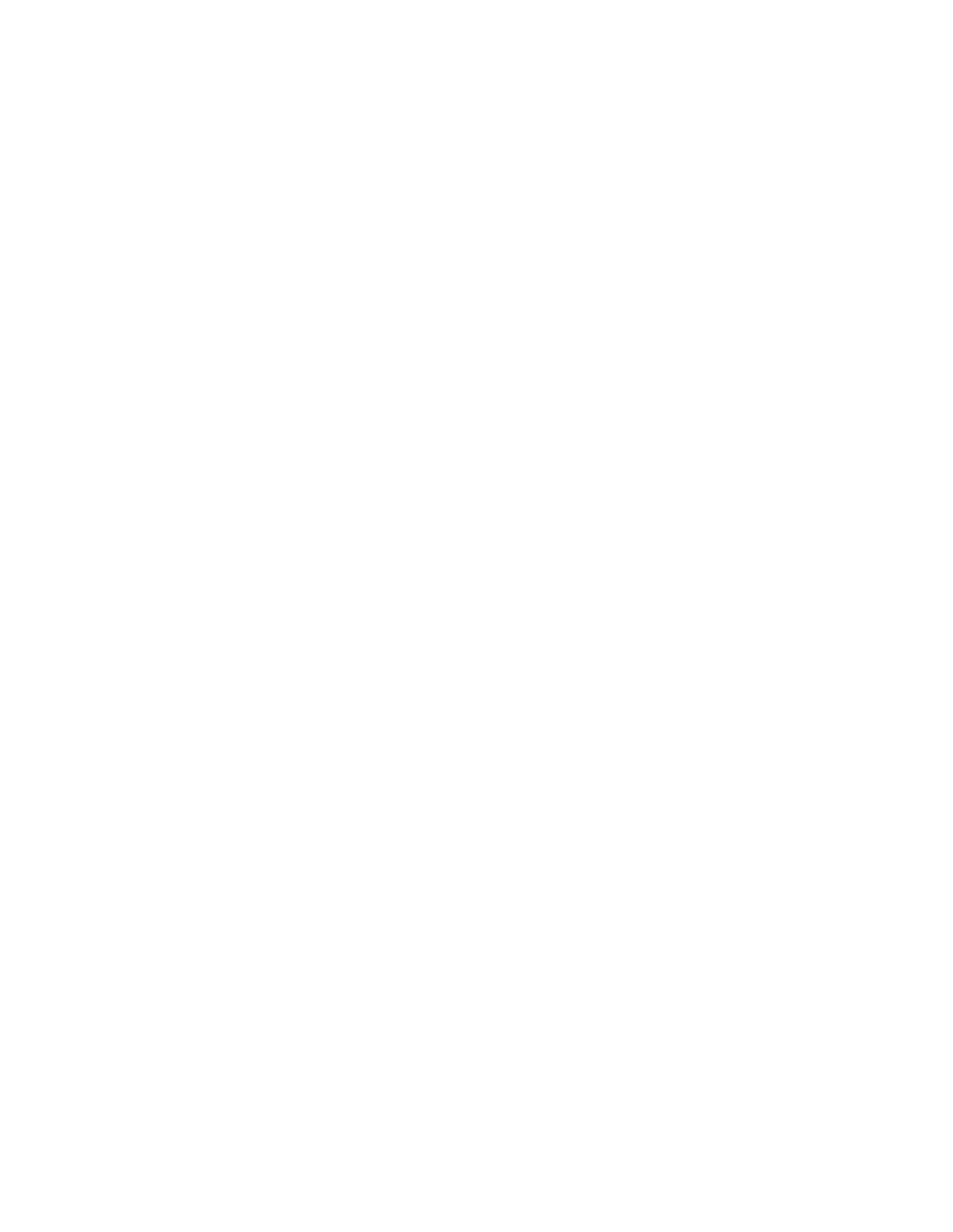## **MONITORING IDA'S CONTRIBUTION TO COUNTRY OUTCOMES**

## **CAS-Level Indicators**

## **Rationale**

Bank teams have always striven for results in Country Assistance Strategies (CASs), but preparing a results-based CAS (RBCAS) helps them select the most relevant and effective forms of Bank support. While traditional CASs are aligned to national goals, the results-based CAS goes a step further by asking clients and country teams to be more explicit about the outcomes that Banksupported activities will influence directly. Developing a RBCAS forces a clearer focus on outcomes, increases the synergy between the ongoing and planned portfolio, and provides an outcomes-based management system for implementation. Although the RBCAS does not try to declare attribution, it does bring the definition of intermediate outcomes closer to those that are influenced by the Bank's products and services. It recognizes the role of other donors in support of outcomes and identifies major risks that might impede achievement of the CAS and longer term goals (such as the Millennium Development Goals).

### **Definition of Results-based CAS**

The results-based CAS is useful for design, implementation, and evaluation, and provides a monitoring and evaluation framework to enable outcome-focused management to steer toward results during the CAS period and evaluate success. As more results-based CASs are developed, there is a growing pool of experiences from which to draw lessons, in terms of designing more relevant strategies, identifying intermediate outcomes, and engaging the country team and Government around the CAS. The process is fostering increased multi-sector collaboration among the country team and more outcome-oriented discussions with government. It is also showing possible difficulties in balancing its use as a management tool and as an evaluation framework. Although the RBCAS is designed to serve a number of functions, the way in which the Bank uses it to empower country directors and the teams to manage toward outcomes is critical to its success.

**Monitoring and Evaluation Architecture for the Tracking of CAS Results**



**Bank Performance at the CAS Level: Completed RB CASs and Evaluation of CAS Implementation** 

With a three- to four-year CAS cycle, the number of CASs from IDA-eligible countries reaching completion in any given year is likely to be between 15 and 20. This is sufficient to establish a time series of CAS outcome ratings, but is too small a population for any further annual disaggregation (e.g., by Region). On the basis of such a time series, IDA could report, for example, that 70 percent of CASs at completion had a satisfactory or better rating. This type of ex post indicator is, by definition, lagged but provides an input into the development of future CASs or the basis of possible reorientation of ongoing CASs. With the gradual rollout of the results-based  $CAS<sup>T</sup>$ , it will take several years of CAS Completion Reports before the reliability of the ratings is sufficient for IDA targeting. Teams started preparing results-based CASs for IDA countries in FY03 and FY04, along with CASCRs.



*Source*: World Bank.<br><sup>1</sup> For more details, see *The Results Focus in CASs: A Stocktaking of the Pilot Phase of Results-Based Country Assistance Strategies, OPCS,* Forthcoming in FY05.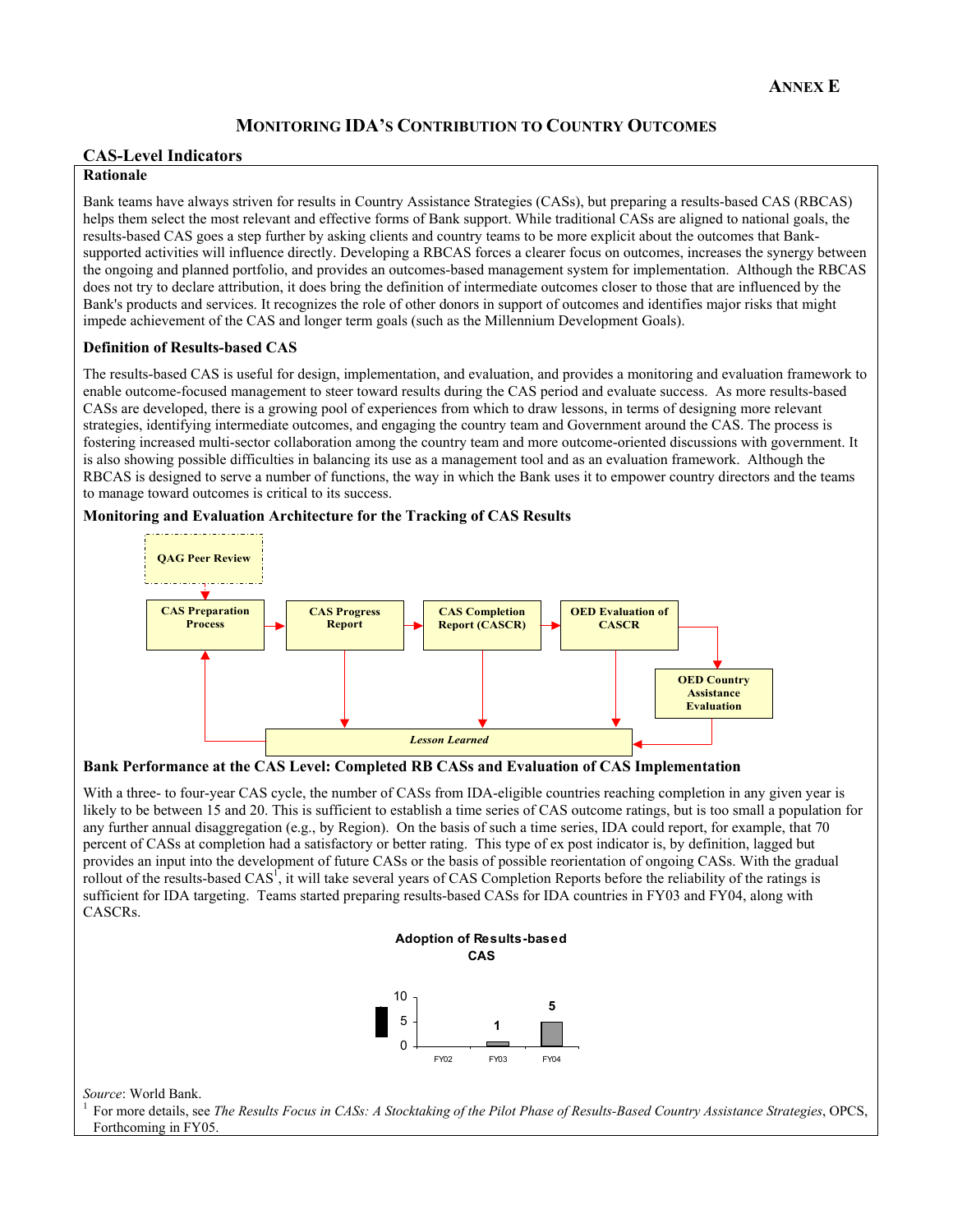## **Project Level Indicators**

## *Rationale*

Two indicators will monitor IDA's contribution to results at the project level. First, quality at entry ratings provide timely and impartial feedback to management and project teams. Since the mid-l990s, the Quality Assurance Group (QAG) has undertaken assessments of project quality at entry. Since good project design is correlated with satisfactory project outcomes quality at entry is an important leading indicator for results on the ground. Second, the Operations Evaluation Department (OED) validates project outcome ratings when reviewing all Implementation Completion Reports (ICRs), which cover the universe of exiting IDA projects and stretches back for many years. These data, which are based on independent ex-post evaluations, are the most reliable measure of results available across the IDA portfolio.

#### *Definition of Quality at Entry*

The Quality at Entry Assessment (QEA) is carried out for a sample of the new lending operations in each calendar year, chosen at random, soon after approval. The purpose is to serve as an input into monitoring of the Strategic Compact; provide real-time feedback to staff and managers to improve developmental impact; and, identify systemic issues as a basis for improving quality of future operations. The assessment is of the overall quality of the operation and of quality along eight dimensions: project concept, objectives and approach; technical and economic analyses; environmental aspects; social and stakeholder aspects; financial management aspects; institutional aspects; readiness for implementation; and analysis of risks and sustainability*.* 

### *Definition of Project Outcome Rating*

OED evaluates project outcomes by considering three factors: relevance of the intervention's objectives in relation to country needs and institutional priorities (i.e. whether the operation's objectives are consistent with the country's current development priorities and with current Bank country and sectoral assistance strategies and corporate goals); efficacy, the extent to which the developmental objectives have been (or are expected to be) achieved; and efficiency, the extent to which the objectives have been (or are expected to be) achieved without using more resources than necessary (i.e. relation of results to costs).

The large amount of information contained in the assessments of the three criteria supporting the outcome assessment (relevance, efficacy, and efficiency) is reflected in the differentiations of the criteria. The outcome criterion is assessed on a 6-point scale - highly satisfactory, satisfactory, moderately satisfactory, moderately unsatisfactory, unsatisfactory, highly unsatisfactory. Satisfactory implies that the projects makes effective use of resources (10 percent rate of return or better where it can be estimated) and involves clear positive signals with respect to all three criteria of the iron triangle of development outcomes, i.e., connotes a rating of at least "substantial" in all three supporting criteria. The outcome assessment answers the questions: At the time of evaluation, what is the best assessment of whether the project are worthwhile or not? What are the most likely development results in terms of the major relevant objectives and the associated costs and benefits of the project? Does the project investment yield an acceptable economic rate of return (ERR): that is, more than 10 percent?

#### *Bank Performance at the Project Level: Quality at Entry and Project Outcomes between 1997 and 2003*

The monitoring of IDA's contribution to country results at the project level will be based on analyzing recent project QAG ratings of Quality at Entry and OED ratings on Project Outcome. QAG examines quality at entry through peer assessments of a random sample of IDA and IBRD projects. Because of small sample size, any subset (by Network or Region) would contain too few data points to be statistically valid. In addition, a relatively small sample introduces greater yearly variation that must be addressed in using this indicator to establish IDA targets. The Bank has an established target of 90 percent satisfactory quality-at-entry ratings for the combined IBRD/IDA portfolio, which should be taken into account in considering targets for IDA.

The database on project outcomes covers the entire population of exiting IDA projects. This population is too small to ensure statistical validity of subcategories (e.g., Networks or Regions) on a yearly basis. As outcome ratings, they also have a built-in lag (the average age of projects exiting the portfolio is 5-6 years). However, these ratings and the lessons behind them are highly relevant to the preparation of new projects and to midcourse corrections of ongoing projects. Setting targets for project outcomes must take into account the lagged nature of the response.

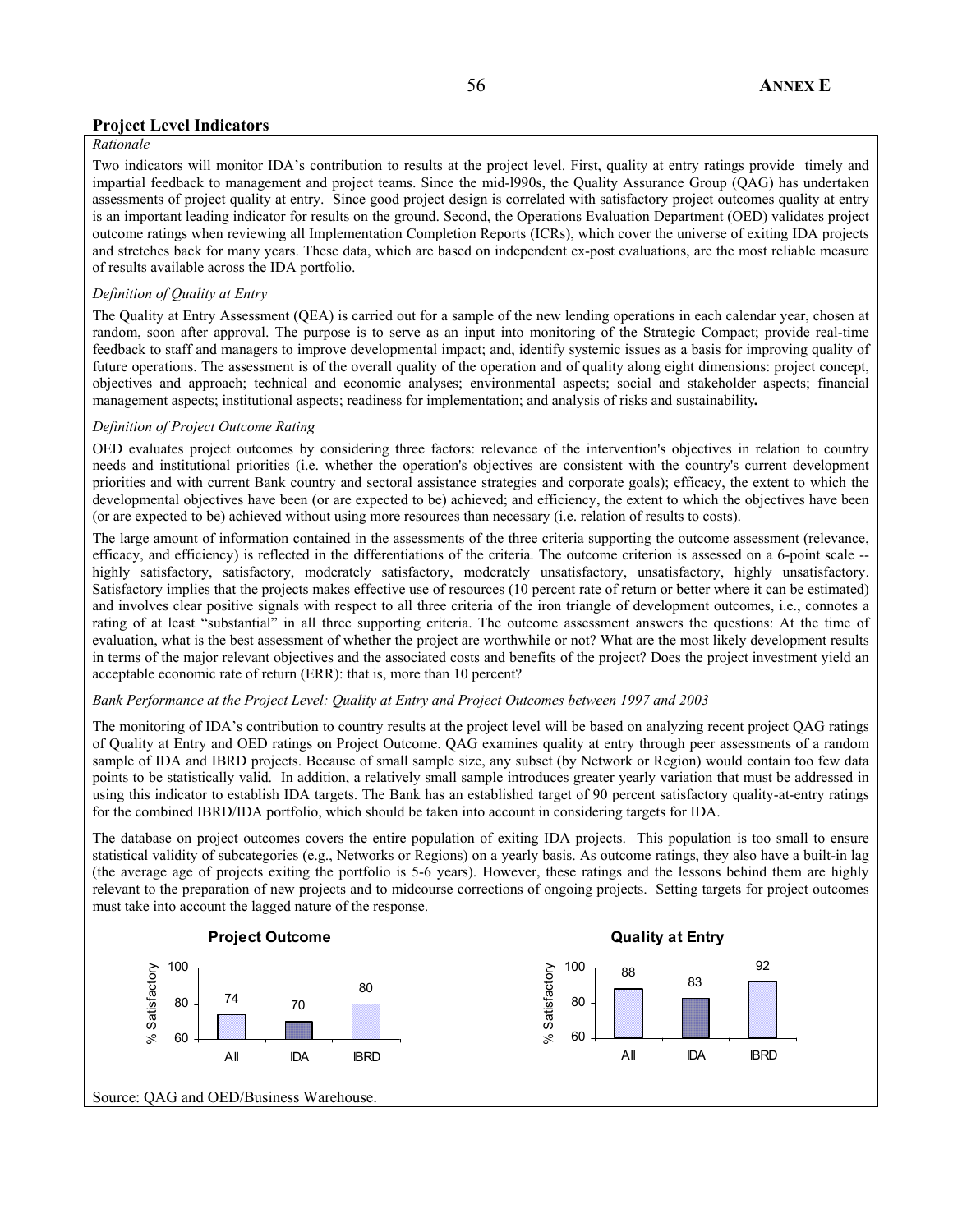|                                   | Table F1. IDA Commitments By Major Sector <sup>A</sup> (SDR Million) |             |                         |             |              |       |       |  |  |  |  |
|-----------------------------------|----------------------------------------------------------------------|-------------|-------------------------|-------------|--------------|-------|-------|--|--|--|--|
| <b>Sectors</b>                    | <b>FY97</b>                                                          | $FY98^{b/}$ | $FY99^{\,\mathrm{c}/x}$ | <b>FY00</b> | $FY01^{d/2}$ | FY02  | FY03  |  |  |  |  |
| Agriculture, Fishing and Forestry | 375                                                                  | 805         | 628                     | 213         | 318          | 497   | 492   |  |  |  |  |
| Education                         | 224                                                                  | 895         | 460                     | 335         | 447          | 502   | 766   |  |  |  |  |
| Energy and Mining                 | 247                                                                  | 599         | 202                     | 226         | 360          | 1009  | 391   |  |  |  |  |
| Finance                           | 189                                                                  | 209         | 231                     | 153         | 439          | 639   | 261   |  |  |  |  |
| Health and Social Services        | 620                                                                  | 919         | 775                     | 534         | 1,012        | 818   | 1,040 |  |  |  |  |
| Industry and Trade                | 255                                                                  | 184         | 376                     | 128         | 245          | 651   | 253   |  |  |  |  |
| Information and Communication     | 10                                                                   | 81          | 28                      | 16          | 34           | 44    | 50    |  |  |  |  |
| Law and Public Administration     | 659                                                                  | 924         | 1,232                   | 1,012       | 1,287        | 1281  | 1,029 |  |  |  |  |
| Transportation                    | 439                                                                  | 764         | 841                     | 417         | 573          | 688   | 777   |  |  |  |  |
| Water, Sanitation and Flood       |                                                                      |             |                         |             |              |       |       |  |  |  |  |
| Protection                        | 243                                                                  | 182         | 333                     | 196         | 536          | 293   | 421   |  |  |  |  |
| Total                             | 3,260                                                                | 5,562       | 5,106                   | 3,229       | 5,251        | 6,421 | 5,480 |  |  |  |  |

## **IDA COMMITMENTS BY MAJOR SECTORS AND THEMES, FY1999-2003**

a/ Excludes IDA Guarantees.

b/ Includes US\$75 million in development grants to Uganda under the HIPC Debt Initiative.

c/ Includes US\$150 million in development grants to Mozambique under the HIPC Debt Initiative.

d/ Excludes IDA HIPC Debt Service Grants for Honduras (US\$37million) and Cameroon (US\$64 million).

| $\sim$ оннителев вузнајот тиене<br>10.011              |             |                 |                        |                    |                        |             |       |  |
|--------------------------------------------------------|-------------|-----------------|------------------------|--------------------|------------------------|-------------|-------|--|
| <b>Themes</b>                                          | <i>FY97</i> | $FY98^{\rm b/}$ | $FY99^{\,\mathrm{c}/}$ | <i><b>FY00</b></i> | $FY01^{\overline{d'}}$ | <i>FY02</i> | FY03  |  |
| Economic Management                                    | 135         | 223             | 340                    | 58                 | 139                    | 310         | 156   |  |
| <b>Environment and Natural</b><br>Resources Management | 346         | 506             | 368                    | 191                | 236                    | 385         | 363   |  |
| <b>Financial and Private Sector</b><br>Development     | 538         | 987             | 764                    | 542                | 1030                   | 1,245       | 665   |  |
| Human Development                                      | 373         | 1,014           | 516                    | 434                | 492                    | 724         | 1,127 |  |
| <b>Public Sector Governance</b>                        | 283         | 543             | 455                    | 572                | 620                    | 1,235       | 677   |  |
| Rule of Law                                            | 41          | 41              | 62                     | 86                 | 99                     | 101         | 51    |  |
| Rural Development                                      | 577         | 822             | 752                    | 477                | 645                    | 856         | 696   |  |
| Social Development, Gender<br>and Inclusion            | 452         | 580             | 458                    | 426                | 800                    | 705         | 529   |  |
| Social Protection and Risk<br>Management               | 202         | 266             | 524                    | 211                | 551                    | 336         | 709   |  |
| Trade and Integration                                  | 96          | 119             | 220                    | 52                 | 277                    | 100         | 99    |  |
| Urban Development                                      | 216         | 462             | 647                    | 181                | 363                    | 425         | 408   |  |
| Total                                                  | 3,260       | 5,562           | 5,106                  | 3,229              | 5,251                  | 6421        | 5,480 |  |

| Table F2. IDA Commitments by Major Theme <sup>a</sup> (SDR million) |  |  |  |  |
|---------------------------------------------------------------------|--|--|--|--|
|---------------------------------------------------------------------|--|--|--|--|

a/ Excludes IDA Guarantees.

b/ Includes US\$75 million in development grants to Uganda under the HIPC Debt Initiative.

c/ Includes US\$150 million in development grants to Mozambique under the HIPC Debt Initiative.

d/ Excludes IDA HIPC Debt Service Grants for Honduras (US\$37million) and Cameroon (US\$64 million).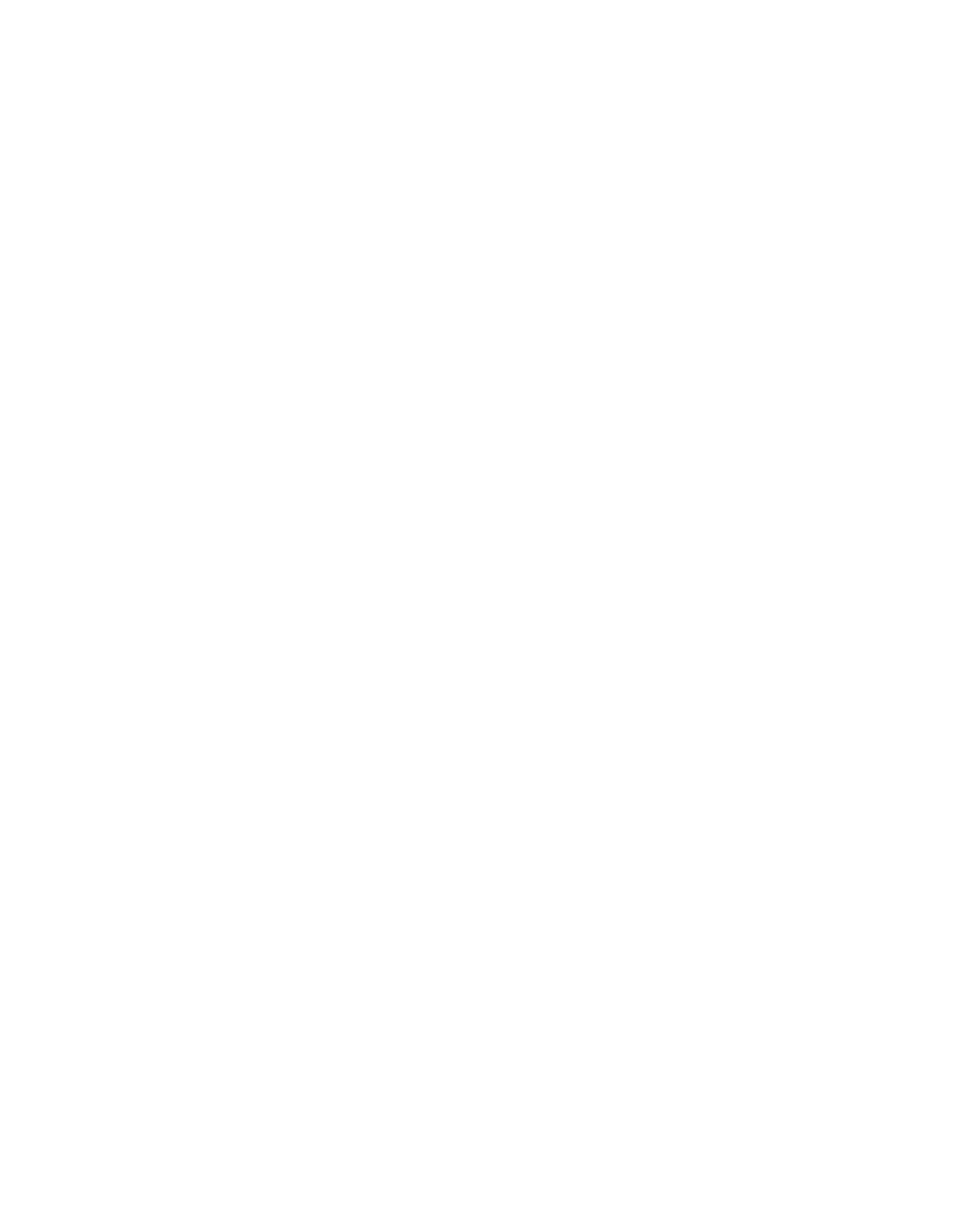## **TECHNICAL NOTE FOR IDA13 RESULTS MEASUREMENT SYSTEM UPDATE ON PRIMARY COMPLETION RATE AND MEASLES IMMUNIZATION COVERAGE1**

# **A. Summary Findings**

1. The IDA-eligible countries<sup>2</sup> are making significant progress on both indicators according to the most recent data as of April 1, 2004, both as a whole and individually:

- 65 percent of children under age one in the IDA-eligible countries have received the measles immunization vaccine, up from 56 percent in 1999 and greatly surpassing the target of 60 percent. Among seventy one countries<sup>3</sup> studied, fifty have reached an immunization rate equal to or higher than 60 percent in 2002, up by one from 1999; twenty-nine have reached 80 percent or higher in 2002, up by five from 1999.
- The overall primary completion rate<sup>4</sup> for the IDA-eligible countries has increased to 73 percent in 2002, up from 70 percent in 2000. Among countries with a 1990 value, twenty-six countries have reached a 70 percent or higher primary completion rate, up from fifteen in 1990. Meanwhile, forty-three among fifty-five IDA-eligible countries, who have sufficient data and did not have universal primary education in 1990, have seen positive growth from their 1990 level.

2. In short, the Spring 2004 targets set for these two indicators have been met. The following two sections will discuss various data and methodological issues as well as their impact on the above results in detail for the two indicators. The appendix provides values of the two indicators by country and by year as well as the weighting variables used in the aggregation.

## **B. Measles Immunization Coverage Rate**

3. The proportion of 1 year-old children immunized against measles is the percentage of children aged 12-23 months who have received at least one dose of measles vaccine before the age of 12 months. This indicator provides a measure of the coverage and the quality of the child health care system in the country. Among the vaccine-preventable diseases of childhood, measles is the leading cause of child mortality. Measles immunization is therefore an essential component for reducing under-five mortality.

4. This indicator is estimated annually by WHO/UNICEF for almost all countries. The update simply involves obtaining the most recent round of estimates—2002 at the present time.<sup>5</sup> However, WHO/UNICEF revises the previous observations when new observations estimated

 $\frac{1}{1}$ From Annex IV of *IDA13 Results Measurement System: Spring 2004 Update* (SecM2004-0244; IDA/SecM2004-0327), May 18, 2004.

As of April 1, 2004, there are 81 countries eligible for IDA. Timor-Leste was excluded from the original set of countries because it only became independent in 2002.

The 71 countries studied here are the same as those included in the original baseline set for which the targets were established and estimates calculated. 4

The overall weighted completion rate is based on 70 countries, representing 97 percent of total population in 80 IDAeligible countries. They are not the exact same set as those included in the previous measurement. For details see the section on the primary completion rate.

The currently available data for this indicator only lags two years, one year less than when the baseline was estimated in 2002.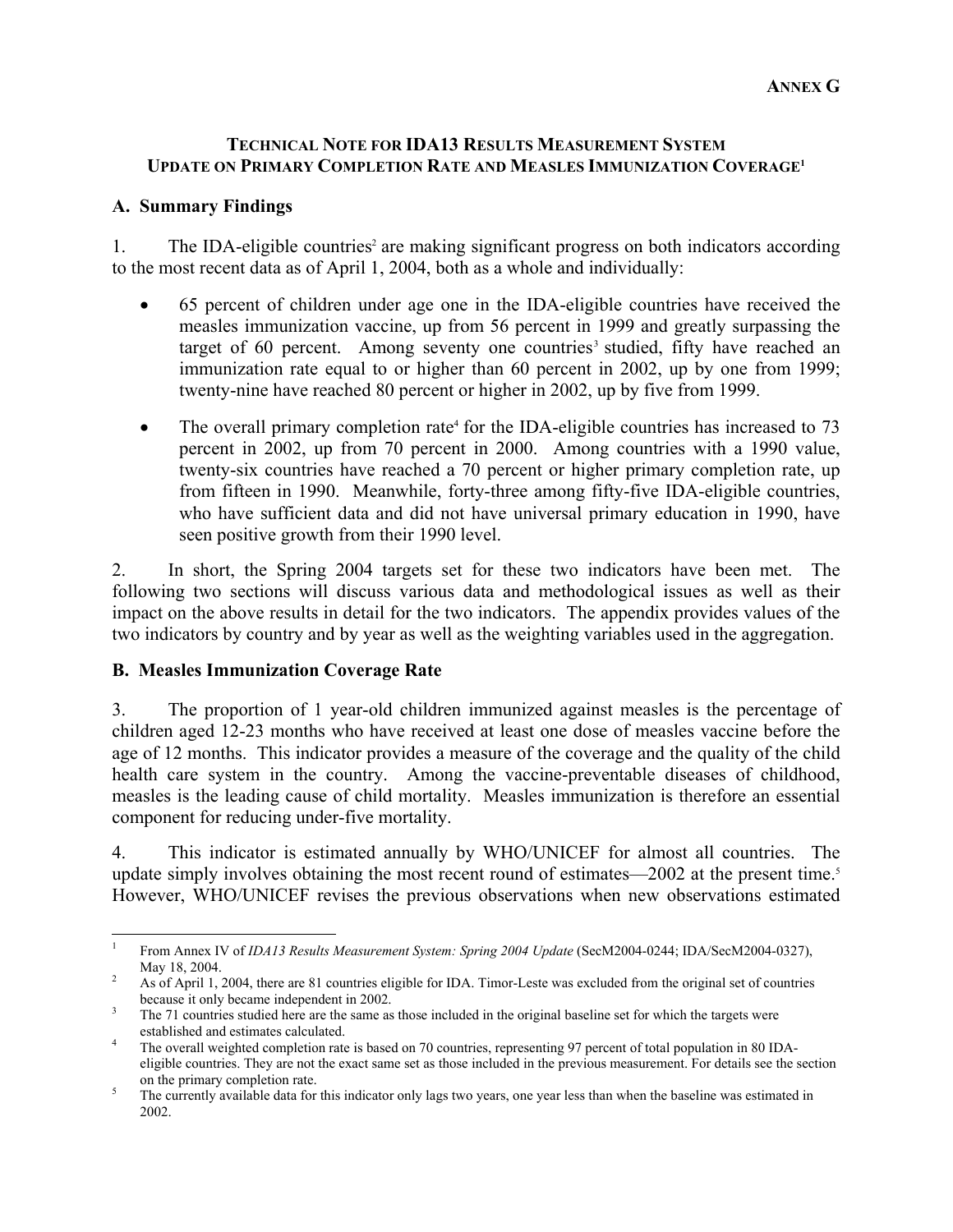from survey or administrative data become available.<sup>6</sup> Revisions are found for a dozen countries<sup>7</sup> in the most recent update. Among the seventy-one countries included in the previous baseline and progress estimate, which represent 96 percent of children under age one in 2002, 1999 immunization rates were revised for 3 countries; 2000 rates for 9 countries; and 2001 rates for 11 countries. While most changes are minor, some can be significant. For example, the immunization rate of Indonesia was estimated to be 56 percent and 59 percent for 2000 and 2001 respectively in the spring 2003, but the most recent estimates are 71 percent and 76 percent for those two years. The immunization rates of Mozambique for 2000 and 2001 have been significantly revised downward, from over 90 percent to under 60 percent.

5. The aggregate results are given in Table G1. The first section, "Preliminary Estimates and Target", lists the targets that were adopted in the spring of 2002 and the preliminary estimates that were reported in spring 2003. The second section, "Comparable Spring 2004 Results", gives the updated results for 1999-2001 and the latest estimates for 2002. These results are strictly comparable to the previous results because only the countries<sup>8</sup> included in the "Preliminary Estimates and Target" are included here. The third section, "Full Spring 2004 Results", displays the results when all IDA countries for which data are now available are included.

|                                                 |                 | <b>Preliminary Estimates and</b> | Target <sup>1</sup> |                     |      |      | <b>Comparable Spring 2004</b><br><b>Results</b> |      |      |      | <b>Full Spring 2004 Results<sup>3</sup></b> |      |
|-------------------------------------------------|-----------------|----------------------------------|---------------------|---------------------|------|------|-------------------------------------------------|------|------|------|---------------------------------------------|------|
|                                                 | $1999^a$        | 2000 <sup>b</sup>                | $2001^b$            | target <sup>a</sup> | 1999 | 2000 | 2001                                            | 2002 | 1999 | 2000 | 2001                                        | 2002 |
| $#$ of countries with<br>observations           | 71              | 71                               | 71                  |                     | 71   |      |                                                 | 79   |      |      |                                             |      |
| $#$ of countries with<br>80% coverage           | 27              | 28                               | 28                  | 29                  | 24   | 26   | 27                                              | 29   | 28   | 31   | 29                                          | 31   |
| $#$ of countries included<br>in the aggregation | 70              | 70                               | 70                  |                     |      | 70   |                                                 |      | 79   |      |                                             |      |
| Overall weighted<br>coverage rate %             | 56 <sup>4</sup> | 59.3                             | 60.1                | 60                  | 55.6 | 60.0 | 60.7                                            | 65.2 | 55.7 | 59.8 | 60.5                                        | 64.9 |

|  |  | Table G1: Measles Immunization Coverage Rate: Progress in 1999-2002 |  |  |
|--|--|---------------------------------------------------------------------|--|--|
|--|--|---------------------------------------------------------------------|--|--|

Notes:

 $\overline{a}$ 

1. Preliminary estimates and target are reported in: for (a) *Performance Management in IDA* (April 2002); for (b) *IDA Results Measurement System: Progress and Proposals, Technical Annexes* (April 2003).

2. Comparable Spring 2004 Result is based on the same set of IDA eligible countries using updated data.

3. Full Spring 2004 Result is based on all qualified IDA countries using updated data.

4. During the initial development of the IDA13 results measurement system, only IDA countries in the top three CPIA performance quintiles were included. Following the advice of Deputies, all IDA eligible countries with data were included later. As such, the 1999 baseline was revised from 58% to 56%.

<sup>6</sup> For more detail on the methodology see *WHO vaccine-preventable diseases: monitoring system, 2003 global summary*. 7

Three observations (Central African Republic, Mozambique Pakistan) are in 1999; nine observations are in 2000 (Angola, Central African Republic, Eritrea, Indonesia, Kenya, Lesotho, Malawi, Mozambique, Pakistan); eleven observations are in 2001 (Central African Republic, Congo Dem. Rep., Eritrea, Indonesia, Kenya, Lesotho, Mozambique, Pakistan, Rwanda, Sao Tome and Principe, Sierra Leone).

Macedonia is no longer an IDA country, but is included in the Comparable Spring 2004 Results because it was included in the previous 2002 and 2003 estimates.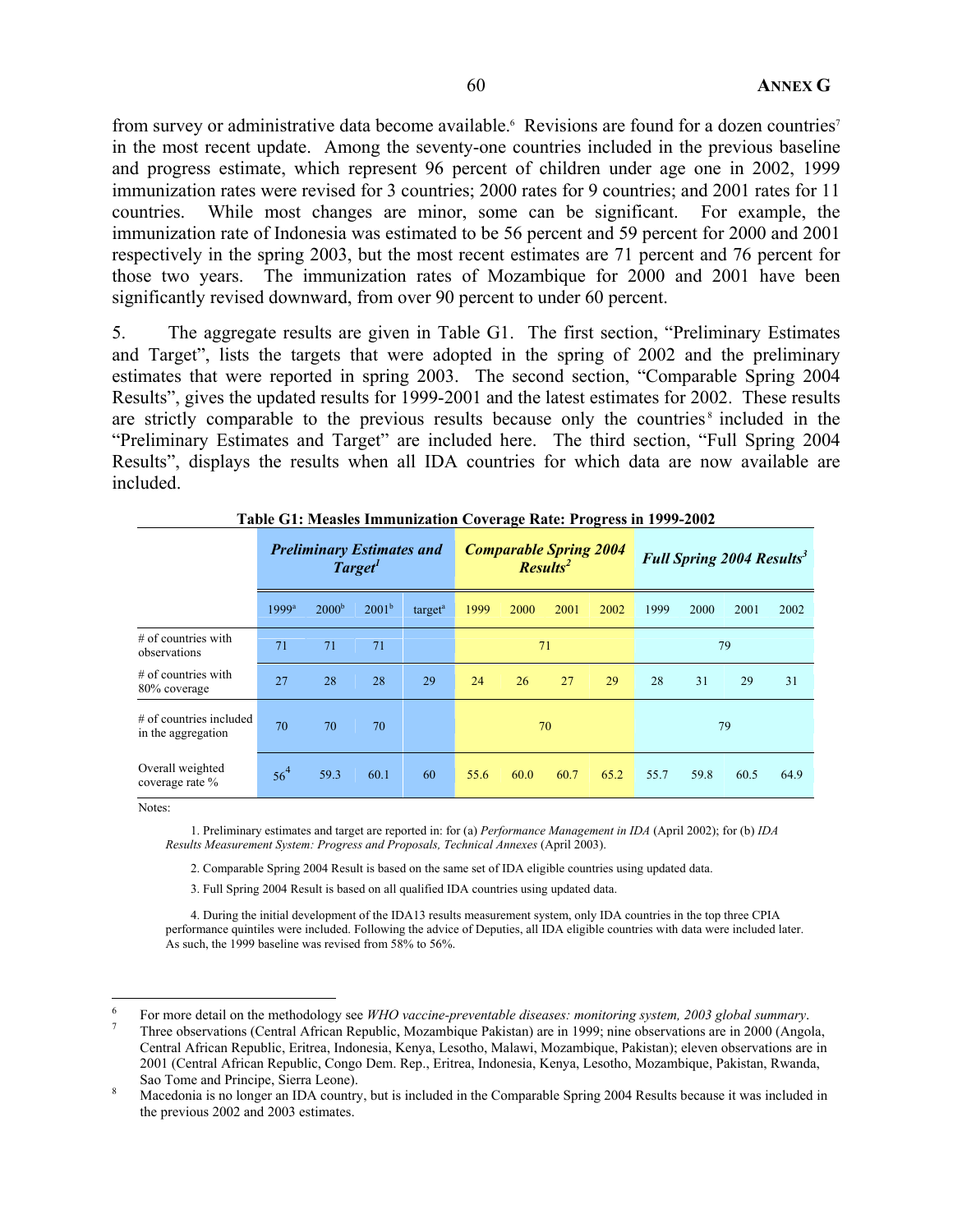6. The updated results for 1999-2001 in the "Comparable Spring 2004 Results" section demonstrates the impact of data revisions on the overall results. Despite these changes, the targets set for 2002<sup>9</sup> are met in both cases. The overall immunization rate is 65 percent, well above the target of 60 percent; twenty-nine countries have reached an immunization rate of 80 percent or higher by 2002.

7. The extraordinary progress on the measles immunization rate is largely due to significant improvement in some countries such as India, Ethiopia and Congo Democratic Republic, which reflects the donors' renewed effort in immunization campaigns. WHO/UNICEF estimates that through concerted efforts in 2000–2002, 220 million children were vaccinated against measles in 21 priority countries, including 9 undergoing emergencies, preventing an estimated 255,000 measles deaths.

8. The increase in the number of countries reaching a measles immunization rate of 80 percent or higher is certainly informative, but it does not tell us whether or not the poor performing countries are making progress if not reaching the threshold level yet. Figure 1 shows that progress has been made in both the low immunization rate countries as well as the high immunization rate countries. The seventy one countries are grouped into four classes depending on whether their immunization rates are less than 40 percent, or between 40 percent and 60 percent, or between 60 percent and 80 percent, or 80 percent or higher. Four countries (Chad, Congo Democratic Republic, Ethiopia and Niger) have moved out of the lowest class since 1999, and five countries (Cape Verde, Ghana, Sao Tome and Principe, Tajikistan, Tanzania) have moved into the higher class during the same period.



 $\overline{a}$ 9 The targets were originally set for a two-year period. The progress in this three-year period is clearly strong enough to meet the targets in both 1999-2001 or 2000-2002 periods.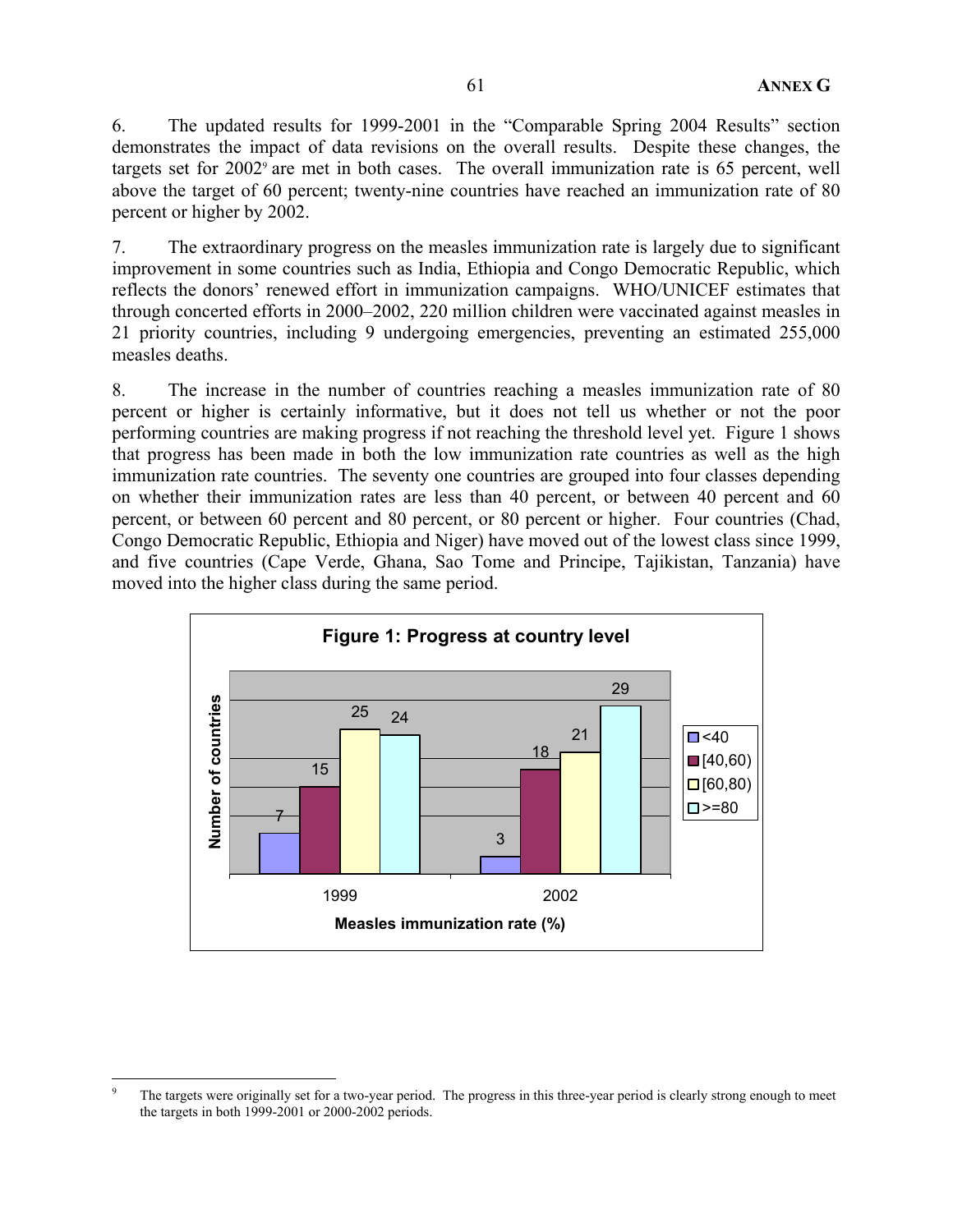9. The "Full Spring 2004 Result" which includes seventy-nine IDA countries<sup>10</sup> confirms the significant progress observed in the seventy-one countries. The additional countries were not available in the previous WHO/UNICEF database, and their measles immunization rates are likely to be revised in the future. It is clear that the impact of the additional countries on the overall coverage rate is negligible. The overall immunization rate is 64.9 percent, and thirty-one countries have reached an immunization rate of 80 percent or higher.

## **C. Primary Completion Rate**

10. Primary completion rate is the ratio of the total number of students successfully completing (or graduating from) the last year of primary school in a given year to the total number of children of official graduation age in the population. This indicator monitors both education coverage and student progression and is intended to measure human capital formation and school system quality and efficiency. It directly addresses one of eight Millennium Development Goals—achieving universal primary education.

11. This indicator is relatively new, so a regular and systematic data collection mechanism is not yet in place. The previous data compilation was undertaken by the education department of the Human Development Network (HDN) in 2002-03. The effort produced three sets of observations, one around 1990, another around 1995 and another for the most recent year (1999/2000 in most cases). The data source is mostly the grade-specific enrollment and repeater information collected and published by the UNESCO Institute for Statistics (UIS), supplemented by completion or enrollment data collected directly from national education systems by World Bank task teams.

12. There are two major data issues. First, the database has many gaps, particularly for small countries and earlier years. For the 80 IDA-eligible countries, the maximum number of countries with an observation in any single year before 2000 is 39 (1990). Among the 69 countries included in the previous baseline estimates, only 29 countries have an observation in 2000 and only 6 have an observation in 2001. Secondly, different methods of computation have been used in the derivation of the indicator. As a result, the comparability of this indicator across countries or over time is compromised $11$ .

13. The true numerator should be the number of students who actually complete the last grade of primary school, but this information is often not available. In the majority of observations in the current database, a proxy primary completion rate<sup>12</sup> is calculated as the ratio of the total number of students in the final year of primary school minus the number of students who repeat the last grade in a typical year, to the total number of the children of official

 $\overline{a}$ 10 All IDA eligible countries but Liberia are included. Liberia has no data in 1999. Macedonia is excluded, while nine additional countries (Afghanistan, Kiribati, Myanmar, Papua New Guinea, Samoa, Solomon Islands, Somalia, Tonga, Vanuatu) are included.<br>Another two factors complicating the international comparability are different durations of primary education cycles and

different systems of graduation (exams, diplomas, automatic promotion) across countries. The primary completion rates in 2000-02 are estimated using the same cycles as for the 1990 estimates in all but a few countries. The exceptions are mostly due to change of national primary education cycle, and the 1990 values cannot be re-estimated.<br><sup>12</sup> The UIS refers to this as the gross intake rate at the last grade of primary.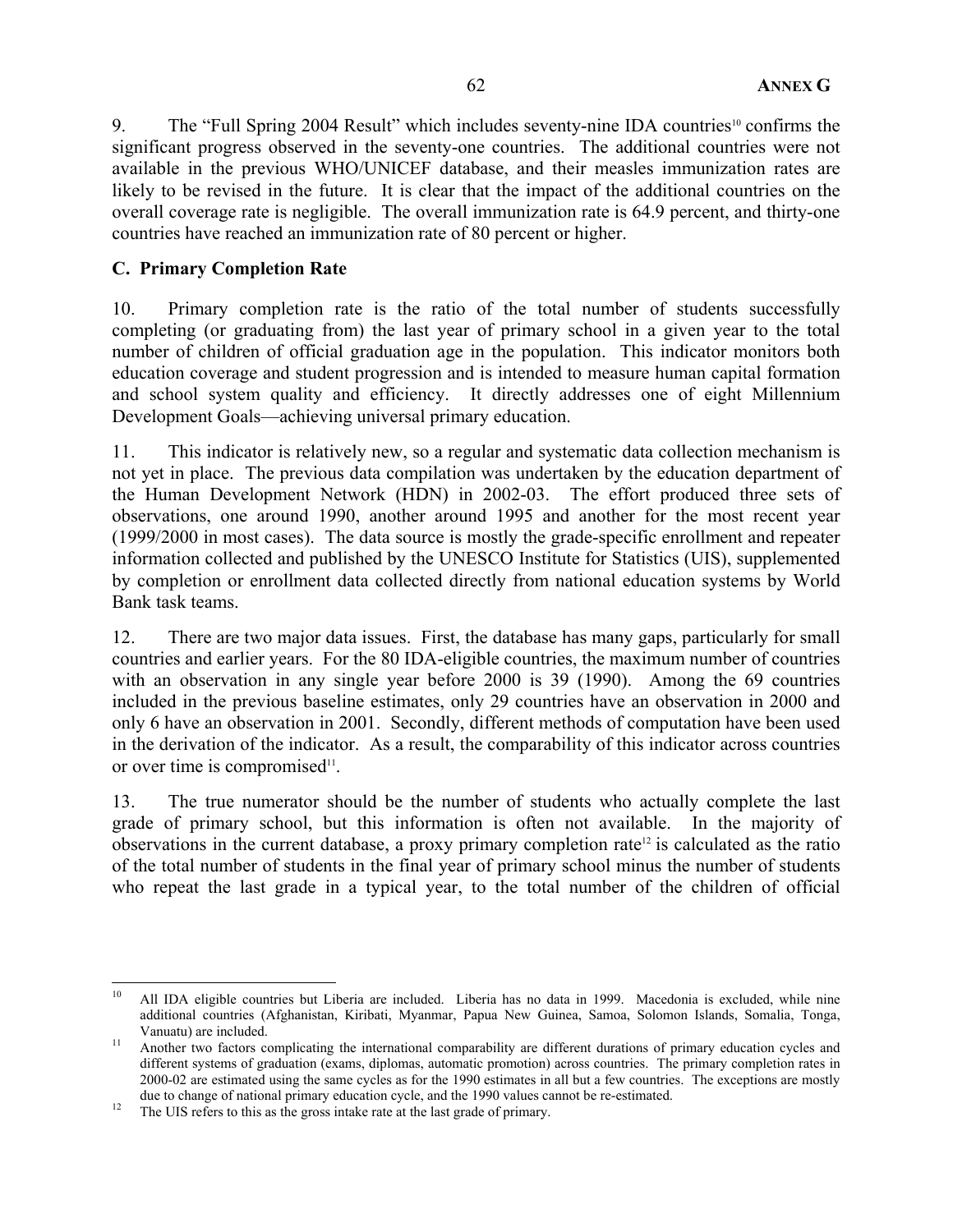graduation age in the population.<sup>13</sup> Due to omission of students who drop out during the year, this proxy completion rate may overstate the true primary completion rate. In some cases when the number of repeaters was not available, the enrollment in the last grade of the primary school was used as the numerator to calculate the completion rate. In these cases, the calculated completion rate further overstates the true value.

14. Since the Fall of 2003, the Development Economics Data Group (DECDG) and the education department of HDN have collaborated in collecting and standardizing the data of the three most recent years (2000-02) required for calculation of primary completion rates. To improve comparability across countries and over time, it was decided to use only the proxy method even though the number of primary school completers or graduates is available for some countries. Two factors were considered in the decision: measurability and consistency with previous observations. The numerator information required by the proxy method is routinely collected by national education ministries and reported to UIS. The cost involved in producing the proxy primary completion rate is reasonably low. Further, the proxy method was used in the majority of the available observations around 1990. For example, nearly three quarters of the available observations around 1990 for the IDA countries were estimated using the proxy method, with the rest based on enrollment only. Therefore, the upward bias is less a concern than the actual completion rate in the measurement of progress for 2000 and forward against the 1990 level. As a result of this recent data collection effort, there is a great improvement in the data availability. Currently there are 57 and 59 new observations for 2000 and 2001, respectively, and 23 observations in 2002.

15. Where new observations for 2000 and 2001 were available, they were used to replace all previous observations. For eleven countries<sup>14</sup>, there were no new observations to replace the previous observations of 2000 and 2001. Since our main objective is to measure the progress, the consistency over time is considered to be more important than the comparability across countries. In order to keep as many countries as possible, the completion rates of these eleven countries were checked to make sure the computation method has been consistent for each over time. When it is possible, either the 2000 and 2001 observations or the earlier observations were re-estimated so that the same computation method was used for all years. In all eleven cases, the computation methods can be reconciled. So all previous 2000 and 2001 observations were kept, with some being revised<sup>15</sup>.

16. The numerator in the primary completion rate counts all children completing the final grade of primary school, including those who are beyond the official graduation age of primary school due to either late school entry or repetition in any grades (Bruns et al. 2003). Therefore, the number of children who are graduating successfully is sometimes larger than the number of children at the official graduation age. Indeed, out of sixty-nine countries included in the preliminary baseline result estimated in 2002, five have a primary completion rate over 100

1

<sup>13</sup> For the three most recent years, the age-specific population projections maintained by the World Bank Health, Nutrition, and Population (HNP) department are used for the denominator. The target population age is calculated as the starting age plus the official primary cycle minus one. For example, if children start to go to primary school at six and the primary education consists of six grades, then the target population is the children at age eleven. The current World Bank population projections are consistent across countries and over time, so they are the best available age-specific est

<sup>&</sup>lt;sup>14</sup> Angola, Central African Republic, Congo Dem. Rep. Guinea, Guinea-Bissau, Nigeria, Pakistan, Serbia and Montenegro, Sierra Leone, St. Lucia, Sudan.<br>
<sup>15</sup> DECDG is planning to re-estimate all previous estimates consistently using the proxy computation method in collaboration

with the education department of HDN and UIS.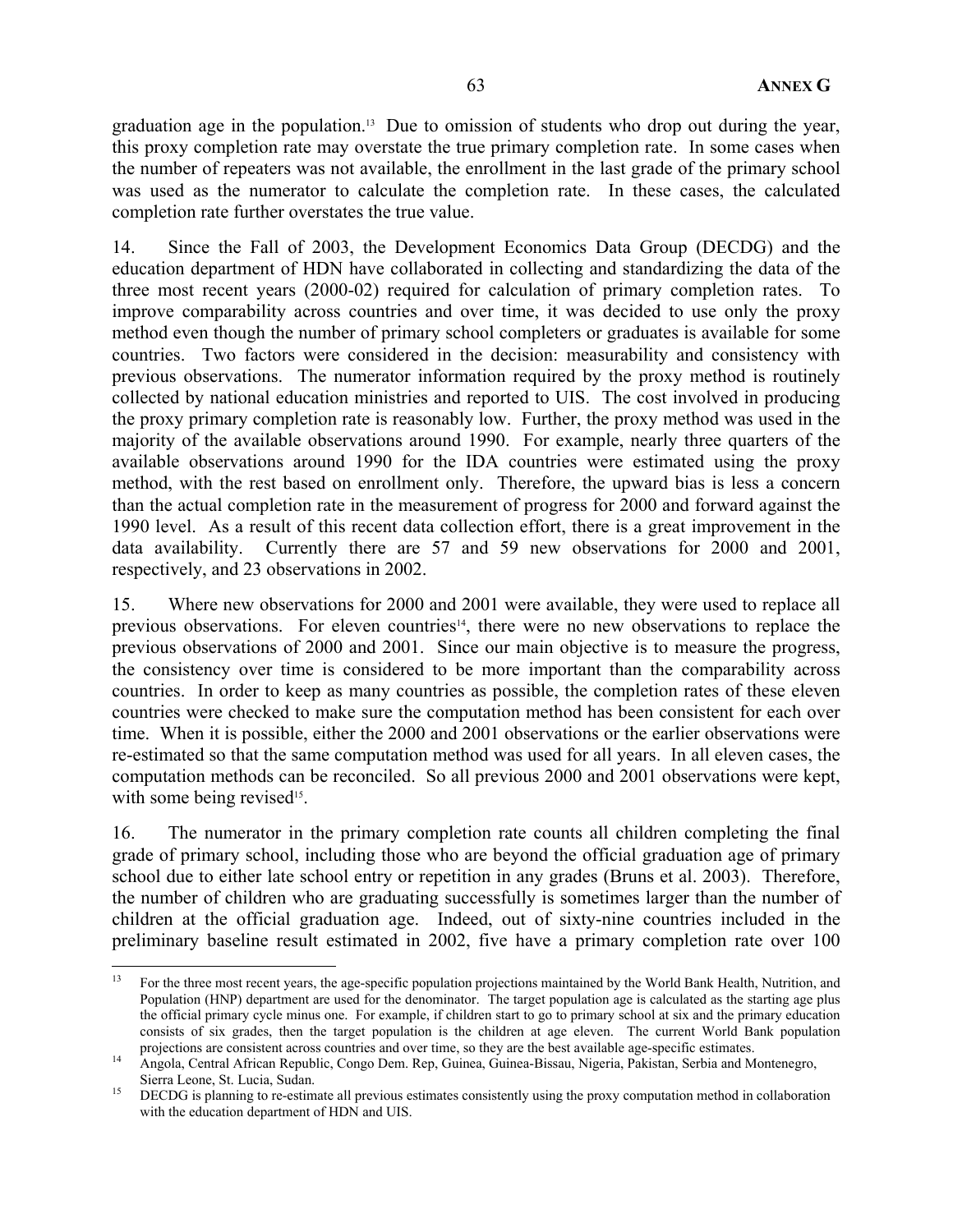percent in 1990. The existence of over-100-percent primary completion rates complicates our measurement of progress. It is not necessarily negative when a country's primary completion rate declines from a baseline level over 100 percent because it may mean less repetition or more on-time entry. So it was decided to exclude the countries with 1990 completion rates over 100 percent in counting the number of countries with positive growth relative to 1990 value for the final result.

17. One methodological issue is the imputation of missing figures. Because there are only a small number of countries with full observations during the measurement period, the resulting aggregate value using those countries may not be representative of the larger set of countries. Therefore, imputation or filling of the data gaps is necessary so that the coverage is sufficient for the aggregate value to be representative.

18. There are many established methods for imputing missing data (Tim Holt, 2003). The most-recent-year approach (MRY) adopted in the spring 2003 report has been used widely. The MRY method essentially assumes that the indicator value observed at a date closest to the date of the missing one can best approximate the missing figure. It works reasonably well to estimate the change if the two points being compared are reasonably far apart in time so that each country can have two observations. However, it is not the most appropriate method in measuring the short-term progress of an indicator with infrequent observations, such as the primary completion rate. For example, there were only six actual observations for 2001 in the spring of 2003. If data for 2000 are used to fill in the missing values for 2001, then the observations in 2001 will be virtually the same as those of 2000. As a result, there will be little change between the two years.

19. Because this method fails to take properly into account the distance between the year of missing data and the year of most recent value used to replace the missing data, the measured change can be severely biased. For example, we would like to measure the change between 2000 and 2001. If one country has two observations, one for 1995 and another for 2001, then the 1995 observation would replace the missing data for 2000 by the MRY method. If from these two observations it is clear that this country is making strong progress, then the MRY method will credit all the change to 2001 and greatly overestimate the annual progress because the improvement actually occurs along the interval between 2001 and 1995, the year of the most recent value.

20. A natural alternative is to take the most recent trend of the indicator value into account in imputing the missing figures. The essential assumption of this method is that the trend of an indicator remains the same unless a new observation indicates otherwise. If an indicator moves slowly and smoothly, then we expect to estimate the data gaps using the previously observed trend relatively well. This method is capable of dealing with both situations mentioned above.16 However, as for the MRY method, imputation errors are introduced into the aggregate value of the indicator, and the errors cannot be quantified.

21. Two restrictions are imposed to minimize the potential imputation error. The first is that countries with insufficient data points are excluded from the aggregation. Only IDA countries

<sup>16</sup> 16 Other imputation methods are mostly regression based. However, the primary completion rate usually has only two or three observations over time, so the time series approach does not fit here. The cross- sectional approach using covariates, such as gross enrollment rates and education expenditure, is not established yet.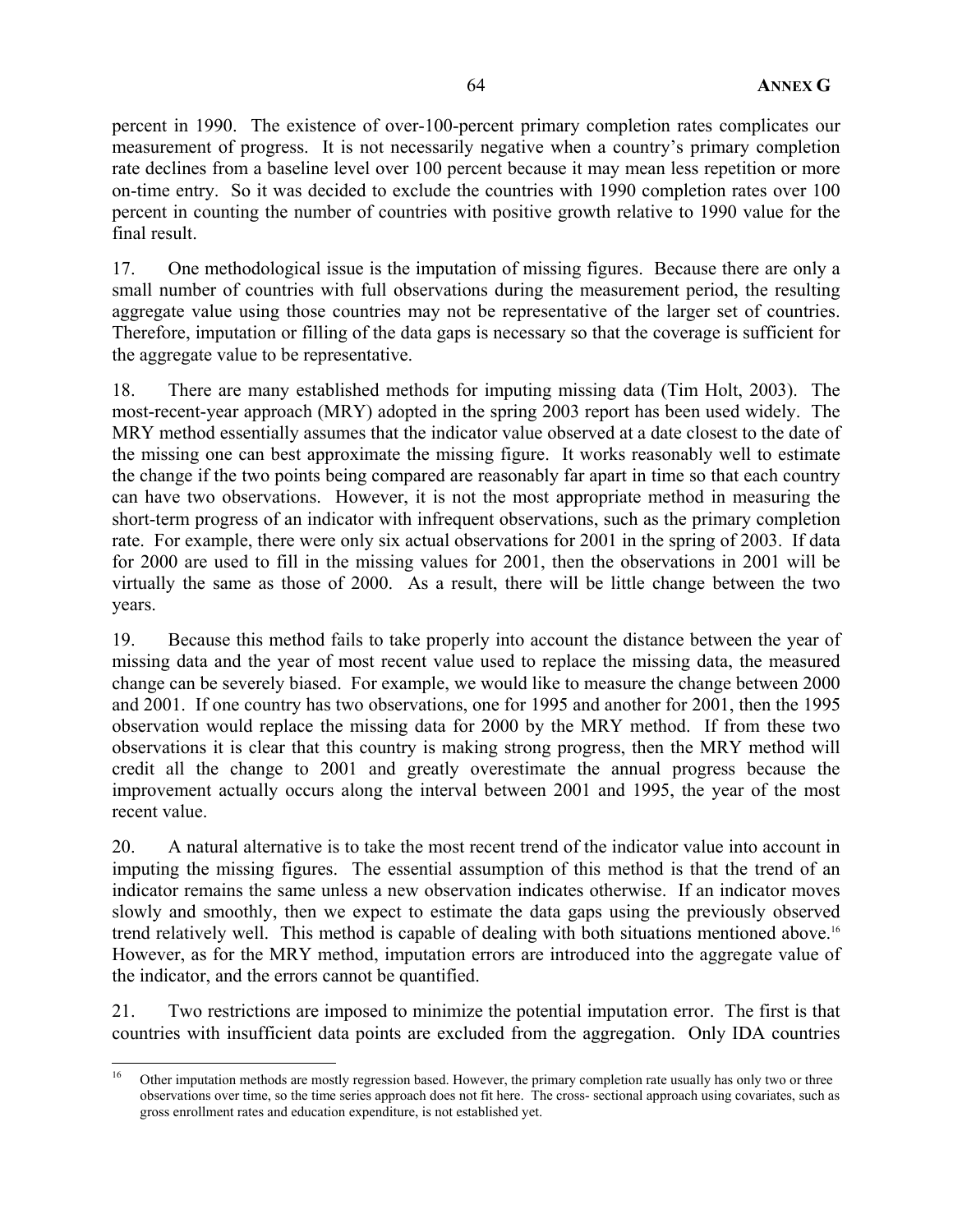with either at least one observation in 1988-99 and at least one in 2000-02, or at least two observations in 2000-02 are included. This procedure filters out countries with only one observation or multiple observations but none for the measurement period. The second restriction is to cap the imputed values at the maximum observation value for each country or at 100 percent, in accordance to whichever is larger. This procedure essentially eliminates the possibility that the imputed values are out of a reasonable range. This step is important given that a large number of extrapolations are needed for 2002.

|                                                         | Table One Things $\ell$ completion rate. The cas in 2000 02 |                              |            |                     |      |      |                                          |      |      |                                            |      |      |
|---------------------------------------------------------|-------------------------------------------------------------|------------------------------|------------|---------------------|------|------|------------------------------------------|------|------|--------------------------------------------|------|------|
|                                                         |                                                             | <b>Preliminary Estimates</b> | and Target |                     |      |      | <b>Comparable Spring 2004</b><br>Result' |      |      | <b>New Spring 2004 Result</b> <sup>3</sup> |      |      |
|                                                         | $2000^a$                                                    | 2000 <sup>b</sup>            | $2001^b$   | target <sup>a</sup> | 1999 | 2000 | 2001                                     | 2002 | 1999 | 2000                                       | 2001 | 2002 |
| $#$ of countries included                               | 69                                                          | 68                           | 69         |                     | 69   |      |                                          | 70   |      |                                            |      |      |
| Overall weighted primary<br>completion rate $(\% )$     | 68                                                          | 67.5                         | 68.7       | 69                  | 65.9 | 69.1 | 70.1                                     | 70.3 | 68.8 | 70.0                                       | 71.6 | 72.7 |
| $\#$ of countries with 1990<br>value                    |                                                             |                              | 63         |                     |      |      | 63                                       |      |      |                                            | 55   |      |
| # of countries with positive<br>growth relative to 1990 | 32                                                          | 35                           | 35         | 38                  | 32   | 43   | 46                                       | 45   | 38   | 40                                         | 43   | 43   |

| Table G2: Primary Completion Rate: Progress in 2000-02 |  |  |  |  |
|--------------------------------------------------------|--|--|--|--|
|--------------------------------------------------------|--|--|--|--|

Note:

 1. Preliminary estimates and target are reported in: for (a) *Performance Management in IDA* (April 2002); for (b) *IDA Results Measurement System: Progress and Proposals, Technical Annexes* (April 2003).

 2. Comparable Spring 2004 Result is derived with the previous method on the same set of IDA eligible countries using expanded dataset as of April 2004.

 3. New Spring 2004 Result is derived with an improved imputation method on all qualified IDA countries using the expanded dataset.

22. Table G2 gives the two sets of results along with the results reported in the spring 2003 report. The first section "Preliminary Estimates and Target" lists the results that were estimated in the spring of 2002 and 2003 as well as the target adopted. The next section "Comparable Spring 2004 Results" gives the corresponding results on the same set of IDA countries as in the "Spring 2003 Results" if the same MRY method<sup>17</sup> is applied on the currently available data as of April 1, 2004. The overall completion rates estimated for 2000 and 2001 in the spring 2003 report, 67.5 percent and 68.7 percent, are underestimated considerably compared to the new estimates of 69.1 percent and 70.1 percent. This is not surprising because by replacing missing

<sup>17</sup> It seems that there are three rules for the MRY method applied for the previous study:

<sup>1.</sup> Only countries with at least one observation between 1988 and 2001 are included.

<sup>2.</sup> If 2000 or 2001 values are missing, for countries with one observation, the observation is taken forward to approximate the missing figure, and the baseline value is set to be "N/A"; for countries with two or more observations, the observation prior to the missing figure is taken forward and the earliest observation is taken to be the baseline value.

<sup>3.</sup> The weighting variable (population of last grade of primary) is carried along with the most recent value.

Following the recommendations of the CCSA report "Aggregation of National Data to Regional and Global Estimates", rule 3 is amended and a new rule is added:

<sup>3.</sup> The latest year weighting variable (population of last grade of primary) is used and remains constant for the period under measurement.

<sup>4.</sup> The aggregate values are based on the same sets of countries.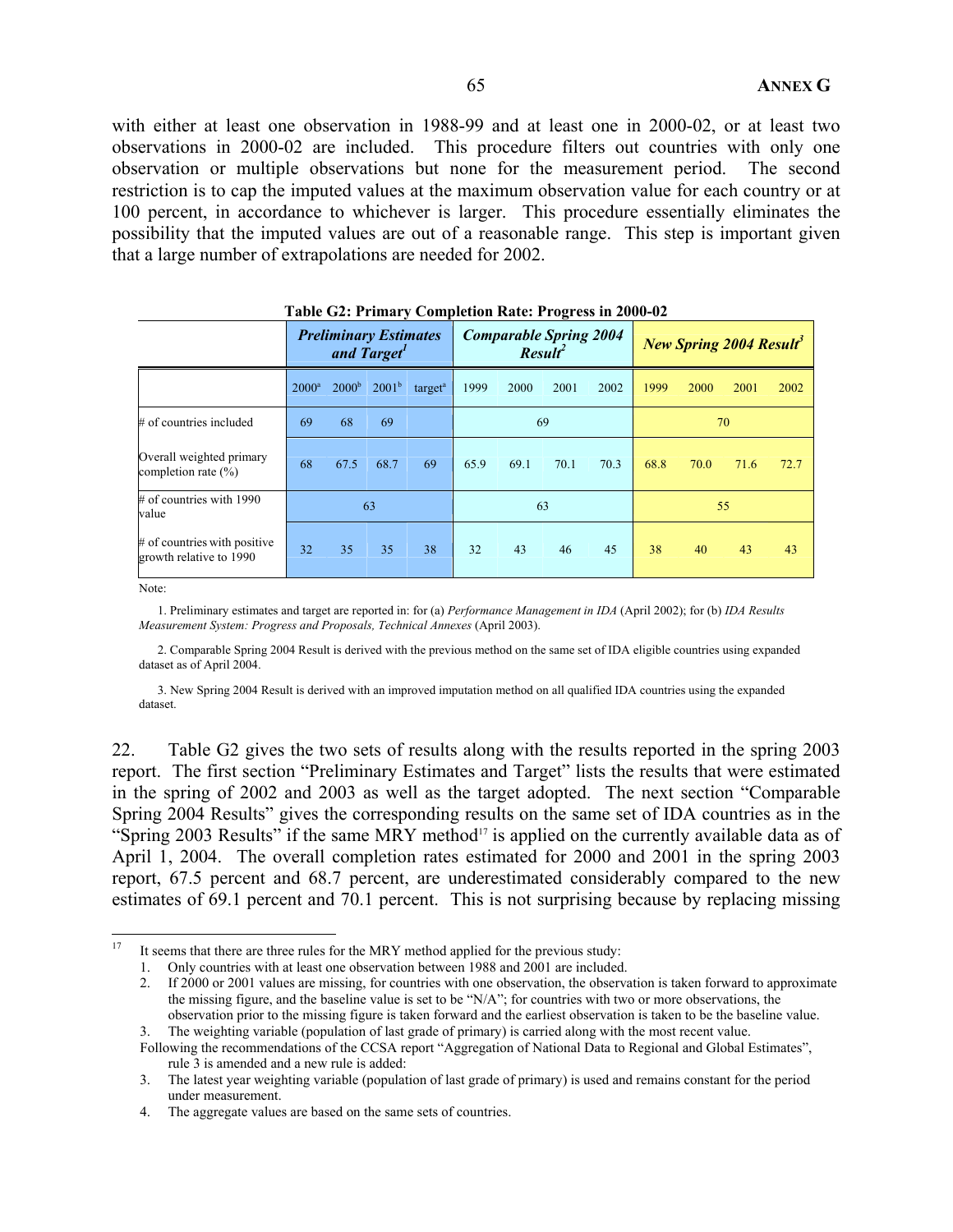figures for the year under study with most recent values, the MRY method relies on an implicit assumption that there is no change between the year under study and the year with most recent value. Because in these two years there were a large number of values taken from previous years, some as early as 1993, and the majority of those most recent values are lower than the actual primary completion rates observed now, the overall rate is almost certainly lower than what it should be. Therefore, the overall rate of 2002 (70.3 percent) is likely to be underestimated as well since there are also a large number of substitutions for missing data for that year.

23. The progress between 1999 and 2000 is overstated greatly. The 4-percentage points improvement clearly illustrates the potential bias of the MRY method when applied to the measurement of progress during a short period. Fifty-two among the sixty-nine countries included have no observations in 1999 and use most recent values from previous years, while only nine countries need to use most recent values in 2000. So all the progress made along the way between 2000 and the years of most recent values are now credited to a single year, which generates a strong upward bias in this case.

24. The last section "New Spring 2004 Results" displays the results if the improved gapfilling method<sup>18</sup> is applied to the currently available data. Six countries on the previous list are excluded from the aggregation because the new method applies a stricter criterion in data requirement, and seven additional countries are included. 19 The impact from the change of countries is expected to be very small because the common sixty-three countries represent 97 percent of the graduation age population in the sixty-nine countries included in the previous estimates and 98 percent of graduation age population of the current result. The overall completion rates for 2000 and 2001 are higher than the MRY estimates for two reasons. The principal one is the downward bias caused by using earlier values when there are actually positive changes for a small number of countries with no observations for the two years. The secondary one is that different countries are included. The six countries included in the MRY aggregation but excluded in the current aggregation tend to have relatively lower completion rates, while the seven newly added countries tend to have relatively higher completion rates.

25. The significant difference between this set of results and the previous ones is the progress made during the three years. While the MRY method suggests that there was good progress made in 2001 against the 2000 value, but little progress in the next year, the improved method suggests that there was equally impressive progress made in both years. Actually, the total of 2.7

 $\overline{a}$ <sup>18</sup> The improved method has five rules:

<sup>1.</sup> Only IDA-eligible countries with either at least one observation in 1988-99 and at least one in 2000-02, or at least two observations in 2000-02 are included.

<sup>2.</sup> For countries with data gaps in 2000-02, the missing value is imputed according to the most recent trend: for the missing value bounded by one observation on each side, the most recent trend is calculated using the two bounding observations; for the missing value bounded only at left side (i.e. only previous observations are available), the most recent trend is calculated using the nearest two observations;

<sup>3.</sup> The trend is calculated using the exponential growth function--ln(Xt-Xs)/(t-s).

<sup>4.</sup> The imputed values are bounded by the country's maximum observation value or 100, whichever is larger.

<sup>5.</sup> A constant weight is used for aggregation for all years (Population of last grade of primary in 2002).

The missing 1990 value is imputed using the same rules listed above (2-4) for countries with at least one observation during 1988-96. 19 Six countries included in the baseline estimate of 2002 are excluded due to insufficient data: Afghanistan, Angola, Haiti,

Sierra Leone, Solomon Islands and Zimbabwe. Seven countries are added due to newly available data: Dominica, Maldives, Myanmar, Papua New Guinea, Samoa, Sao Tome and Principe, Tonga.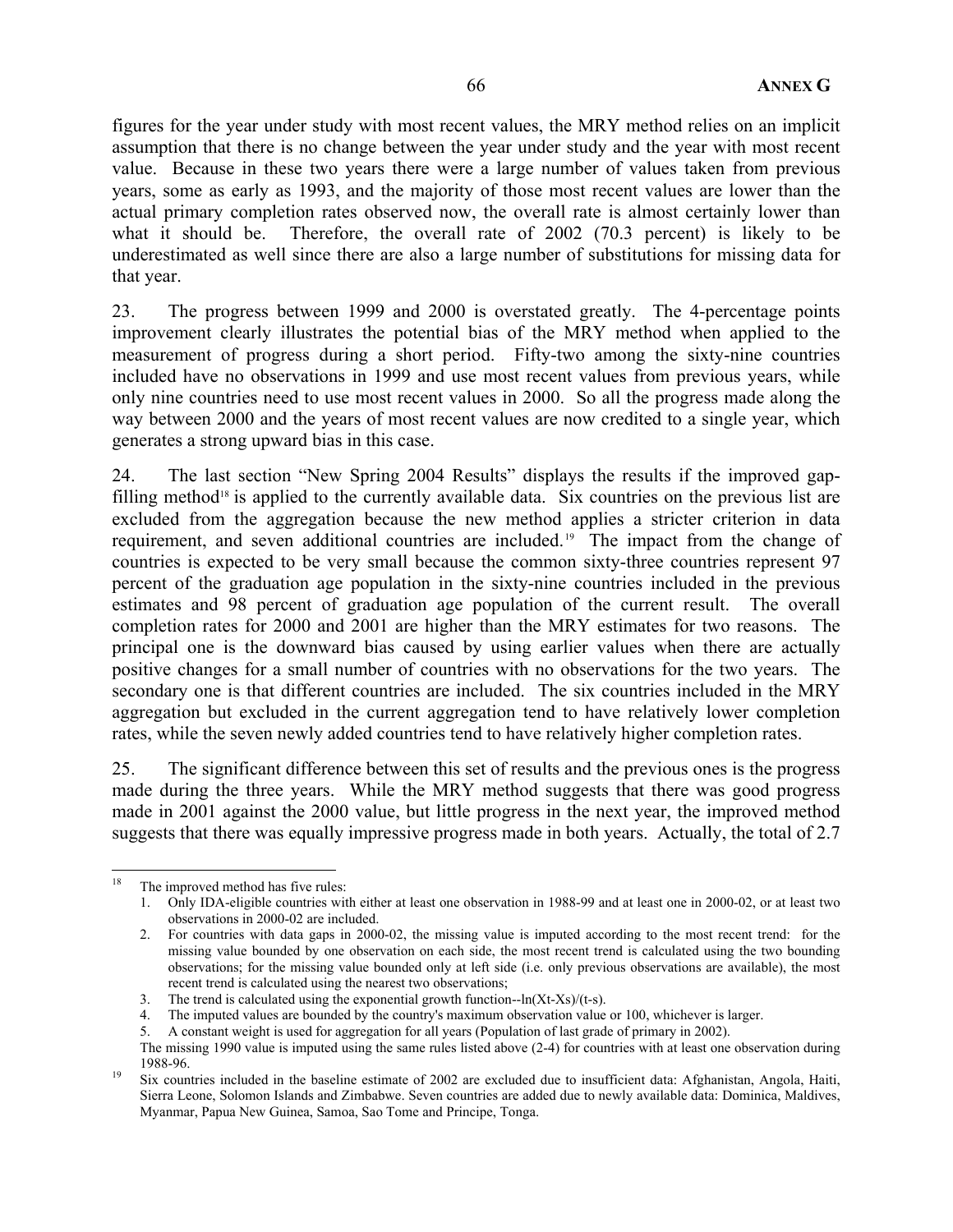percentage point increase from the new baseline of 70 percent is very strong, enough to dwarf the targeted 1 percentage point increase from the original baseline of 68 percent. Table G3 clearly indicates the significant improvement for both 2001 and 2002.

|                                            | <b>Comparison 1</b> |             | <b>Comparison 2</b> |      | <b>Comparison 3</b> |      |
|--------------------------------------------|---------------------|-------------|---------------------|------|---------------------|------|
|                                            | <i>2000</i>         | <i>2001</i> | <i>2001</i>         | 2002 | <i>2000</i>         | 2002 |
| # of countries used in comparison          | 53                  |             |                     | 22   |                     | 22   |
| % of total graduation age population       | 40%                 |             | 20%                 |      | 19%                 |      |
| Overall weighted primary completion rate % | 69.0                | 71.0        | 69.5                | 70.1 | 68.0                | 70.4 |
| # of countries with improving PCR          | 32                  |             |                     | 16   |                     | 17   |

### **Table G3: Progress in PCR by Matched Pairs of Countries**

Note: only countries with observations in both years of the comparison are included in the calculation.

26. Table G3 compares the aggregate values for any two of the three years using only the countries with both observations available in both years. Because there is no imputation involved, the progress measured here reflects only the observed values. However, the aggregate values may not be representative of all IDA-eligible countries because of the small subset of countries included, especially in the comparisons of 2002 with two earlier years. There are fiftythree countries with both observations available in 2000 and 2001. The overall completion rate is 71 percent in 2001, up from 69 percent in 2000. The overall rate for the twenty-two IDA countries whose primary completion rates in both 2001 and 2002 are available is 70.1 percent, up from 69.5 percent in 2001. The results indicate that among a limited number of IDA countries for which we have observations for both years in comparison, there is an improvement in the overall completion rate and a positive growth in the majority of countries included in both years.

27. With the expanded dataset, the 2002 target for the number of countries with positive growth rates in primary completion rate was actually achieved as of 1999. So the target of 38 needs to be adjusted properly to reflect the shifted baseline value and maintain the relative scale of change desired when setting the target in the spring of 2002. In the spring of 2002, it was expected that among those which did not achieve universal primary education in 1990, there should be six additional countries with positive growth relative to 1990 value in 2002 than in 2000. There were twenty six<sup>20</sup> countries whose most recent values for 2000 were lower than their 1990 level then, so the six additional countries two years later is equivalent to 23 percent of the remaining twenty six countries. According to the currently available data, the number of countries whose 2000 primary completion rates are lower than their 1990 level in 2000 is only

<sup>20</sup> 20 Among the sixty-nine countries included in the original baseline estimate in the spring of 2002, five (Albania, Kyrgyz Republic, St. Lucia, St. Vincent and the Grenadines, and Sri Lanka) had baseline primary completion rate of 100 percent or more around 1990. Another six countries (Angola, Armenia, Bosnia and Herzegovina, Sierra Leone, Vietnam, Yemen) have no baseline observation around 1990. Out of the remaining fifty-eight countries, thirty-two had positive growth in 2000 relative to 1990 value according to the data available in the spring of 2002. So there were 26 who did not have positive growth then.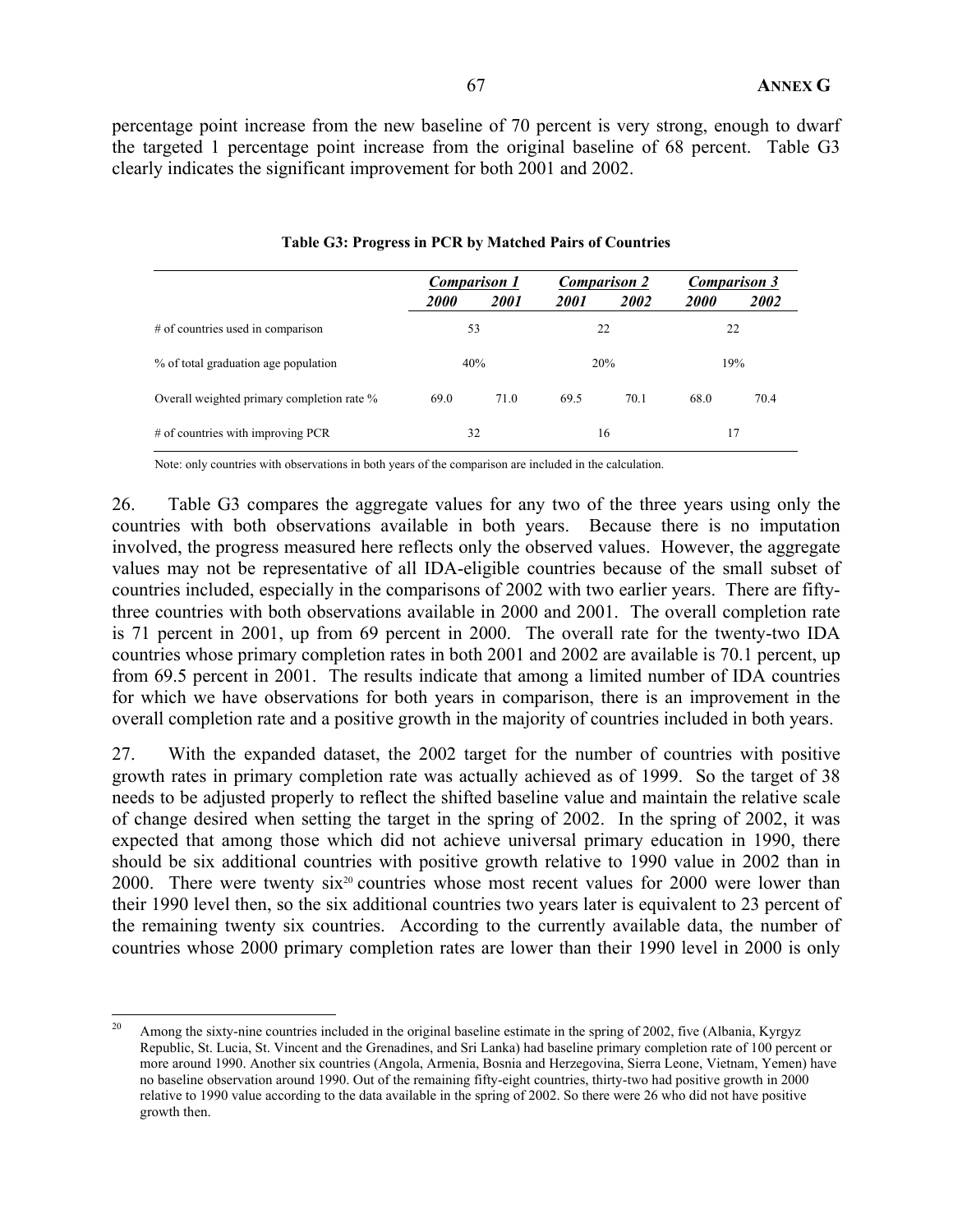fifteen<sup>21</sup>. So proportionally the equivalent number of additional countries with positive growth in 2002 than in 2000 is 3 (23%\*15). Therefore, this target should be judged being achieved as well.



28. However, the number of countries with a positive growth rate can only partially reflect the improvement made in the IDA countries during this period. It does not inform us about how many countries are making progress in this period and how far these countries are to the goal of universal primary education. For example, the fact that two thirds of the IDA countries have made positive growth since 2000 seems to be at least as informative and relevant as the second target. Figure 2 shows that the progress has been made across the board. Countries<sup>22</sup> are grouped into five classes depending on whether their completion rates were less than 30 percent, or between 30 percent and 50 percent, or between 50 percent and 70 percent, or between 70 percent and 90 percent, or 90 percent or higher. The distribution of the number of countries among the five classes is plotted for the three benchmark years — 1990, 2000 and 2002. The numbers of countries belonging to the lowest two classes has decreased steadily, from 12 in 1990 to 5 in 2002 for the lowest class and from 19 to 13 for the second lowest class. At the same time, the other three classes see an increasing number of members during this period.

29. Table G4 presents the progress in a more dynamic way. Countries are grouped according to the classifications of both their 1990 primary completion rates and their 2002 PCRs. Each row shows the 2002 distribution out of a group of countries with a specific classification in 1990, while each column shows the 1990 distribution out of a group of countries with a specific classification in 2002. So the cells on the right of the diagonal cells represent improvement in the completion rate classification, while the cells below the diagonal cells represent a deterioration. Altogether there are twenty-nine countries that have improved, and only five that have moved down. These five countries are Burundi, Central African Republic, Congo Democratic Republic, Nigeria, and Zambia, all in the Sub-Saharan Africa.

 $21$ 21 Among the seventy countries included in the "New Spring 2004 Result", eight have no 1990 value. Another seven countries are excluded in counting the number of countries with positive growth relative to 1990 because their 1990 values exceed 100 percent. 22 The seven countries whose 1990 values exceed 100 percent are included in Figure 2 and Table F4.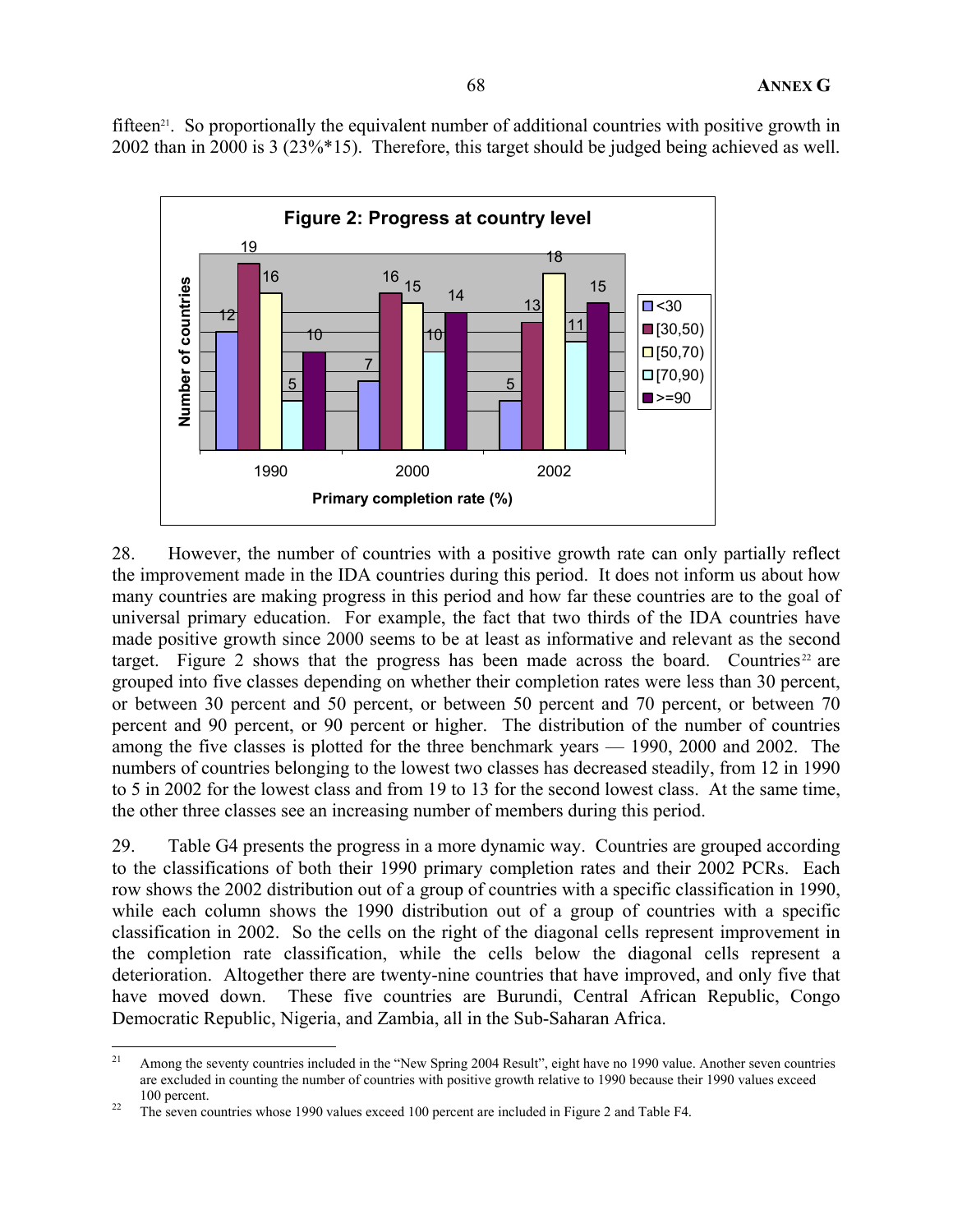|                   |       |      | Table G4: Change in Distribution |            |        |      |
|-------------------|-------|------|----------------------------------|------------|--------|------|
|                   |       |      |                                  | 2002 value |        |      |
| 1990 value        | Total | $30$ | [30, 50)                         | (50, 70)   | 70.90) | >=90 |
| $30$              | 12    | 3    |                                  |            |        |      |
| [30, 50)          | 19    |      |                                  | h          |        |      |
| [50, 70)          | 16    |      |                                  | δ          |        |      |
| $[70,90)$<br>>=90 |       |      |                                  |            |        |      |
|                   | 10    |      |                                  |            |        |      |

**Table G4: Change in Distribution** 

30. Another limitation of the target for the number of countries with positive growth relative to 1990 is that it neither informs us whether the "performing" countries (countries with positive growth relative to 1990 value in 2000) have kept on making progress after 2000, nor does it inform us whether the "non-performing" countries (countries with no positive growth relative to 1990 value in 2000) have made progress after 2000. It would be interesting to see whether the two groups have been following a similar growth path, both before and after 2000.

| Table G3; Different Growth Experience for IDA Countries |                                        |      |      |      |      |      |
|---------------------------------------------------------|----------------------------------------|------|------|------|------|------|
|                                                         | Average completion rate (not weighted) |      |      |      |      |      |
|                                                         | 1990                                   | 1995 | 1999 | 2000 | 2001 | 2002 |
| If countries grouped by:                                |                                        |      |      |      |      |      |
| $2000$ value $>1990$ value                              | 42                                     | 51   | 57   | 60   | 61   | 63   |
| 2000 value $\le$ 1990 value                             | 65                                     | 55   | 53   | 53   | 55   | 56   |
| If countries grouped by:                                |                                        |      |      |      |      |      |
| 1990 value < 70%                                        | 42                                     | 47   | 52.  | 53   | 55   | 57   |
| 1990 value>=70%                                         | 85                                     | 81   | 82   | 85   | 85   | 84   |

Table G5: Different Growth Experience for IDA Countries<sup>23</sup>

31. Table G5 strongly suggests two different growth paths for the IDA countries. The "performing" countries, as defined above, have made impressive progress in the 90s as well as in the 2000-02 period, but from a low starting point. The "non-performing" countries, on the contrary, have experienced a decline in the 90s from a much higher starting point, but reversed the decline decisively in the recent years. There are fifteen "non-performing" countries<sup>24</sup>, with a primary completion rate in 1990 ranging from 34 percent (Rwanda) to 92 percent (Zambia). Three "non-performing" countries (Cambodia, Cameron and Guyana) have surpassed their 1990 values in the 2001-02 period. Even if the two groups are defined based on whether the 1990 value is greater than 70 percent or not, the difference in their growth paths remains. The countries with 1990 values less than 70 percent have made progress continuously in the 1990s, and similar improvement in the 2000-02 period. But most countries whose 1990 values are equal to or greater than 70 percent<sup>25</sup> have seen their primary completion rates fluctuating around their 1990 values since 1990.

<sup>23</sup> 

<sup>23</sup> The seven countries whose 1990 values exceed 100 percent are excluded here. 24 Armenia, Burundi, Cambodia, Cameroon, Central African Republic, Congo Dem. Rep., Congo Rep., Ghana, Guyana, Kenya, Nigeria, Rwanda, Sudan, Vanuatu, Zambia. 25 Armenia, Georgia, Guyana, Indonesia, Nigeria, Vanuatu, Serbia and Montenegro, Zambia.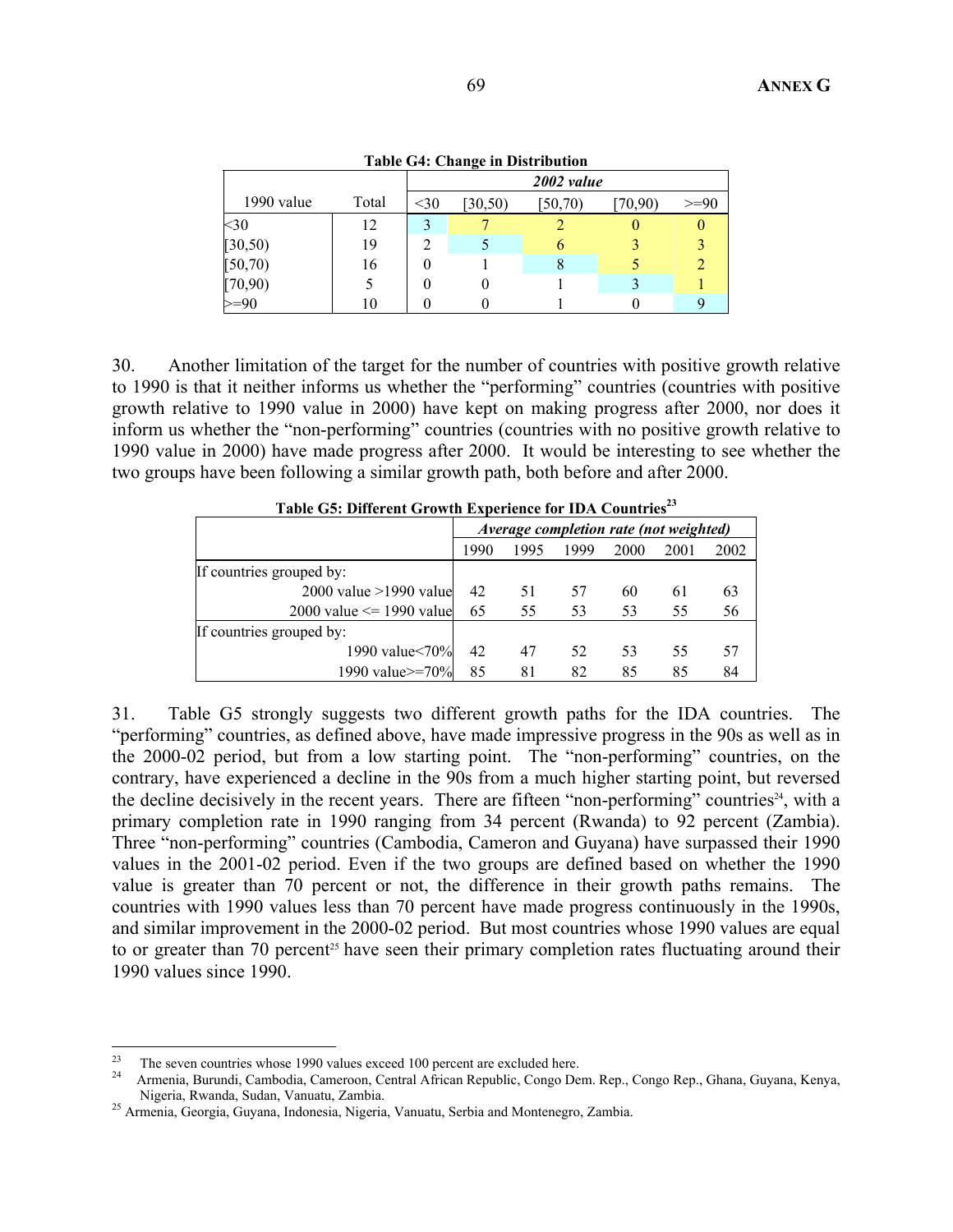32. The difference in growth potential in primary completion rates among IDA countries should be taken into consideration in setting any new target in the future. Countries with different initial levels of completion rates may face very different policy options. The impact of similar policy inputs is likely to be different across countries. So initial condition should be considered in setting targets.

## **D. Conclusion**

33. IDA countries have made significant progress on both measles immunization coverage rate and primary completion rate by 2002. The targets for both indicators have been met.

34. One lesson that can be drawn from this experience is that the target-setting process should be based on clear assumptions and principles in order to be informative in the later policy debate. A clear understanding of the logic underlying the expected progress could facilitate an assessment of actual progress against a given target when the baseline value is revised or when a different set of countries have to be included due to data availability constraint. Even more important, when clear links cannot be made between policy interventions and the targeted results, we cannot say what has worked in the case of reaching the target and what has not worked in the case of failure.

35. Another lesson is that targets need to be comprehensive, allowing a straightforward interpretation, and intended to measure progress during a relevant period. The target of the number of countries with positive growth relative to 1990 should be reassessed in the future results-measurement system. The change in the number of countries with positive growth relative to 1990 fails to capture the progress made by the majority of countries which either have surpassed their 1990 value at the beginning of the measurement period and stayed above their 1990 value during the period, or have not surpassed their 1990 value at the ending point but are on the way to breakthrough. Therefore, the benchmark of 1990 value used should be replaced with one that is comparable across countries and more relevant for the MDG target—universal primary education.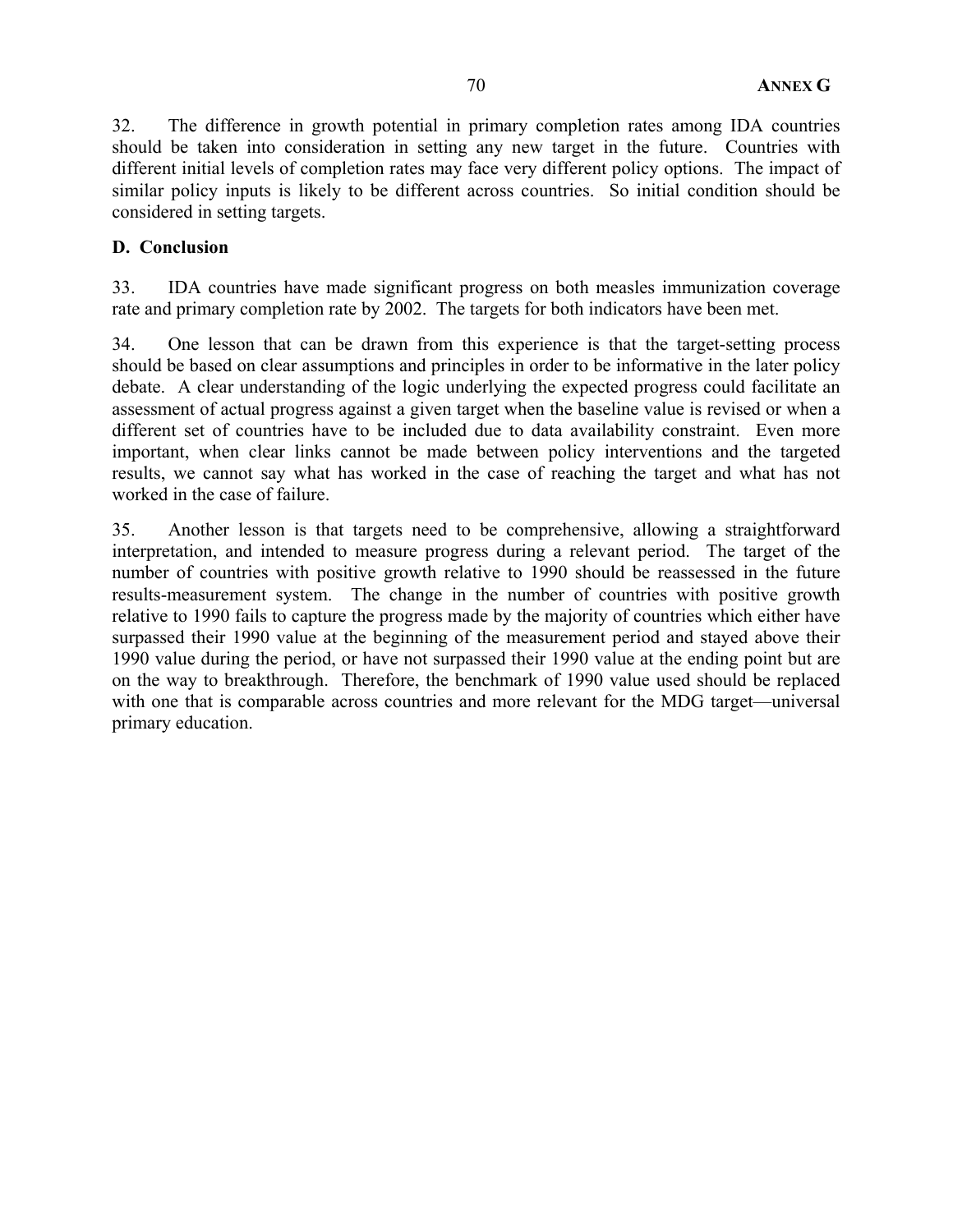## **EXECUTIVE SUMMARY OF THE IMPLEMENTATION OF THE AGENDA ON MANAGING FOR RESULTS<sup>1</sup>**

1. The need to better manage for results—to use information to improve decision-making and steer country-led development processes toward clearly-defined goals—has emerged at the forefront of the global development agenda in the post-Monterrey period. The conceptual framework for the results agenda was defined in the course of 2002 as the next step in the World Bank's long-standing efforts to improve delivery management, operational quality, and aid effectiveness. Implementation of the Bank-wide agenda on better managing for results began in early 2003 with an Implementation Action Plan that called for actions across three pillars: (a) *in countries*, where development results are achieved, to strengthen both capacity and demand to manage for results; (b*) in the Bank*, to enhance the relevance and effectiveness of our contribution to results; and (c) *across development agencies,* to harmonize results-based approaches and better coordinate support to strengthen country capacity to manage for results.

2. *Questions for the Committee.* Progress across the three pillars of the results agenda is summarized below. In reviewing this report, members of the Committee on Development Effectiveness may wish to address the following questions:

- How could the Bank further bolster its efforts to help countries strengthen their capacity for strategic planning, public sector management, statistics and monitoring and evaluation?
- To what extent has the design of early results-based country assistance strategies met the need for a more monitorable and evaluable way to track the Bank's contribution to country results?
- What more could the Bank do to encourage the global partnership to harmonize results reporting and increase coordination of support to countries to strengthen capacity?

# **A. Recent Progress**

3. Over the past year, the Bank has moved beyond the conceptualization phase into the implementation phase of the results agenda. Within this short period, progress has been made on all pillars of the Implementation Action Plan. Nonetheless, much remains to be done to fully implement an agenda that requires medium-term institutional development at the country level, systems development and a further change in mindset within the Bank, and an easing of constraints to harmonized action among donors.

4. *Strengthening Country Demand and Capacity to Manage for Results.* Developing countries need both sustained political will and national institutional capacity to manage for results. This is the fundamental issue of the results agenda and its most difficult challenge. To address this challenge, the Bank has focused on helping countries strengthen national strategic planning (including for poverty reduction strategies) and provided support for results-based public sector management, statistical capacity and monitoring and evaluation systems. Initial progress includes strengthened guidance from the Poverty Reduction and Economic

 $\overline{a}$ 1 *Implementation of the Agenda on Managing for Results,* (R2004-0071, IDAR2004-0097), May 6, 2004.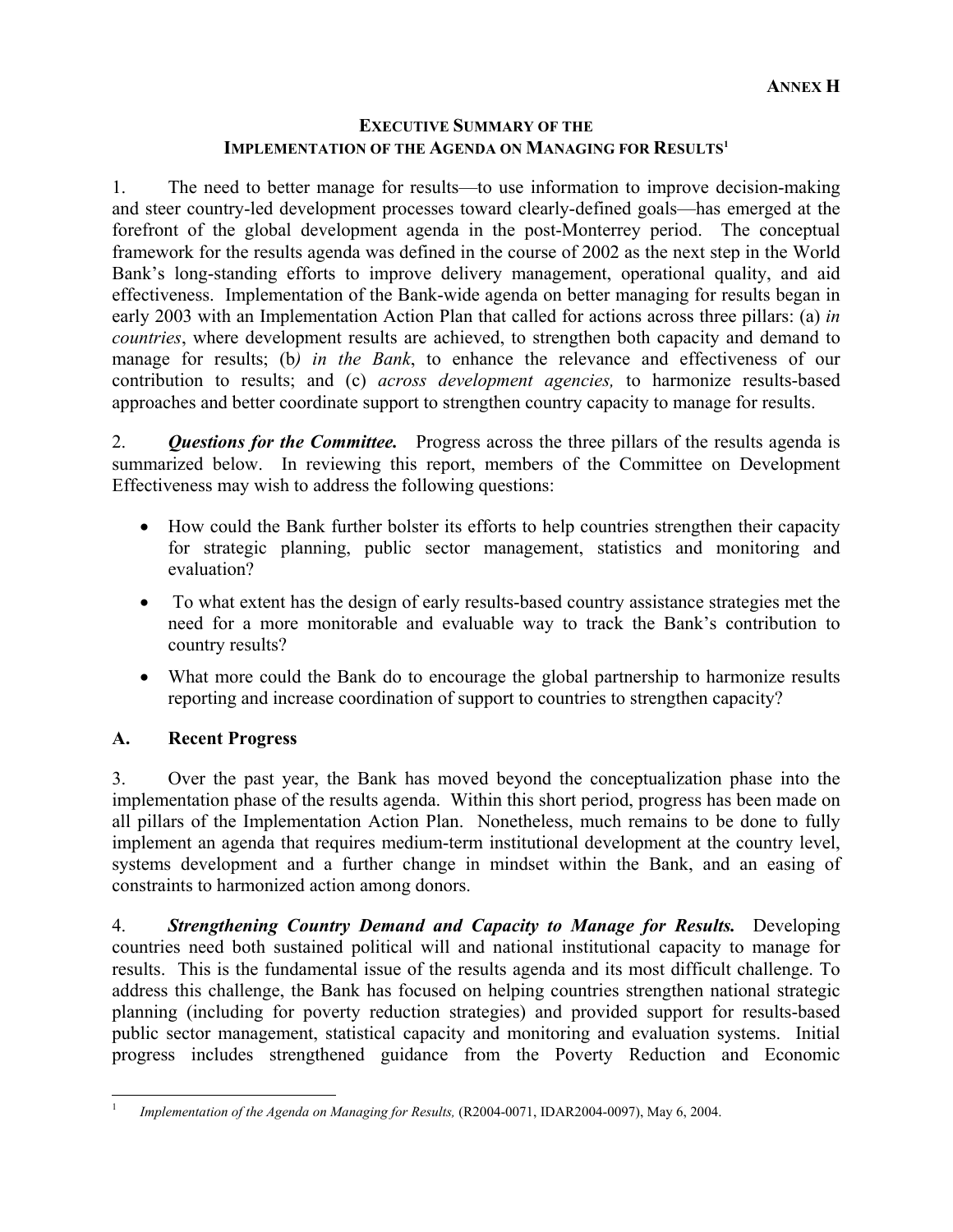Management Network (PREM) on design and monitoring and evaluation of Poverty Reduction Strategy Papers (PRSPs), and demand-driven support from the Bank's Monitoring and Evaluation Improvement Program (MEIP) for countries to assess their institutional readiness and to strengthen results-based approaches to public sector management. An important step this past year was development by the Development Economic Data Group (DECDG) of the Statistical Capacity Building Program (STATCAP)—approved by the Board on March 25 which provides a sectorwide approach to building capacity based on a strategic statistical plan for providing reliable and timely data on countries' core development outcomes as articulated in their PRSPs or national development strategies.

5. *Enhancing the Bank's Contribution to Development Results.* Significant first year progress has been made in increasing the focus on results in Bank strategies, instruments, incentives, and reporting systems. In particular, country teams have made progress in piloting a central element of the agenda: moving to a results-based country assistance strategy (CAS) that shifts the focus to country-level results and more explicitly links these results to the choice of products and services within Bank programming. Sector Boards also made progress in strengthening the results frameworks and outcome monitoring for sector and thematic strategies. Revision of basic documents and procedures has begun to strengthen the articulation of outcomeoriented objectives and monitoring for Bank operations. Further, broad agreement on an International Development Association (IDA) results measurement system that focuses on progress toward country outcomes and on IDA's contribution through the CAS has been an important step toward improved reporting on results. However, development of a more comprehensive results reporting system will be sequenced in coming years to take advantage of enhanced monitoring and evaluation of CASs, sector strategies, and global programs. In terms of staff learning and incentives, a Bank-wide event, Results: Everybody's Business, held in early January 2004 highlighted emerging good practices and sent strong signals throughout the institution on the importance of implementing the results agenda.

6. *Fostering a Global Partnership on Managing for Development Results.* A formal partnership has been established through the Multilateral Development Bank (MDB) Working Group and, more recently, through the MDB/Organization for Economic Co-operation and Development-Development Assistance Committee (OECD-DAC) Joint Venture on Managing for Development Results. For the global statistical community, more than a year of preparation resulted in agreement on a medium-term global action plan to strengthen international statistical systems. The Second International Roundtable on Managing for Development Results, held in February 2004, helped foster an emerging consensus on priorities for the global partnership. Sponsoring agencies endorsed a Joint Memorandum, core principles and action plan that can serve as a foundation to broaden this consensus and take further action in coming years.

## **B. Looking Ahead**

7. In FY05, the Bank will deepen implementation of the results agenda. A continued change in mindset within the institution will be critical for this deepening to occur across all three pillars of the action plan.

8. **Country Capacity.** Supporting countries in strengthening capacity to manage for results remains the most difficult longer-term challenge of the results agenda. In the near term, the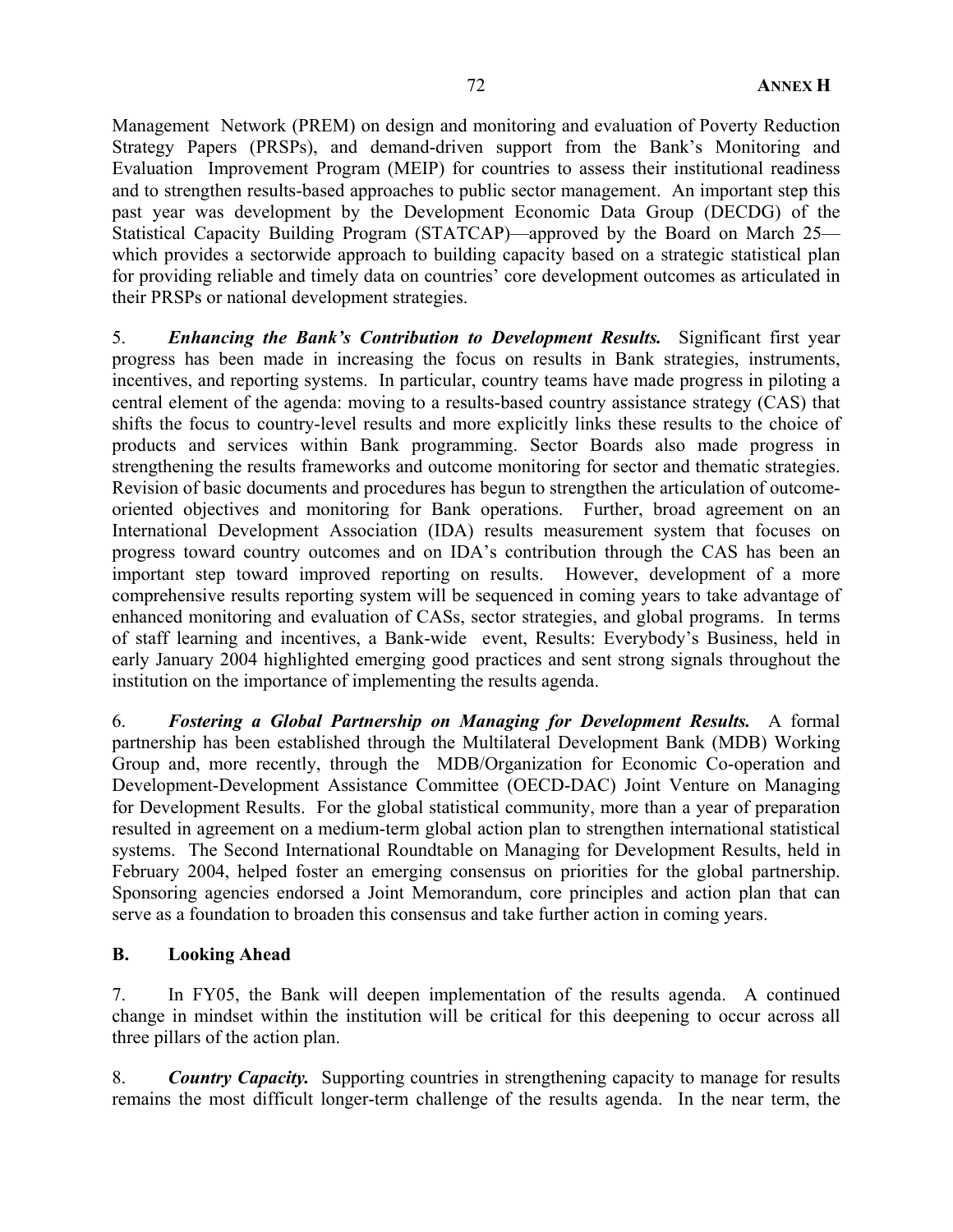Bank will increase advocacy and outreach on the importance of managing for results through regional workshops, and teams will intensify support within country assistance strategies to strengthen country capacity to manage for results. Regions and Networks will work more closely with the World Bank Institute, PREM, DEC, OPCS and other central units to provide clients with a better integrated menu of services to support the strengthening of core capacities in public sector management, statistical systems, and monitoring and evaluation.

9. *Internal Focus.* Within the Bank, implementation will focus on expanding coverage and improving the quality of results-based CASs and CAS Completion Reports, strengthening the monitoring and evaluation framework for sector strategies and global programs, beginning to develop a more comprehensive results reporting system, reinforcing technical support for task teams and rolling out a revised staff learning program. Getting staff incentives right particularly informal ones—will remain the greatest internal challenge in supporting countries to achieve sustainable development results. The Bank will further analyze this internal issue in the coming year, drawing on the work of the new Task Force on Organizational Effectiveness.

10. *Global Partnership.* The global partnership requires greater commitment and coordination of resources for strengthening country capacity, as well as increased donor willingness to harmonize reporting requirements. In 2004, the MDB Working Group and OECD-DAC Joint Venture will identify and disseminate good practices in managing for results, raise awareness through regional activities and support country-led processes to harmonize results reporting in at least four countries. The Results Secretariat will coordinate preparation of a global good practice guide on managing for development results, drawing on country and partner experiences to date.

11. *Near-term Progress Indicators.* In looking ahead to the next Progress Report which will report on implementation of the results agenda through end-FY05, the Bank has established monitorable indicators that reflect the concerns of the three pillars. By end-FY05, Committee members can expect the following:

- Ten country studies on poverty monitoring systems completed, to draw lessons and good practice on the design, establishment and functioning of such systems in the PRSP context;
- Strategic statistical plans completed for at least half of all PRSP countries;
- STATCAP programs effective in at least five countries;
- At least 20 CASs with adequate results frameworks and Completion Reports;
- At least 75 percent of projects under implementation are satisfactory or better for monitoring and evaluation;
- Bank participation in country-led processes to harmonize results reporting around national M&E systems in at least four African countries (per Marrakech Action Plan).

12. *Driving Progress across the Three Pillars***.** At the Results: Everybody's Business event in January 2004, Bank staff noted that "the focus on results is here to stay." As one Manager